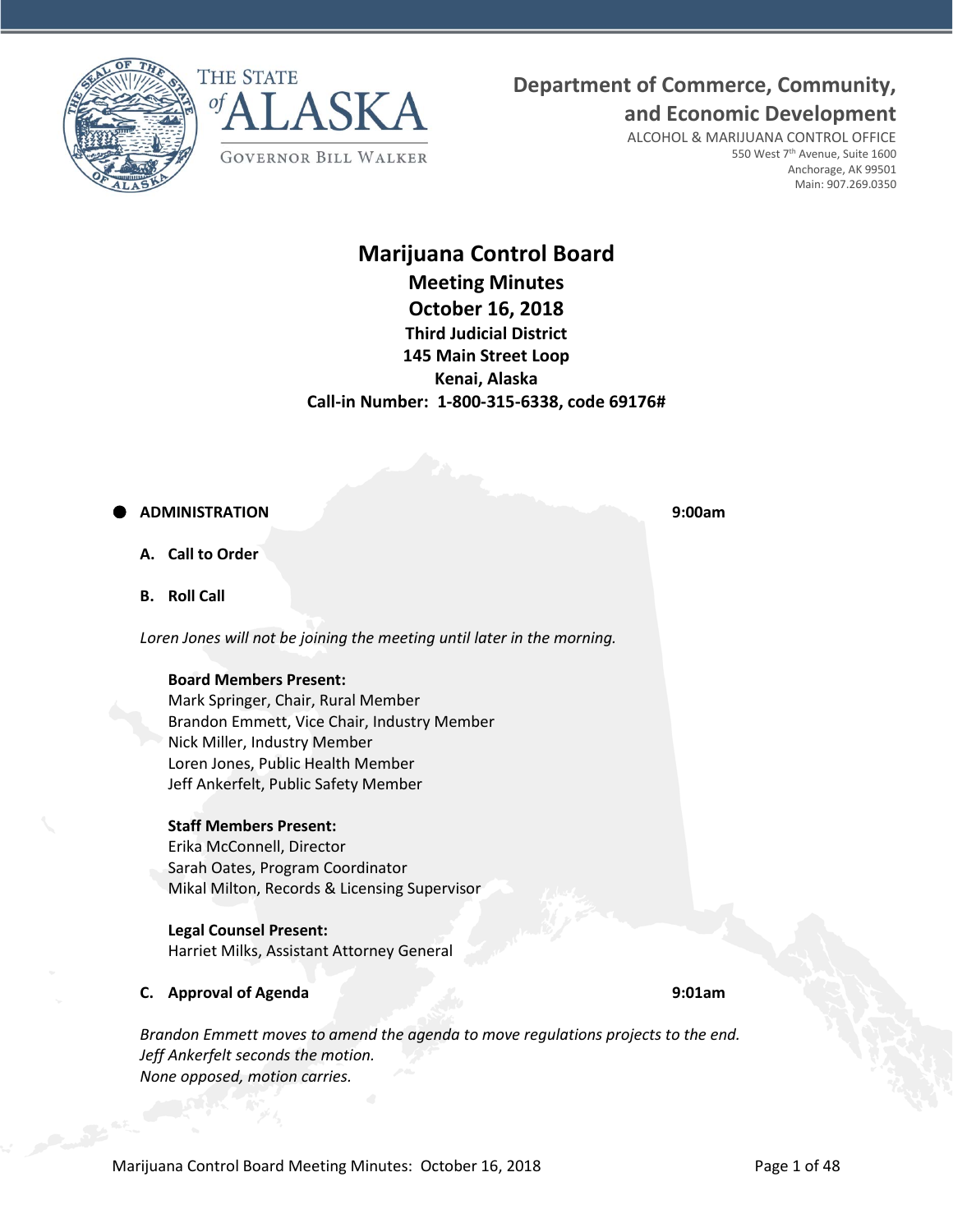*Brandon Emmett moves to add an executive session to the agenda at 1:00pm regarding matters of personal reputations and investigations. Nick Miller seconds the motion. None opposed, motion carries.*

*None opposed to approving the agenda as amended.*

#### **D. Approval of the August 15-17, 2018 Meeting Minutes 9:02am TAB 1**

*Brandon Emmett moves to approve the August 15-17 meeting minutes. Nick Miller seconds the motion. None opposed, motion carries.*

**BOARD GOVERNANCE 9:03am**

*Harriet Milks describes types of communications/changes in relationship that must be disclosed.*

*Jeff Ankerfelt, Brandon Emmett, and Nick Miller state that they have no changes in their disclosures and conflicts.*

*Mark Springer states that his only change is that he is no longer on the Bethel City Council.*

#### **PUBLIC TESTIMONY 9:04am**

Public testimony is limited to issues not on this agenda and that are not proposed regulations. Written comments may also be submitted to the board for review during its next regular meeting via [marijuana@alaska.gov.](mailto:marijuana@alaska.gov) The call-in number is 1-800-315-6338, code 69176#.

*Cary Carrigan, Executive Director for AMIA, reads a prepared statement from the AMIA Board to the Board regarding James Fejes and action taken by the Board regarding an NOV issued to Mr. Fejes, and stating that Director McConnell notified the FAA that Mr. Fejes was using planes to transport marijuana.*

*Erika McConnell states that the accusation made against her is entirely untrue.*

*Benjamin Lawson begins to provide testimony via phone regarding an item that is on the agenda. Mark Springer interjects and states that this period of public testimony is limited to issues that are not on this agenda. He adds that when this agenda item comes up, he will have an opportunity to speak at that time.*

*Jessie Johnson, licensee in Pennsylvania, proposes that the Board adopt rules and regulations from other states regarding the application process, like from Pennsylvania. Mark Springer recommends that she submit her recommendations through the marijuana mailbox.*

*Dollynda Phelps, licensee, provides testimony regarding communication between licensees and regulators, the treatment of licensees by staff, the recommendation to add staff with specific knowledge and experience to AMCO, the timeframe for submitting business records to AMCO, and cannabis events.*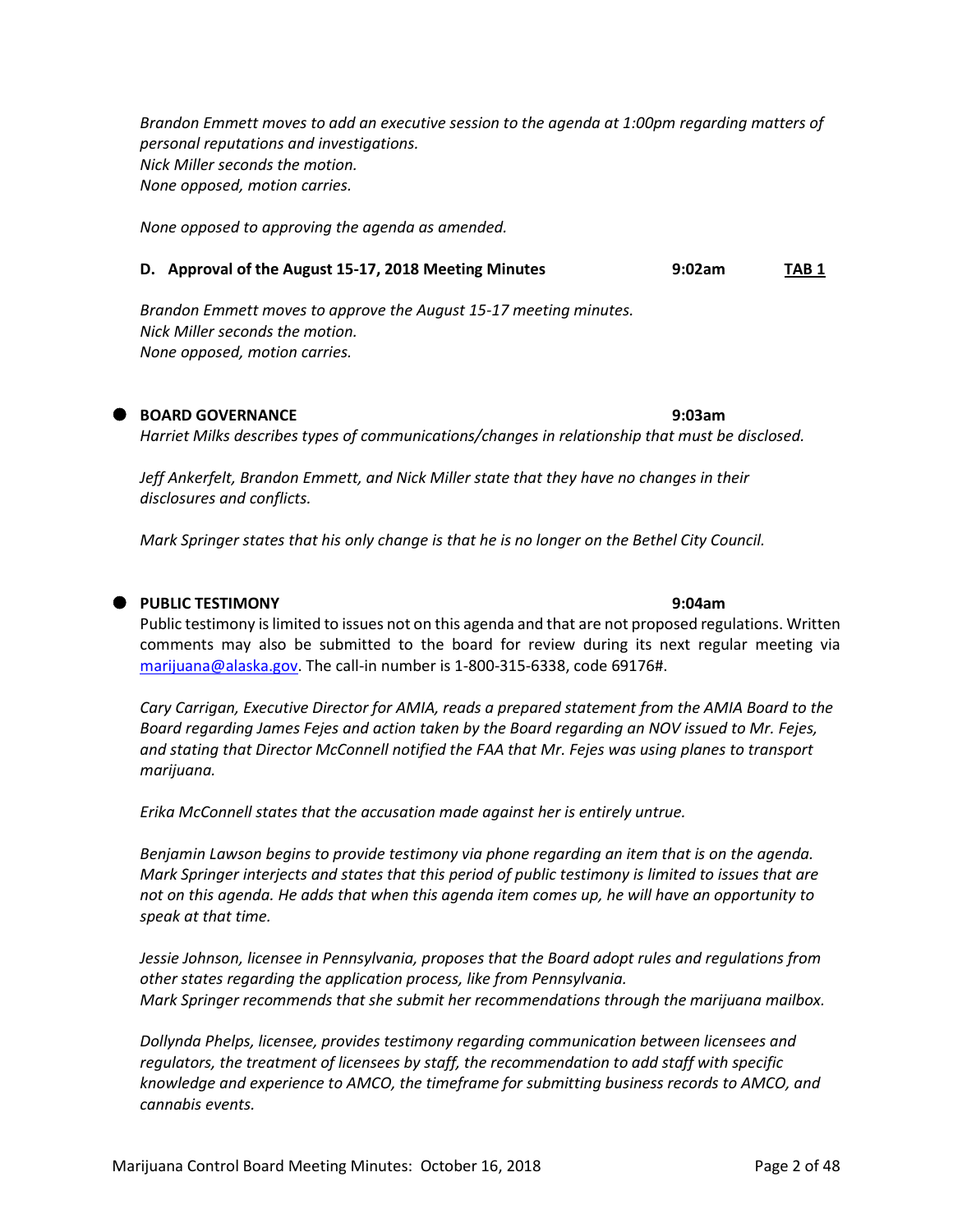*George Pierce provides testimony regarding the treatment of mom and pop establishments, the black market, taxes, public comments on changes, education, and business record requests for surveillance footage. He answers Board questions about marijuana prices on the black market.*

*Patricia Patterson, licensee, provides testimony regarding sales during the Permanent Fund Dividend week, GCI internet issues, self-reporting of errors, and requesting the Board to consider how much more time licensees will need to spend when considering regulations.*

*Michael Crites, former owner of Absolutely Chronic Delivery Company, provides testimony regarding delivery of marijuana in the statutes.*

*Tim Dillon, Executive Director of the Kenai Peninsula Economic Development Division, provides testimony regarding regulators and the industry working together to ensure a successful industry. He recommends that there be somebody on the Board who has an agriculture background, and states that there are some excellent staff who need to be able to do their jobs. He states that communication needs to improve and that licensees just want to feel like they've been heard.*

*Tina Smith provides testimony regarding legal parameters set forth in law, and regarding civil fines imposed against event coordinators rather than individuals for public consumption.*

*Jana Weltzin, legal counsel, provides testimony regarding AMCO staff's recent work to streamline processes, increasing efficiencies, constitutional personal privacy rights, requesting that an item in the director's report be moved to the later tabs when those specific applications are considered, and praising Erika for meeting with the industry in Kenai.*

*Victoria Davis, industry member, provides testimony regarding fining cannabis festival promoters, and processing business applications in a timely manner.*

*Chelsea Foster, future licensee, provides testimony regarding the Board's priorities, new application processing, regulations, and prioritizing time and money to ensure adequate staffing.*

*Barrett Goodale, cultivation manager, provides testimony regarding Aspergillus, pesticides, economic harm, diversion, protecting the public health, and the waste reporting requirement. Brandon Emmett requests that Mr. Goodale send his recommendations and materials to the Testing Working Group for consideration.*

#### **DEC – FOOD SAFETY & SANITATION DISCUSSION 9:50am**

#### **A. Jeremy Ayers, Division of Environmental Health, Food Safety & Sanitation**

*Jeremy Ayers, Food Safety & Sanitation Program Section Manager, provides a summary of the program's plan review process to the Board. He answers Board questions regarding the review process, marijuana process, processing times, labeling, ingredients, and allergies.*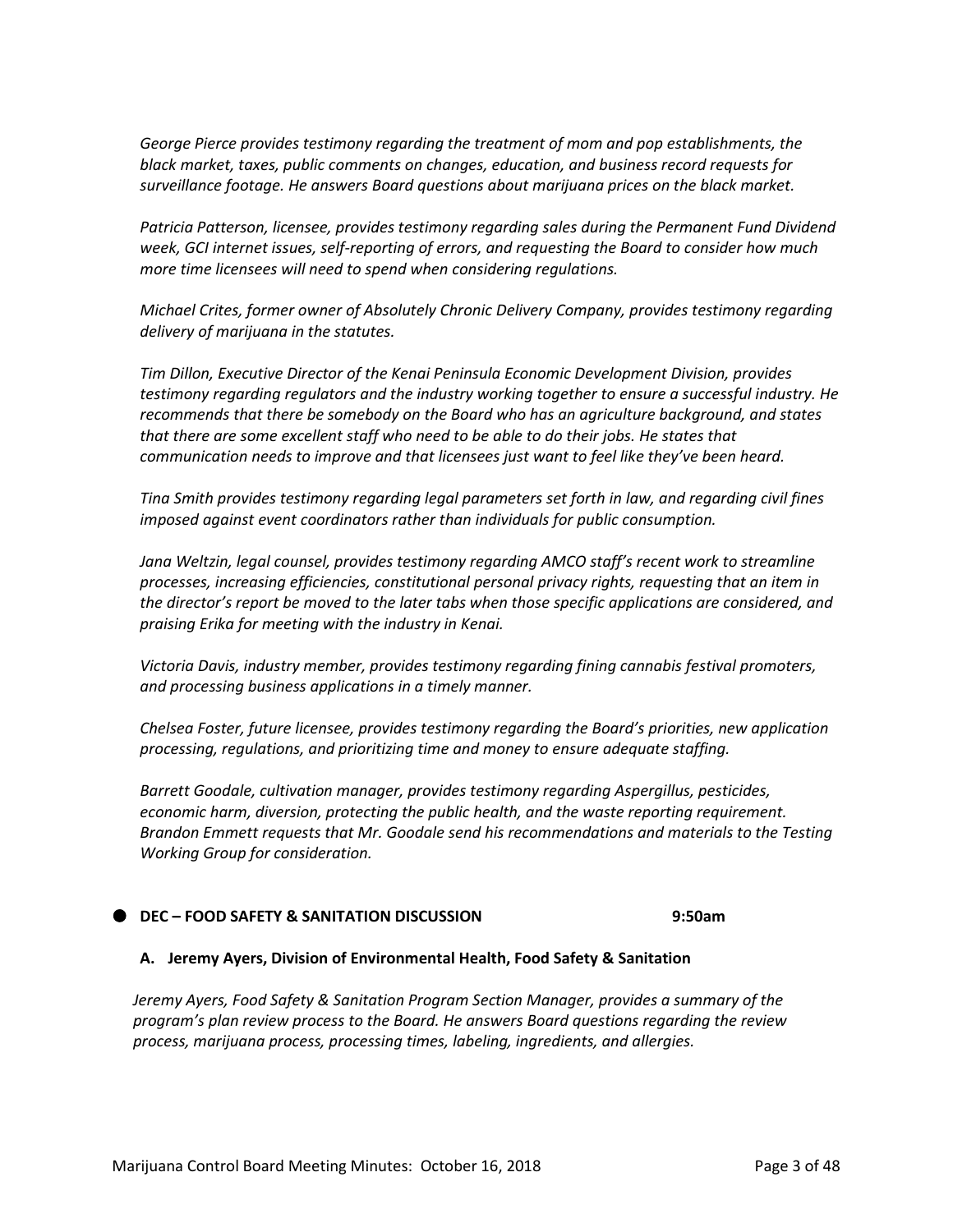#### **DIRECTOR BRIEFING**

## **A. Director's Report 9:58am TAB 2**

*Erika McConnell provides the Board with updates regarding staff positions, the status of regulations projects, fees forwarded to local governments, budget information, proposed meeting dates for 2019, and deadlines for the next meeting. She asks the Board whether it wants the staff to prioritize transfer applications for licenses that are not yet operating, and whether it wants the staff to cease accepting transfer applications for businesses who are in delegated status and not yet licensed.*

*Mark Springer and Brandon Emmett state that they think the Board should wait to consider these questions until it gets to the tabs where these questions would apply, in order to hear those specific scenarios.*

*Erika McConnell recommends that the Board consider increasing the license fees in order to cover program needs and to begin to repay the general fund, and she answers Board questions regarding the fee proposals in her report.*

*The Board members decide to consider whether to open a regulations project to amend the license fees during the proposed regulations section of the agenda.*

**B. Resolution Regarding Separation of Personal-use and 10:17am TAB 3 Commercial Marijuana**

*Brandon Emmett voices concerns about the proposed draft regarding personal grows.*

*Brandon Emmett and Erika McConnell agree to work together to bring a revised draft to the Board at the next meeting.*

**BREAK 10:22am**

#### **ENFORCEMENT BRIEFING**

#### **A. Enforcement Supervisor's Report 10:32am TAB 4**

*James Hoelscher provides the Board with updates regarding enforcement workloads and statistics. He requests that the Board provide clarification as to whether or not it would be appropriate for a youth organization to sell baked goods outside of a retail marijuana store, and he informs the Board that staff determined that a licensee could donate money to a youth organization as long as the donation is not tied to an event.*

*Mark Springer states that he doesn't think there should be any hindrance to a licensee donating money to an organization, as long as it's a contribution with no strings attached or expectation by the donor.*

*Jeff Ankerfelt and Nick Miller state that they agree.*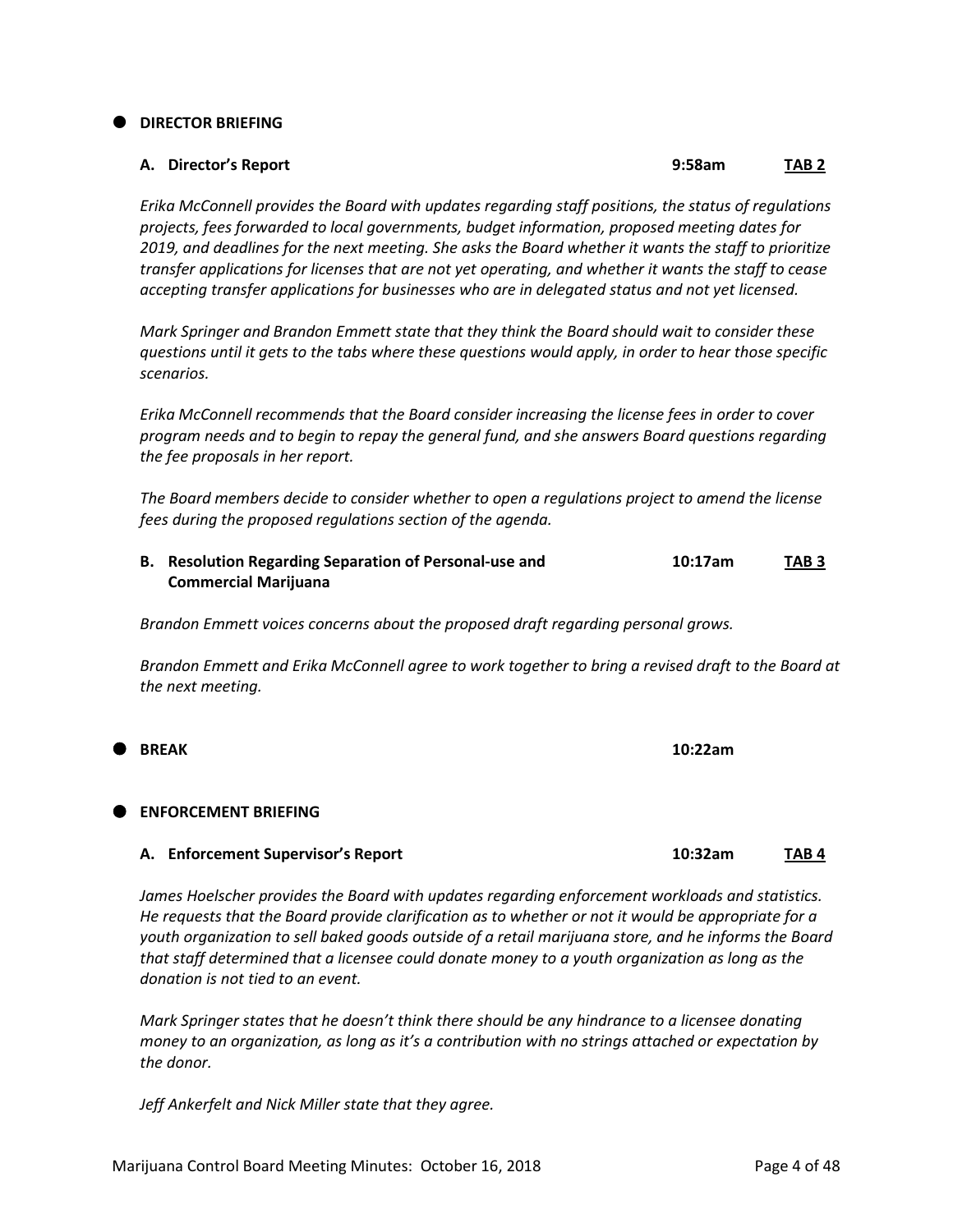*Mark Springer states that he thinks it's pretty hazardous for a licensee to allow a youth organization to sell baked goods outside of the retail store.* 

*Brandon Emmett states that he agrees.*

*Nick Miller states that there were individuals who set up on the sidewalk near his retail store without even talking with him.*

*Mark Springer states that he thinks that common sense ought to prevail here, but this does kind of raise a specter of loitering.*

*James Hoelscher speaks to the Board about self-reporting and notices of violation. He states that if an incident happens that is out of the licensee's control – such as the internet going down – then enforcement will not issue a notice of violation; however, if a violation occurs as a result of a mistake made by the licensee, then the enforcement team has no choice but to issue a notice of violation. He states that he thinks that notices of violation are important forms of communication with licensees.*

*Mark Springer states that all of the Board's enforcement officers are pretty experienced police officers, and that licensees should have a pretty-well-established professional relationship with enforcement by now. He adds that self-reporting is always a good idea.*

*James Hoelscher states that one investigation on the marijuana side can take up to a month or more in order to gather all of the evidence and facts for presentation to the Board.*

#### **B. Enforcement Priorities 10:54am TAB 5**

*Erika McConnell states that after the August meeting, Chair Springer met with her, Chair Klein (from the ABC Board), and Chief Hoelscher, and it was agreed to remove the details from the list of priorities, and potentially revisit this in a year. She adds that the ABC Board adopted the attached revised draft yesterday.*

*Brandon Emmett moves that the Board accept the draft as presented. Jeff Ankerfelt seconds the motion.*

*Brandon Emmett states that this just seems like a blanket for the Board to cover itself to meet the finding in the audit.*

*Mark Springer states that the Board also adopted the principles of the Cole Memo in a resolution. He adds that he invited Chair Klein to come speak to this board at any time, and he was a little disappointed that the ABC Board found some of the enforcement priorities to be too robust.*

*Motion carries unanimously.*

## **C. Notices of Violation Issued and Licensee Responses 10:59am TAB 6**

*Mark Springer states that this is just going to be a discussion – the Board is not asking anyone to respond to the NOVs.*

*James Hoelscher provides the Board with a summary of the advisory notices and notices of violation in the tab.*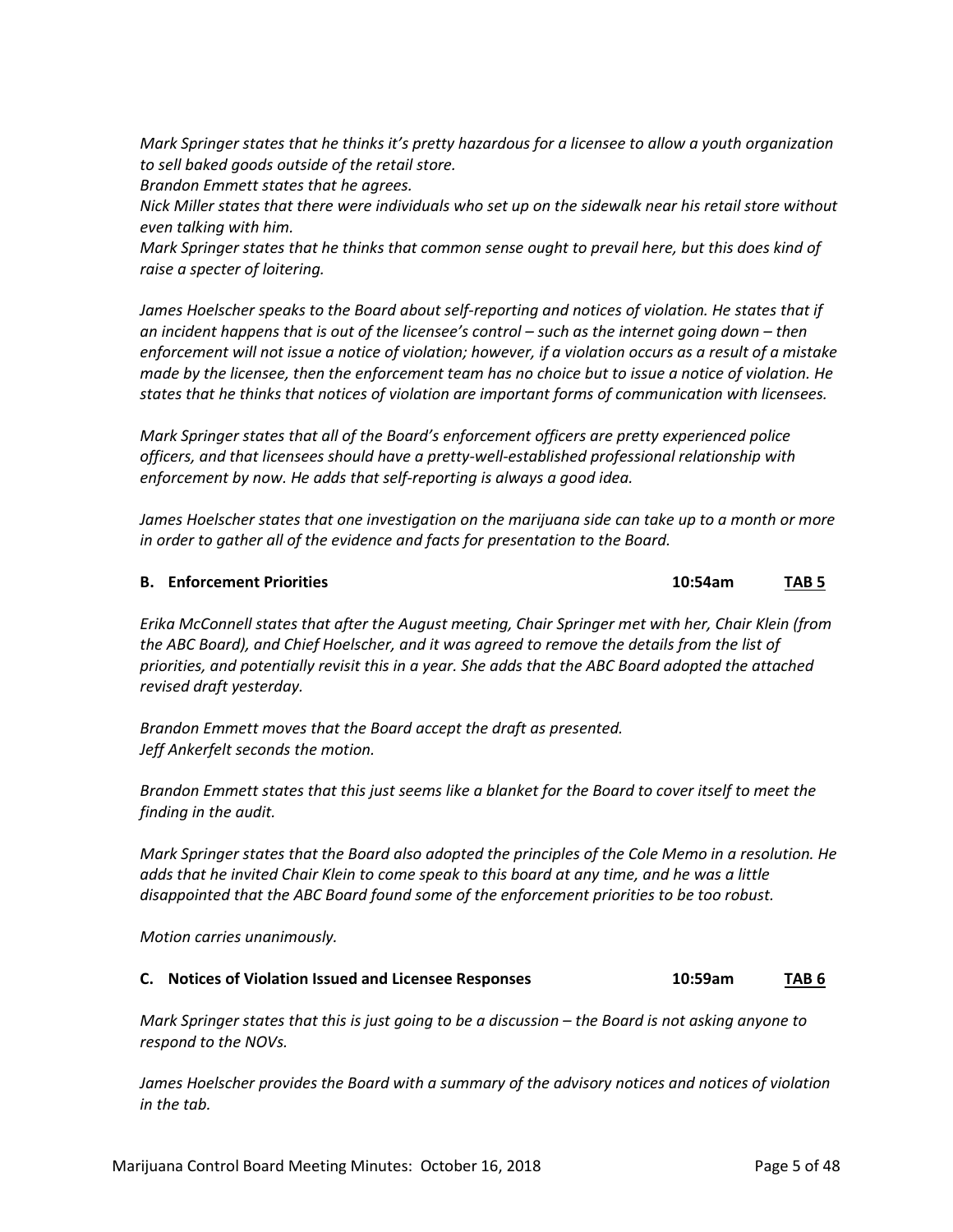*Brandon Emmett urges licensees to put the five required warnings on every social media post or message that could be considered to be an advertisement.*

*Mark Springer asks how many tickets to METRC go from the help desk to being escalated up to tech support. He states that it appears that METRC issues crop up consistently.*

*James Hoelscher states that the staff does not have that information, but that AMCO could try to request it from METRC. He adds that any time a notice of violation is issued when the licensee claims it was the result of a METRC issue, METRC has been able to show that those claims are unsubstantiated.*

*Erika McConnell states that she has been working with METRC and can provide that information to the Board (at future meetings).*

*Nick Miller states that he would like to see monthly stats going forward regarding METRC issues.*

*Brandon Emmett states that he concurs, and he provides an example of an issue with METRC that affected his business – the test results that were reported in METRC by the testing facility were not reflected on his product manufacturing end for up to two days.*

*Mark Springer states that Harriet Milks has left to pick up Loren Jones from the airport.*

#### **LICENSING & EDUCATION BRIEFING**

#### **A. Program Coordinator's Report 11:23am TAB 8**

*Sarah Oates provides the Board with updates regarding staff positions, the status of regulations projects, alcohol renewal application season, fees forwarded to local governments, budget information, and proposed form revisions. Loren Jones joins the meeting and Harriet Milks returns.*

#### **B. Revised Form MJ-04: Marijuana Cultivation Facility Operating Plan Supplemental TAB 9**

*Sarah Oates states that the amended version of the form is already on the website and asks for retroactive approval.* 

*She provides a summary of the changes to this form, and discusses that the changes were made to clarify the form and reduce workload for DEC and AMCO staff. She states that she has been corresponding with Karin Hendrickson with DEC-Pesticides to come to a solution and they determined that the simplest solution would be to separate the original question into two questions, one for pesticides and one for other products and to request the EPA registration number. Sarah Oates asks if the board would like to consider this matter at this time or after her report. The board determines a vote is appropriate at this time. Brandon Emmett moves to adopt the form change retroactively. Jeff Ankerfelt seconds.*

*No discussion.*

*None opposed. Motion carries.*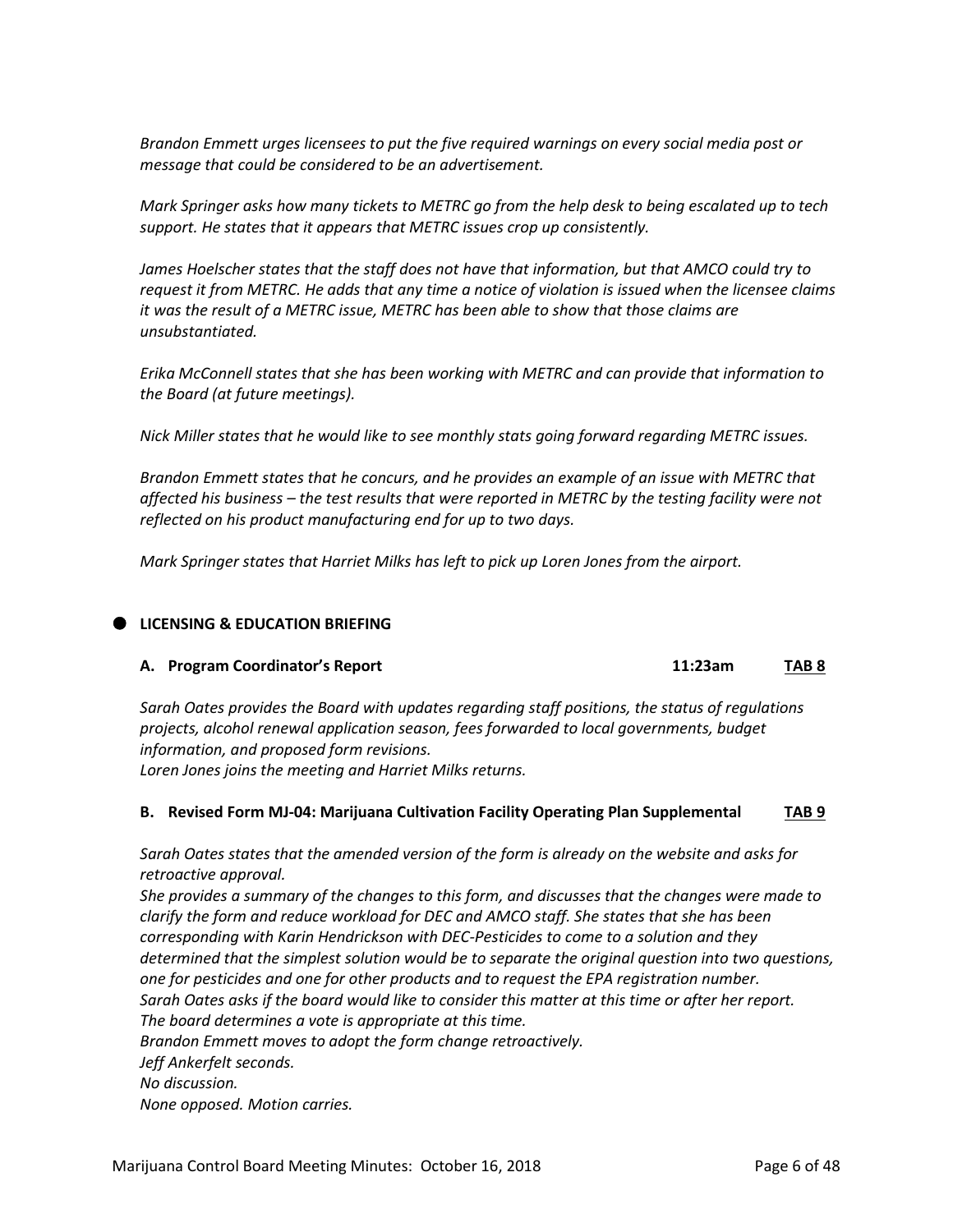*Sarah Oates states that a number of forms have been modified to conform to regulatory changes and that to date the board has not delegated the authority to director or staff to make any form revisions. She suggests that the board delegate to the Director and staff the authority to make minor revisions to existing forms for purposes such as revisions for regulatory changes or other minor changes and only require staff to bring major form revisions to the board for consideration.* 

*Mark Springer asks Harriet Milks if the practice of delegating this authority to staff is common and if the board has the authority to do so.*

*Harriet Milks states that the authority to delegate these types of revisions is present. Brandon Emmett moves that the board delegate to the Director the authority to make minor revisions to forms to either provide clarity or conform to adopted regulatory changes.* 

*Jeff Ankerfelt seconds. No further discussion. None opposed. Motion carries.*

#### **C. Form MJ-27: Marijuana from Unlicensed Source TAB 10**

*Sarah Oates states that there has been a recent regulatory change, effective October 20, 2018 that will allow licensees to accept marijuana from an unlicensed source such as a personal grow. She summarizes the regulatory change and states that the regulation requires that licensees attain the Directors approval and that the approval must come on a form approved by the board.* 

*Brandon Emmett motions to approve. Nick Miller seconds for discussion.*

*Brandon Emmett states that he has reservations regarding the requirement to retain a copy of a consumer/supplier's identification.* 

*Brandon Emmett moves to amend the form or send it back to staff for revision to remove the requirement that photo identification be retained by recipient of the marijuana.* 

*Erika McConnell asks whether it be more palatable if the identification was shredded after a period of time and goes on to state that she finds it important to have the identification be provided so that the AMCO office can confirm that the Marijuana is provided by someone over 21 and so that if there is a concern that arises regarding the supply, the supplying individual can be identified.* 

*Nick Miller states that he has the same issues, and as the licensee, he's certifying that he checked the ID and is responsible (for the occurring transfer) anyway.*

*Mark Springer states that the licensee is certifying on here that the person is 21 or older, and the licensee is swearing under penalty of unsworn falsification that the form and accompanying documents are true and complete. He goes on to say that this situation is no different from the ID check requirements to enter a facility and that retention of Identification is unnecessary.*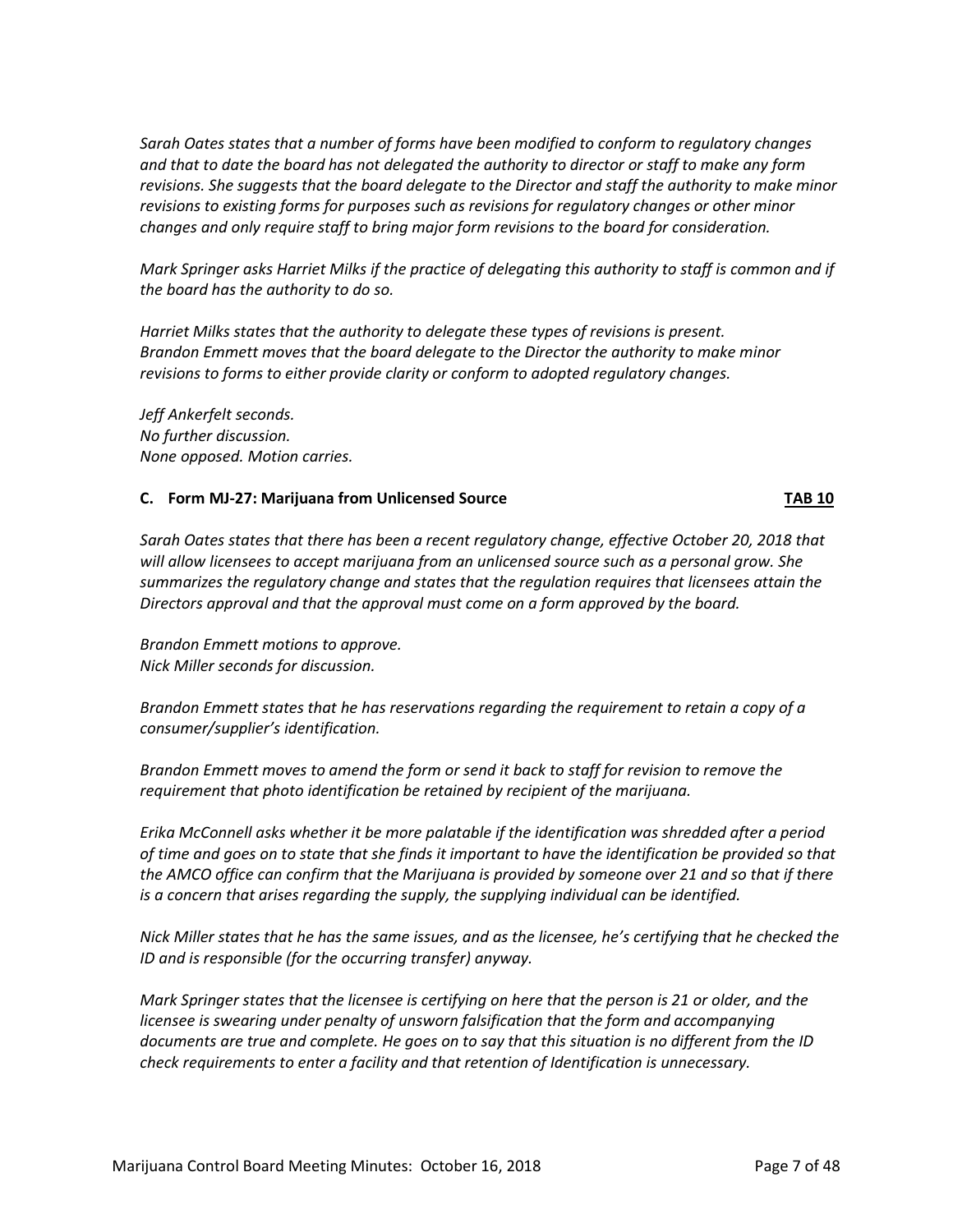*Jeff Ankerfelt asks the director whether there's a possibility that the absence of this information could cause more work to the enforcement staff.*

*Erika McConnell states that it could but that she doesn't anticipate there being a significant number of investigations that will need to occur if this requirement is removed.*

*Brandon Emmett moves to adopt the form with the words "What must be submitted with this form…- A copy of the providers photo identification (to be kept confidential)." stricken. Nick Miller seconds the motion. Jeff Ankerfelt votes Yes. Brandon Emmett votes Yes. Nick Miller votes Yes. Loren Jones votes No. Mark Springer votes Yes. Motion carries, 4-1. Mark Springer clarifies that there is no objection to adoption of MJ-27 form as amended. The proposed form MJ-27 is approved with the retention of photo identification requirement removed.* 

*Sarah Oates states that the only remaining items in her report are the statistics regarding licenses and the requested table of new and transfer applications on this agenda and their relevant submission and review dates. She states that the time has decreased since three examiners are handling Marijuana applications.* 

*Mark Springer thanks Sarah Oates for the addition of the statistics to her report.*

*Sarah Oates states that she is finished.* 

*Mark Springer states that the executive session will start at approximately 1:00 and the regular meeting will likely resume around 1:30.* 

# **EXECUTIVE SESSION 12:59pm**

*Mark Springer calls the meeting to order and entertains a motion to go into executive session to discuss matters that pertain to an individual and their character or reputation and to discuss investigative matters. He states that the individuals that would participate are the board, Harriet Milks, Erika McConnell, and Chief Hoelscher.* 

*Brandon Emmett so moves. Nick Miller seconds. None opposed, motion carries.* 

*Brandon Emmett moves to come out of executive session.* **2:16pm** *Jeff Ankerfelt seconds the motion. None opposed, motion carries.* 

**LUNCH 11:46am**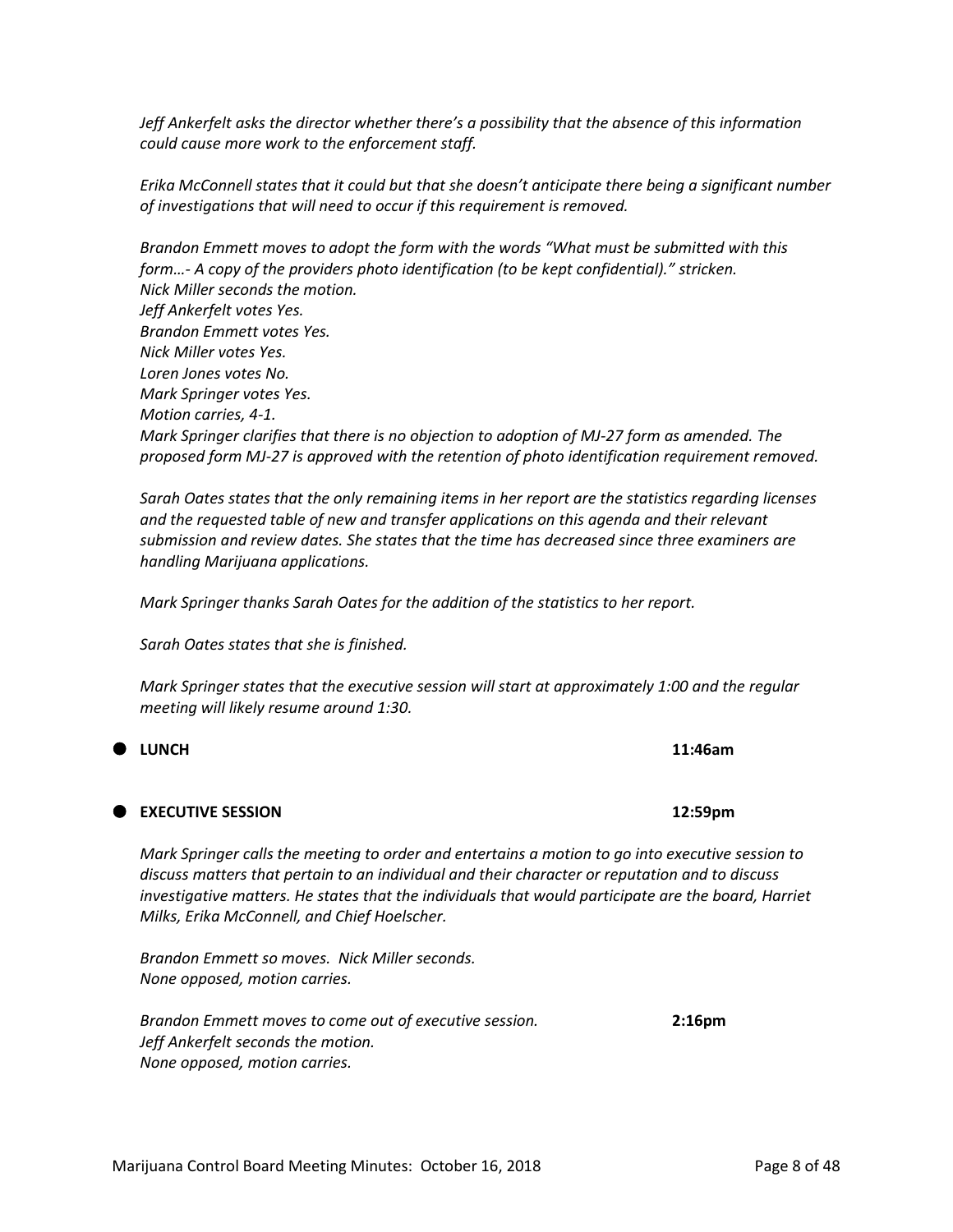*Mark Springer states that the board went into executive session to discuss public testimony received during the public comment period.* 

*Brandon Emmett states that pursuant to the comments from the AMIA and the documents provided to the director and board members by a member of the industry, the board found it important to go into executive session to ensure that the director and staff followed the guidance of the board regarding interaction with federal agencies. He states that those questions were satisfied and that the board determined that the director and enforcement did act ethically; the board did not find that the director and enforcement went outside the board determined allowable actions.* 

*Jeff Ankerfelt states that he believes that everyone including enforcement who is in the process of marijuana regulation is in support of marijuana as an industry and that the enforcement agents, Chief Hoelscher and Erika are present in defiance of Federal law. In that spirit, he goes on to say, that while there might be disagreements regarding regulation, the enforcement and agents are not against the industry and that it is their intention to integrate the marijuana industry into mainstream business society. He encourages people to collect all of the facts before they insinuate that something has been done wrong by regulatory staff. He says that to make statements that are unsupported by fact are not helpful.* 

*Mark Springer states that the board has determined that any contact that occurred with the FAA was initiated by Enforcement and was (initiated) in the process of development of the Notice of Violation and that afterward, there was no additional contact. He states that neither the Director nor enforcement took the stance that the board was not tough enough in the situation and that they did not decide to move forward independently. He reads AS 17.38.010(d) for the record. He says that bottom line there was no untoward contact and that the individual in question had federal action wherein the individual had their airman's certificate revoked for distributing marijuana; punishable for imprisonment up to one year. He goes on to say that the "death penalty" language is used as A-Z language for license revocation and not applicable to the situation as implied.* 

#### **ENFORCEMENT BRIEFING**

#### **D. Absolutely Chronic Delivery Company (ACDC) 2:23pm TAB 7**

*Erika McConnell provides a statement that ACDC has been in operation for four years, and their business model claims to provide free marijuana for a donation and a delivery fee. She provides additional background information to the Board regarding the operation and ownership of this business, as well as felony charges filed against the former owner, Michael Crites. She hands out a printed email to the Board members.*

*James Hoelscher gives an additional statement confirming that all of the notice letters have been delivered. He goes on to state that this investigation was requested by the board and that this type of business can be very problematic.*

*Mark Springer states that the Board is pretty far behind on this agenda and asks if this item can be postponed until the December meeting.*

*Brandon Emmett moves to table the request for a civil fine to ACDC until the December meeting.*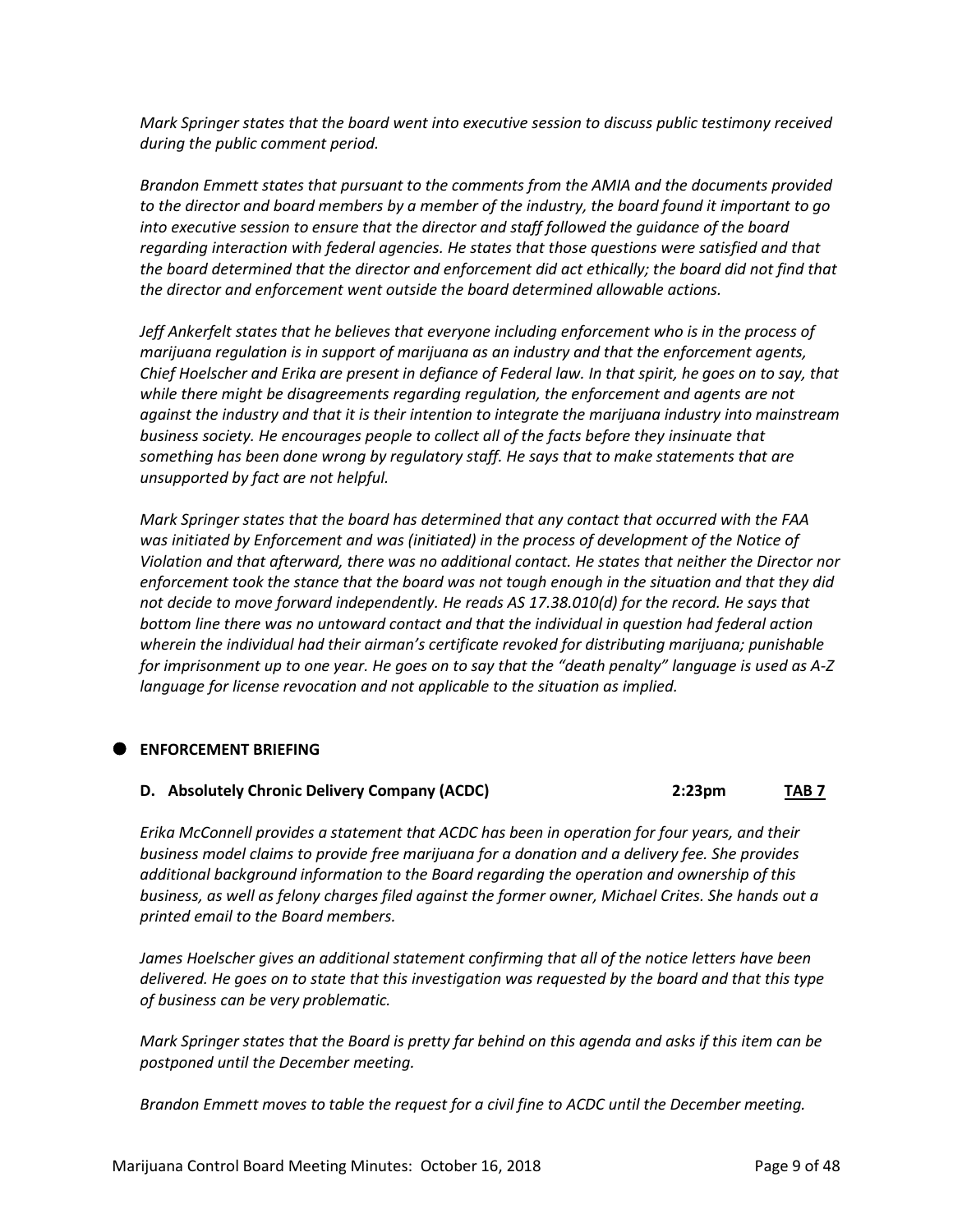*Nick Miller seconds the motion. None opposed. Motion carries.*

## **APPLICATIONS FROM PREVIOUS MEETINGS**

#### **A. Previous Board Action Taken**

| 1. License #11664:        | <b>Suilnua</b>                                 | 2:31 <sub>pm</sub> | <b>TAB 24</b> |
|---------------------------|------------------------------------------------|--------------------|---------------|
| Licensee:                 | Suilnua, LLC                                   |                    |               |
| License Type:             | <b>Standard Marijuana Cultivation Facility</b> |                    |               |
| <b>Premises Address:</b>  | 5600 N Cunningham Road                         |                    |               |
|                           | Palmer, AK 99645                               |                    |               |
| Local Governments:        | Matanuska-Susitna Borough                      |                    |               |
| <b>For Consideration:</b> | Requesting extension of abeyance period        |                    |               |

*Jana Weltzin, legal counsel, identifies herself for the record and informs the Board that the licensee was unable to have the protest lifted within the original abeyance period in part because of the hacking of the Matanuska-Susitna Borough's computer systems.*

*Jeff Ankerfelt moves to rescind the 120-day abeyance and extend (the abeyance period) until February 1, 2019. Brandon Emmett seconds the motion. Motion carries unanimously.* 

| 2. | License #13479:           | <b>North Star Fire</b>                                                                                                           | 2:33 <sub>pm</sub> | <b>TAB 25</b> |
|----|---------------------------|----------------------------------------------------------------------------------------------------------------------------------|--------------------|---------------|
|    | Licensee:                 | North Star Fire, LLC                                                                                                             |                    |               |
|    | License Type:             | <b>Standard Marijuana Cultivation Facility</b>                                                                                   |                    |               |
|    | <b>Premises Address:</b>  | 3780 Leasure Street, Suite 3                                                                                                     |                    |               |
|    |                           | Fairbanks, AK 99701                                                                                                              |                    |               |
|    | Local Government:         | City of Fairbanks                                                                                                                |                    |               |
|    | <b>For Consideration:</b> | Local government previously not notified by applicant<br>(approved with delegation June 2018, approval<br>rescinded August 2018) |                    |               |

*Jana Weltzin, legal counsel, identifies herself for the record and answers Board questions about the application.*

*Jeff Ankerfelt moves to uphold the protest with a 120-day abeyance. Brandon Emmett seconds the motion. Motion carries unanimously.*

| 3. License #14956: | 50 Shades of Green, LLC                        | 2:36 <sub>pm</sub> | <b>TAB 26</b> |
|--------------------|------------------------------------------------|--------------------|---------------|
| Licensee:          | 50 Shades of Green. LLC                        |                    |               |
| License Type:      | <b>Standard Marijuana Cultivation Facility</b> |                    |               |
| Premises Address:  | 14481 W Marginal Access Road                   |                    |               |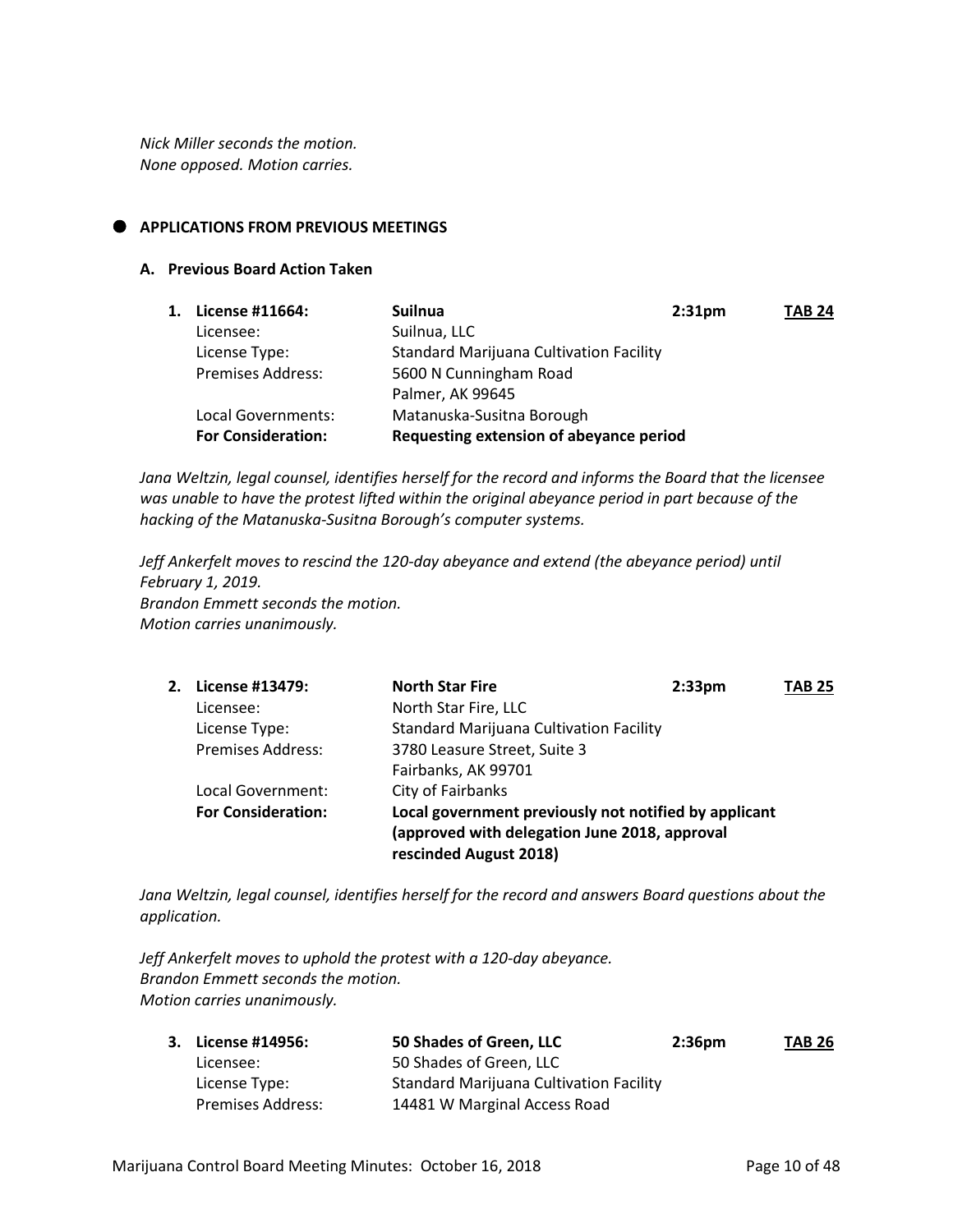|                           | Houston, AK 99694                                                                                              |  |
|---------------------------|----------------------------------------------------------------------------------------------------------------|--|
| Local Governments:        | City of Houston                                                                                                |  |
| <b>For Consideration:</b> | Establishment does not meet buffer zone restrictions;<br>City of Houston protests; several objections received |  |
|                           | (approved with delegation August 2018)                                                                         |  |

*Jana Weltzin, legal counsel, identifies herself for the record. She provides testimony regarding retroactively applying adopted regulations, and states that the objections that were received should not be considered by the Board because they were received after the original objection period. She states that the City of Houston will still block her client from operating.*

*Erika McConnell states that there is no dispute that the City of Houston's protest was filed timely.*

*Gabrielle Petersen, applicant, identifies herself for the record and hands out binders of documents to the Board members. She testifies that she has owned this piece of property for thirteen years, and that she and her business partners were in the process of buying the property at which the former church was located. She states that the financing fell through, and that the property remained vacant until after she received approval from the Marijuana Control Board for this license.*

*Jana Weltzin states that a member of the Community Action Patrol is on the phone and has provided a document stating that the property was vacant for two years. She states that her client has invested \$205,000 in remodeling her property for this business.*

*Nick Miller states that he is very familiar with this area, and this building has been overgrown and full of trash for a couple of years, but that very recently, it is looking pretty good.* 

*Erika McConnell that the City of Houston's protest lists three reasons for the protest, and that the third issue has been resolved. She states that the remaining two items seem to be things that can be resolved.*

*Gabrielle Petersen states that she has applied for a variance to the City's setback.*

*Brandon Emmett moves to rescind the approval from August 2018 and to uphold the element of the protest that requires a variance to City code with a 120-day abeyance. Nick Miller seconds the motion. Motion carries unanimously.*

| 4. | License #15656:           | 420 on Main, LLC                                                                                             | 2:58 <sub>pm</sub> | <b>TAB 27</b> |
|----|---------------------------|--------------------------------------------------------------------------------------------------------------|--------------------|---------------|
|    | Licensee:                 | 420 on Main, LLC                                                                                             |                    |               |
|    | License Type:             | Retail Marijuana Store                                                                                       |                    |               |
|    | <b>Premises Address:</b>  | 3684 Main Street                                                                                             |                    |               |
|    |                           | Homer, AK 99603                                                                                              |                    |               |
|    | Local Government:         | City of Homer                                                                                                |                    |               |
|    | <b>For Consideration:</b> | Conditions requested by City of Homer pursuant to 3 AAC<br>306.060(b) (approved with delegation August 2018) |                    |               |

*Robert Bornt, applicant, identifies himself for the record and answers Board questions regarding the status of his compliance with the City of Homer's requirements.*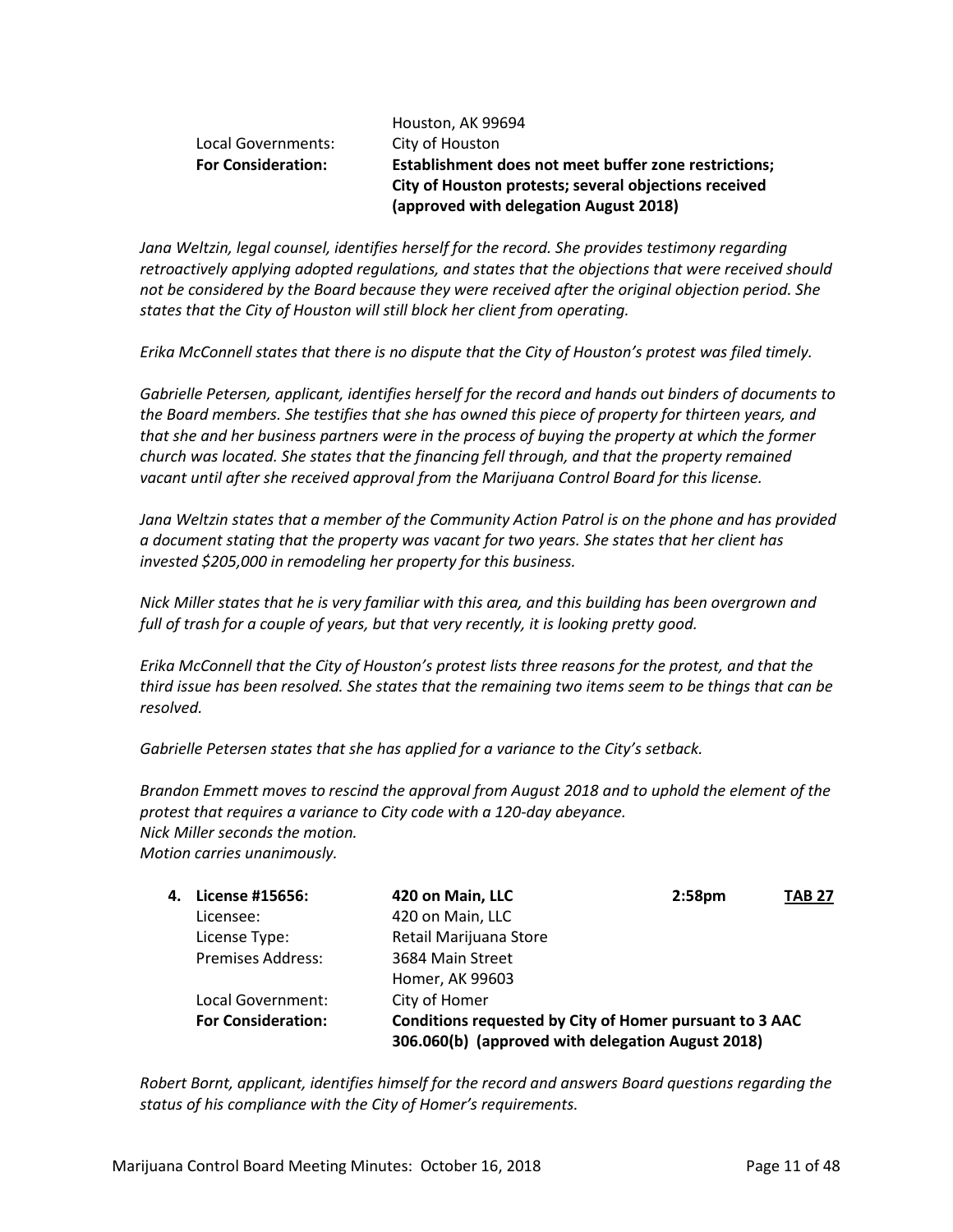*Brandon Emmett moves to rescind the previous approval with delegation, and approve the license with the City of Homer's recommended conditions, to include the requirement that the MJ-00 be revised to only show what licenses the applicant has current ownership in.*

*Nick Miller seconds the motion. Motion carries unanimously.*

#### **SENATOR PETER MICCICHE COMMENTS 3:03pm**

*Senator Peter Micciche, District O, provides testimony regarding regulation of the industry and suggests that there be additional work on application clarification and guidance whenever possible. He adds that individuals are investing their life savings in these businesses it's important to address the gaps present and that whenever possible, applicants who are confused be provided as much help as possible and that he hopes that the end result will be a clear and fair process for new industry members that also takes into account the public safety and commerce of all Alaskans. He states that he is here for legislative issues, whether it's AMCO staffing, event permits, or flexibility regarding transportation. He is present to speak for the individuals in his district who are having difficulties with the application process and to facilitate the application process for those who are having difficulties with it.* 

*Mark Springer thanks the Senator for coming to speak to the Board, and he states that two things that is of particular concern to him are the need to expand the definition of local governments to include a tribal government, and the lack of diversity in the industry – there are no native corporations that hold licenses because all of their shareholders would have to meet statutory requirements, and he would like to see a legislative change to allow for ANCs (Alaska Native Corporations) to create subsidiaries that could apply for licenses without having to meet those requirements.*

*Senator Micciche states that it's a two-way street with the legislature and the industry, and he would be happy to help bring communication back to the legislature from the Board.*

*Brandon Emmett thanks the Senator for coming to speak with the Board, and states that the industry is very concerned with the tax issue. He asks whether there are any legislators who would be supportive of legislation to revise the existing tax structure.*

*Senator Micciche states that he is not happy with the current tax structure, and although he has a bridge to cross (regarding legislators who are against the cannabis industry) with some members of the legislature, he does believe there is support within the legislature to revise the tax structure since the industry is regulated, and in the interests of discouraging black market sales.*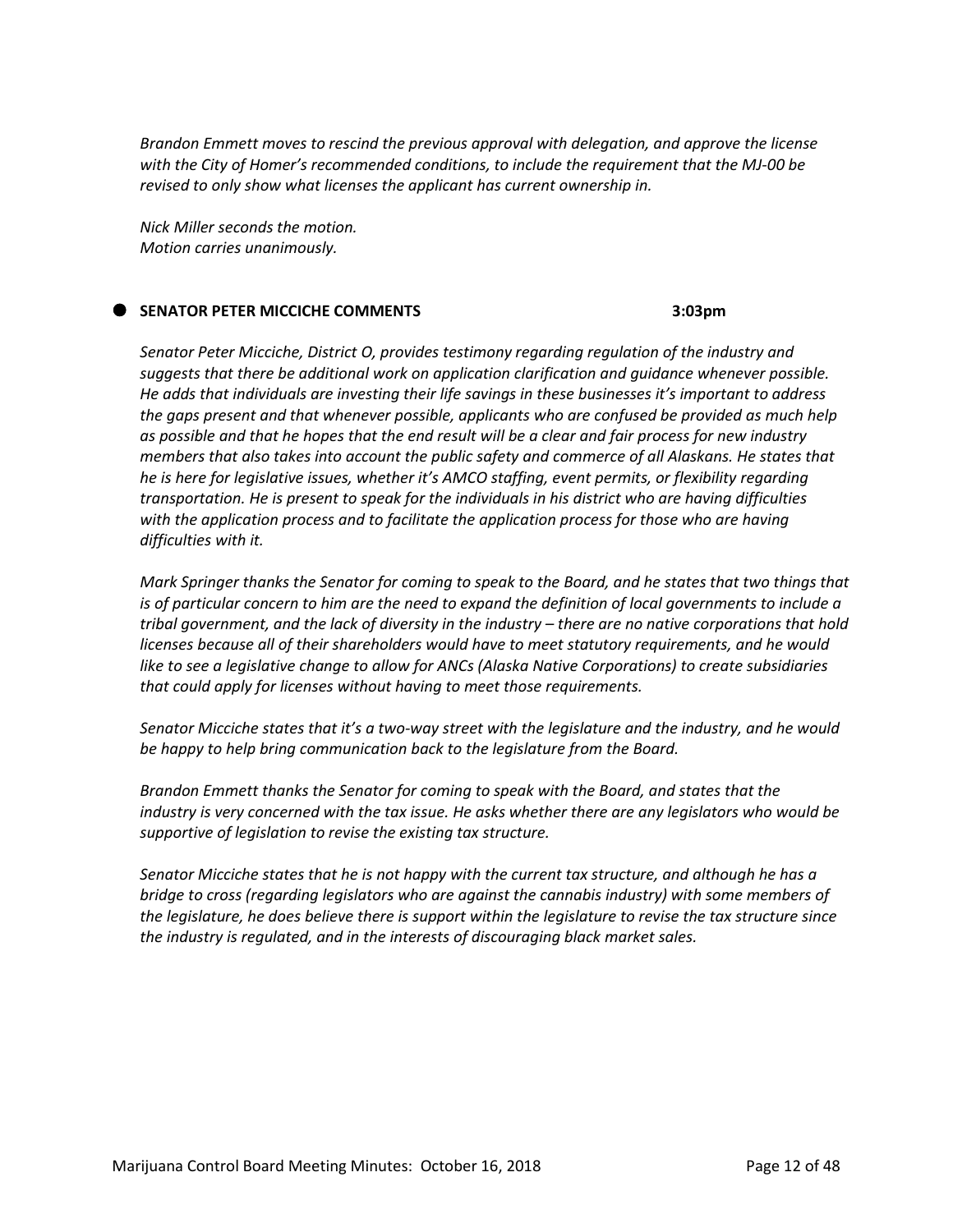#### **APPLICATIONS FROM PREVIOUS MEETINGS**

#### **B. Tabled**

| License #12766:           | <b>The Green Store Connection</b>                       | 3:14 <sub>pm</sub> | <b>TAB 28</b> |  |  |
|---------------------------|---------------------------------------------------------|--------------------|---------------|--|--|
| Licensee:                 | The Green Store, Inc.                                   |                    |               |  |  |
| License Type:             | Retail Marijuana Store                                  |                    |               |  |  |
| <b>Premises Address:</b>  | 3655 S Old Glenn Highway, Unit A                        |                    |               |  |  |
|                           | Palmer, AK 99645                                        |                    |               |  |  |
| Local Government:         | Matanuska-Susitna Borough                               |                    |               |  |  |
| <b>For Consideration:</b> | New license application (tabled at August 2018 meeting) |                    |               |  |  |
|                           |                                                         |                    |               |  |  |

*Erika McConnell states that at the last meeting, the Board tabled this application because the applicant was not present either telephonically or in person; subsequently, the Matanuska-Susitna Borough filed a protest that was not timely, because the applicant had not obtained a Conditional Use Permit. She reads 3AAC 306.300(a)(2)(b) which she summarizes should allow the board to approve the license with delegation specifying that the required documentation be obtained.* 

*Elizabeth Truett, applicant, identifies herself for the record and answers Board questions about the application.*

*Mark Springer asks whether it would be off-putting for the applicant to table this application until the December meeting. Elizabeth Truett said that it would not be off-putting, and it would give her more time to get some issues resolved.*

*Brandon Emmett moves to postpone this application until December. Nick Miller seconds the motion. Motion carries unanimously.*

| 2. | License #13910:                         | <b>Alaskan Farmacy</b>                                | 3:19 <sub>pm</sub> | <b>TAB 29</b> |
|----|-----------------------------------------|-------------------------------------------------------|--------------------|---------------|
|    | Licensee:                               | <b>Charles T Elliott</b>                              |                    |               |
|    | License Type:                           | Limited Marijuana Cultivation Facility                |                    |               |
|    | <b>Premises Address:</b>                | 34049 Klondike Avenue E                               |                    |               |
|    |                                         | Sterling, AK 99672                                    |                    |               |
|    | Local Government:                       | Kenai Peninsula Borough                               |                    |               |
|    | <b>For Consideration:</b><br>306.060(b) | New license application; conditions pursuant to 3 AAC |                    |               |
|    |                                         | (tabled at June 2018 meeting and August 2018 meeting) |                    |               |

*Charles Elliott, applicant, identifies himself for the record and states that he wants to withdraw his application.*

|  | C. Licenses in "Pending Inspection" Status for Over Six Months | 3:20 <sub>pm</sub> | <b>TAB 30</b> |
|--|----------------------------------------------------------------|--------------------|---------------|
|--|----------------------------------------------------------------|--------------------|---------------|

*Erika McConnell states that she had forgotten to notify the applicants for Tabs 30 and 31 that they*  will be on this agenda, so she recommends that the Board consider tabling these tabs until *December.*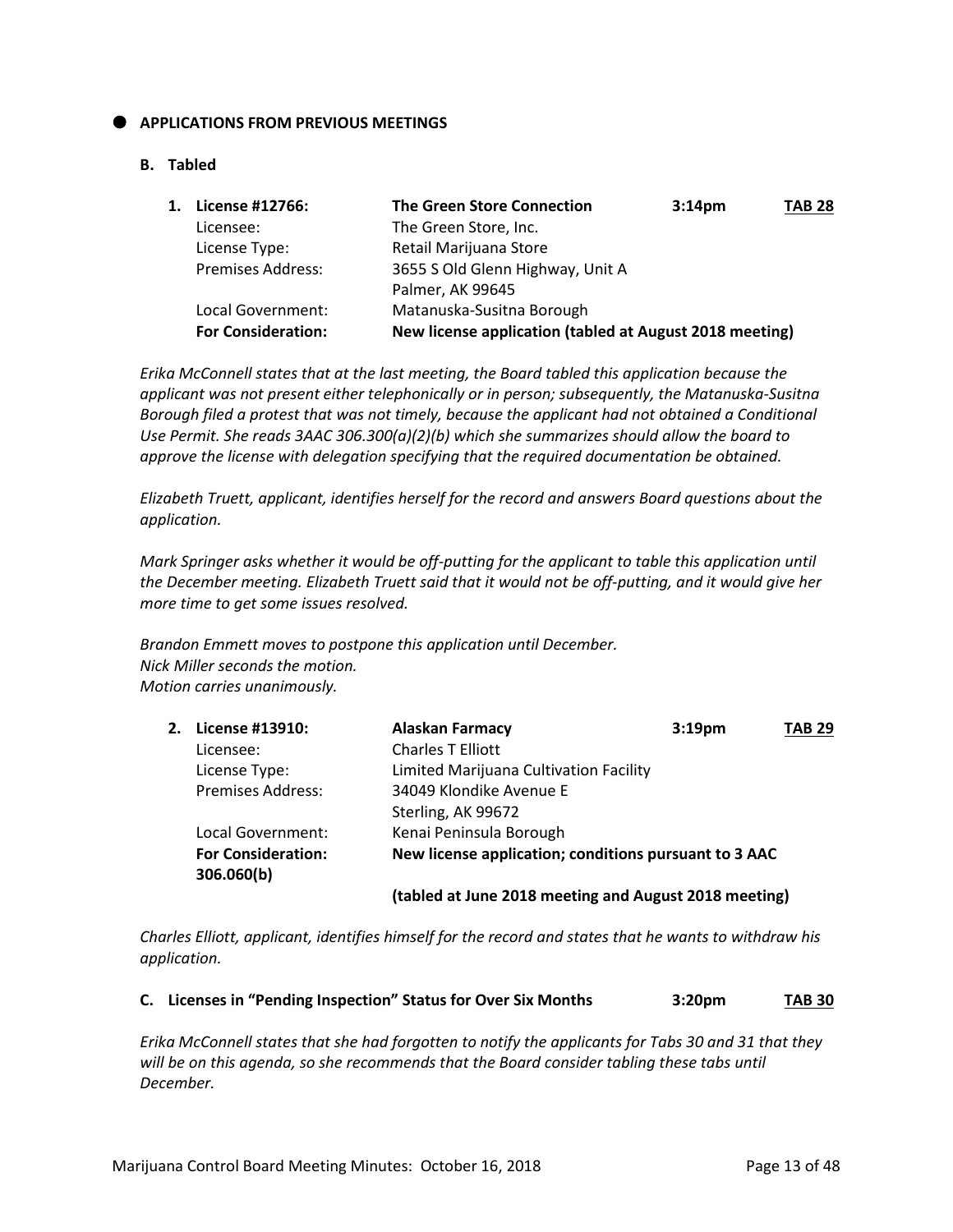*Mark Springer asks if any of the applicants are present via phone or in person. None of the applicants are present to provide the Board with updates regarding their pending items.*

*Tabs 30 and 31 are tabled until December.*

| 1. | License #10014:          | <b>The Naked Herbalist</b>             |
|----|--------------------------|----------------------------------------|
|    | Licensee:                | Peggy S France and Miles S France      |
|    | License Type:            | Limited Marijuana Cultivation Facility |
|    | <b>Premises Address:</b> | 47841 South Crop Circle                |
|    |                          | Willow, AK 99688                       |
|    | Local Government:        | Matanuska-Susitna Borough              |
|    | Approved by MCB:         | October 28, 2016                       |
|    | License Issued:          | January 24, 2017                       |
|    |                          |                                        |

#### **D. Licenses in "Delegated" Status for Approximately One Year TAB 31**

| 1. | License #10048:          | <b>Tok Heavenly Cannabis, LLC</b>              |
|----|--------------------------|------------------------------------------------|
|    | Licensee:                | Tok Heavenly Cannabis, LLC                     |
|    | License Type:            | <b>Standard Marijuana Cultivation Facility</b> |
|    | <b>Premises Address:</b> | MP 1308 Alaska Highway                         |
|    |                          | Tok, AK 99780                                  |
|    | Local Government:        | No local government                            |
|    | Approved By MCB:         | July 12, 2017                                  |
|    | Pending:                 | <b>Fire Marshal approval</b>                   |
|    | 2. License #11350:       | <b>Hardworking Hippies</b>                     |

Soldotna, AK 99669

Fairbanks, AK 99712

Licensee: Nathan D Penrod and Preston S Penrod License Type: Limited Marijuana Cultivation Facility Premises Address: 49755 Sterling Highway

Local Government: Kenai Peninsula Borough Approved By MCB: September 14, 2017 **Pending: Clarification regarding actual premises address – Fire Marshal** 

## **3. License #12580: Brown Owl's Cultivation**

Licensee: Winazar, LLC License Type: Limited Marijuana Cultivation Facility Premises Address: 320 Wright Lane

Local Government: Fairbanks North Star Borough Approved By MCB: September 14, 2017 **Pending: Fire Marshal approval**

# Licensee: Hybrid, LLC

**4. License #13202: Matanuskas Finest** License Type: Limited Marijuana Cultivation Facility Premises Address: 905 S Vicki Way C

**approved different address for this license**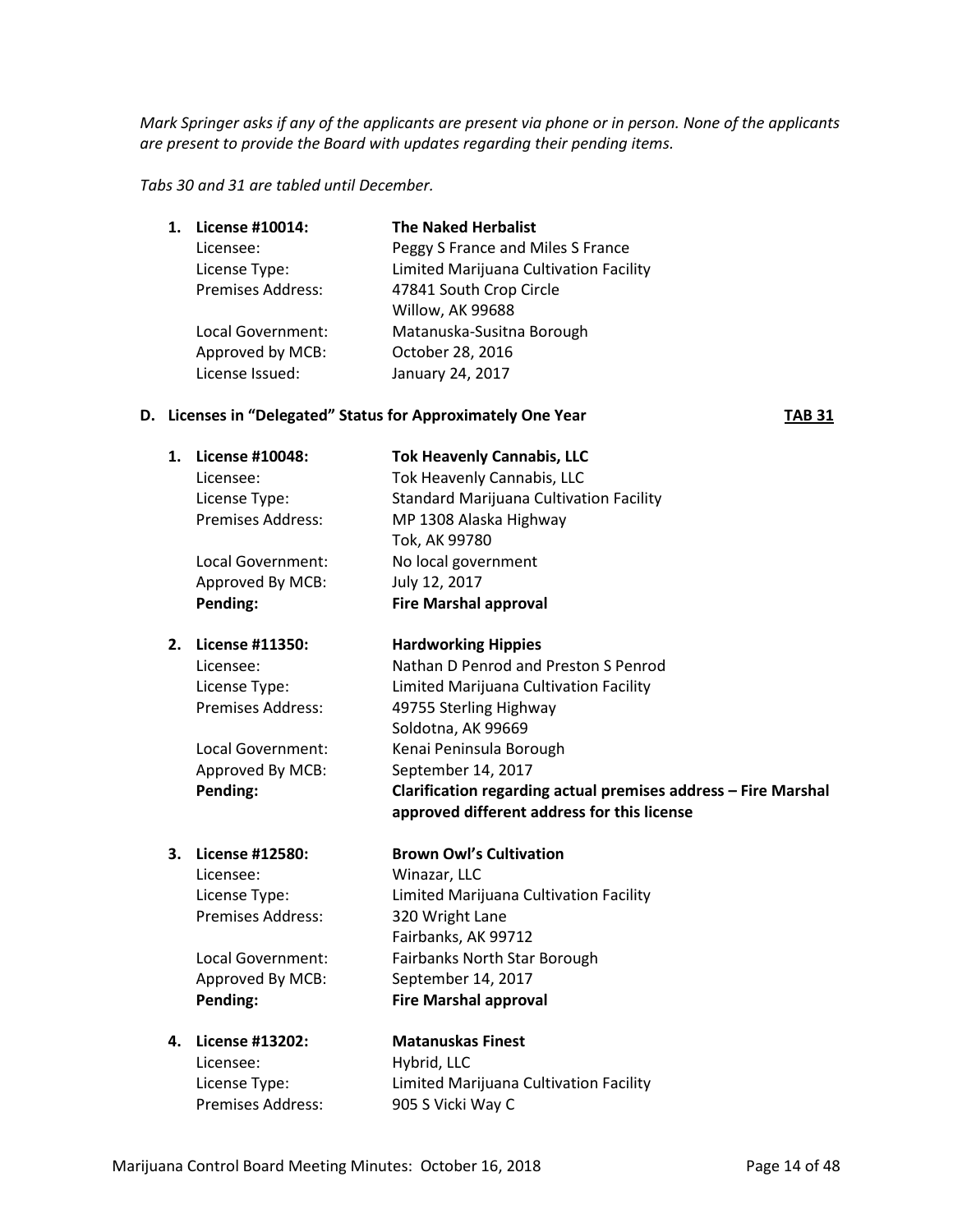| Pending:          | <b>Fire Marshal approval</b> |
|-------------------|------------------------------|
| Approved By MCB:  | September 14, 2017           |
| Local Government: | Matanuska-Susitna Borough    |
|                   | Wasilla, AK 99654            |

#### **BOARD CONSIDERATION**

| A. License #10015:        | <b>Greatland Ganja, LLC</b>                                | 3:23 <sub>pm</sub> | <b>TAB 32</b> |
|---------------------------|------------------------------------------------------------|--------------------|---------------|
| Licensee:                 | Greatland Ganja, LLC                                       |                    |               |
| License Type:             | <b>Standard Marijuana Cultivation Facility</b>             |                    |               |
| <b>Premises Address:</b>  | 56475 Sterling Highway                                     |                    |               |
|                           | Kasilof, AK 99610                                          |                    |               |
| Local Government:         | Kenai Peninsula Borough                                    |                    |               |
| <b>For Consideration:</b> | Appeal of denial of request to retest failed harvest batch |                    |               |

*Brandon Emmett states that the licensee is the Vice President of the Alaska Marijuana Industry Association.*

*Mark Springer states that Mr. Emmett does not need to recuse himself, since he has no business interest in this matter.*

*Erika McConnell states that the licensee requested her approval to retest a harvest batch that failed due to the presence of Aspergillus. She states that she denied the request because no credible information was offered to justify a retest, because there is no reason to think a second test is more correct than a first test, and because the lack of a positive Aspergillus test in a second sample does not mean there was no Aspergillus in the first sample.*

*Jana Weltzin, legal counsel, Leif Abel, licensee, identify themselves for the record, hand out a document to the Board, answer Board questions, and provide testimony regarding the reasons for the appeal and justification for a retest of the harvest batch.*

*Brandon Emmett states that the Aspergillus issue is something that has come up in the Testing Working Group, and that it has become apparent that making this a black and white issue – to fail a harvest batch for the presence of any Aspergillus whatsoever – is a problem. He states that he would support a retest.*

*Jana Weltzin states that her client is not opposed to having two tests done, with one sent to each lab.*

*Jeff Ankerfelt states that he appreciated the director's reasoning.*

*Brandon Emmett moves that Greatland Ganja be permitted to retest their marijuana so long as there is a split sample, and each sample is sent to a competing lab. Nick Miller seconds the motion. Motion carries unanimously.*

| <b>B.</b> License #12311: | Juneau's Green Garden | 3:35 <sub>pm</sub> | <b>TAB 33</b> |
|---------------------------|-----------------------|--------------------|---------------|
| Licensee:                 | ISG, Inc.             |                    |               |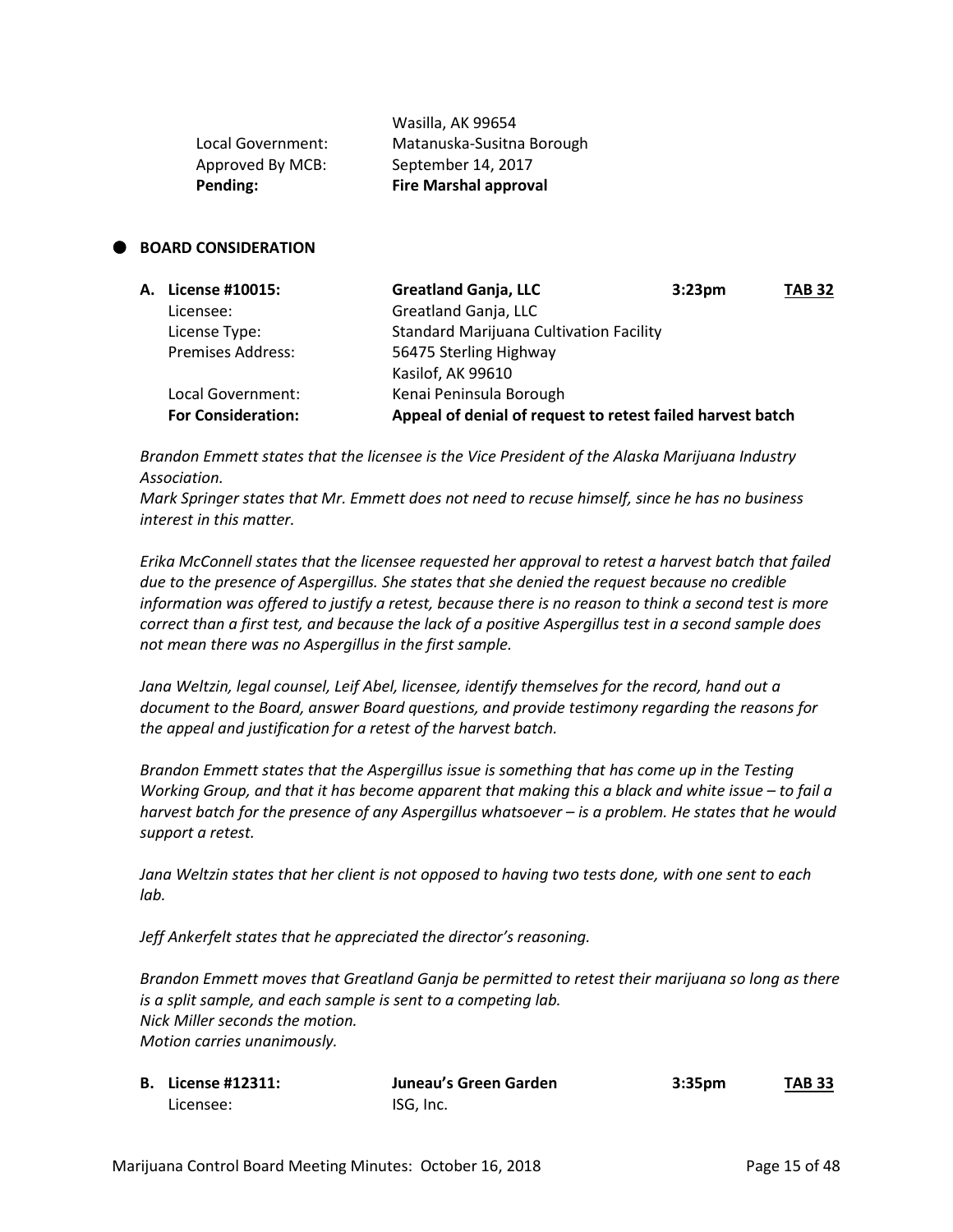|                           | requirement                                    |
|---------------------------|------------------------------------------------|
| <b>For Consideration:</b> | Unauthorized transfer; appeal of application   |
| Local Governments:        | City & Borough of Juneau                       |
|                           | Juneau, AK 99801                               |
| <b>Premises Address:</b>  | 5011 Short Street, Suite 1                     |
| License Type:             | <b>Standard Marijuana Cultivation Facility</b> |

Jana Weltzin, legal counsel, identifies herself for the record and states that Elizabeth Romanoski, *transferee, is on the phone.*

*Erika McConnell states that Tabs 33-35 are for a similar issue, which she had brought up in her director's report. She states that Juneau's Green Garden is the only application of the three for which a license has been issued, and the license is in Active – Pending Inspection status; the other two applications are still in Delegated status. She reads 3 AAC 306.045(a) for the record and states that the staff accepted and reviewed transfer applications for all three licenses, at which point it was discovered that 100% of the ownership of the corporation had been transferred with the Division of Corporations from Paul Burrows – the shareholder who was approved by the Board. She adds that*  staff instructed the applicants to transfer the ownership of the corporation back to Mr. Burrows until *the ownership change has been approved by the Board, but Mr. Burrows refused to take the shares back.*

*Jana Weltzin provides some history to the Board, requests that the Board accept these transfers, and answers Board questions about the applications and situation.*

*Harriet Milks states that she can't help the Board too much, but that she's still stuck on the fact that the transfers were never approved by the Board.*

Jana Weltzin states that she understands the director's logic here regarding transfers of licenses that *aren't active and valid are not contemplated in the regulations, but because payment was received and applications processed six months ago for these applications, that interpretation should be applied prospectively, not retroactively.*

*Nick Miller states that he's kind of in favor of fixing it to where people could do this, due to the lack of cash flow and investment.*

*Mark Springer asks Ms. Milks for an opinion on this particular issue here.*

*Harriet Milks states that she could give an opinion on this specific issue.*

*Mark Springer states that the Board might want to schedule these for a special meeting.*

*Jana Weltzin reminds the Board that these applications came back before the Board during the April meeting, and at that time, she informed the Board that they were still in delegation because there were transfers pending.*

Loren Jones states that at the Nome meeting, there were additional issues regarding the conditional *use permits with Juneau.*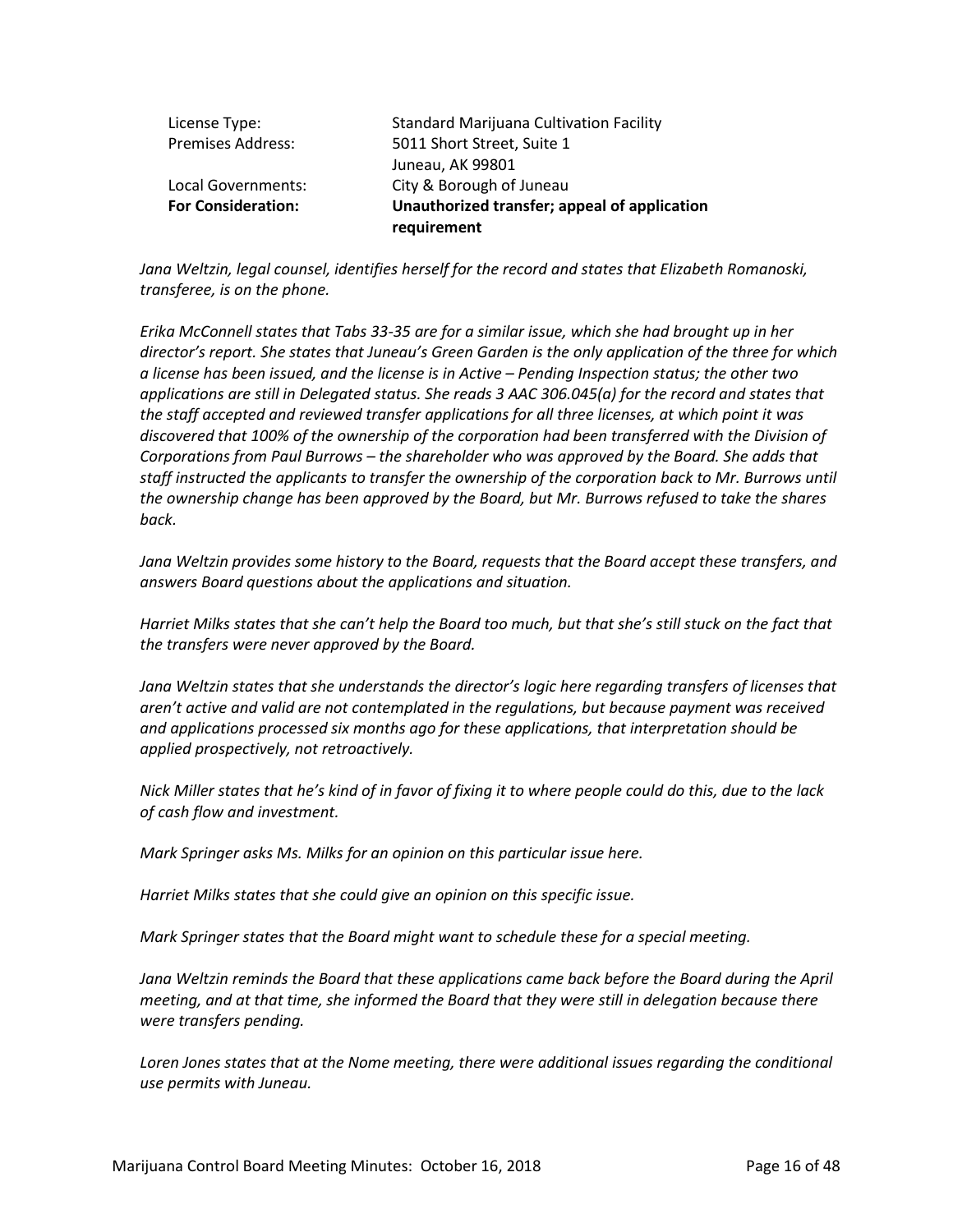*Jana Weltzin updates the Board regarding those statuses.*

*Brandon Emmett moves to postpone consideration of these three applications until the call of the Chair.*

*Nick Miller seconds the motion. Motion carries unanimously.*

| С. | License #12313:           | <b>Juneau's Green Market</b>                      | <b>TAB 34</b> |
|----|---------------------------|---------------------------------------------------|---------------|
|    | Licensee:                 | ISG, Inc.                                         |               |
|    | License Type:             | Retail Marijuana Store                            |               |
|    | <b>Premises Address:</b>  | 263 Marine Way                                    |               |
|    |                           | Juneau, AK 99801                                  |               |
|    | Local Governments:        | City & Borough of Juneau                          |               |
|    | <b>For Consideration:</b> | Unauthorized transfer; appeal of application      |               |
|    |                           | requirement; delegated September 2017 pending DEC |               |
|    |                           | approval                                          |               |

*Considered with the previous tab.* 

| <b>D.</b> License #12315: | <b>Evergreen Extracts</b>                                                                                     | TAB 35 |
|---------------------------|---------------------------------------------------------------------------------------------------------------|--------|
| Licensee:                 | ISG, Inc.                                                                                                     |        |
| License Type:             | Marijuana Product Manufacturing Facility                                                                      |        |
| <b>Premises Address:</b>  | 5011 Short Street, Suite 2                                                                                    |        |
|                           | Juneau, AK 99801                                                                                              |        |
| Local Governments:        | City & Borough of Juneau                                                                                      |        |
| <b>For Consideration:</b> | Unauthorized transfer; appeal of application<br>requirement; delegated September 2017 pending DEC<br>approval |        |
|                           |                                                                                                               |        |

*Considered with the previous tab.* 

## **NEW STANDARD MARIJUANA CULTIVATION FACILITY APPLICATIONS**

| A. License #10117:       | <b>Alaska Fireweed Farm</b>               | 3:51 <sub>pm</sub> | <b>TAB 36</b> |
|--------------------------|-------------------------------------------|--------------------|---------------|
| Licensee:                | Jason Harder                              |                    |               |
| <b>Premises Address:</b> | Mile 101 Richardson, Pipeline Access Road |                    |               |
|                          | Copper Center, AK 99573-0342              |                    |               |
| Local Government:        | No local government                       |                    |               |

*Jason Harder, applicant, identifies himself for the record and answers Board questions about his application.*

*Brandon Emmett moves to approve license 10117 Alaska Fireweed Farm with delegation. Nick Miller seconds the motion.*

*Jason Harder states that he spoke with the objectors who live within the one-mile radius about their concerns, and that they wished him good luck either way.*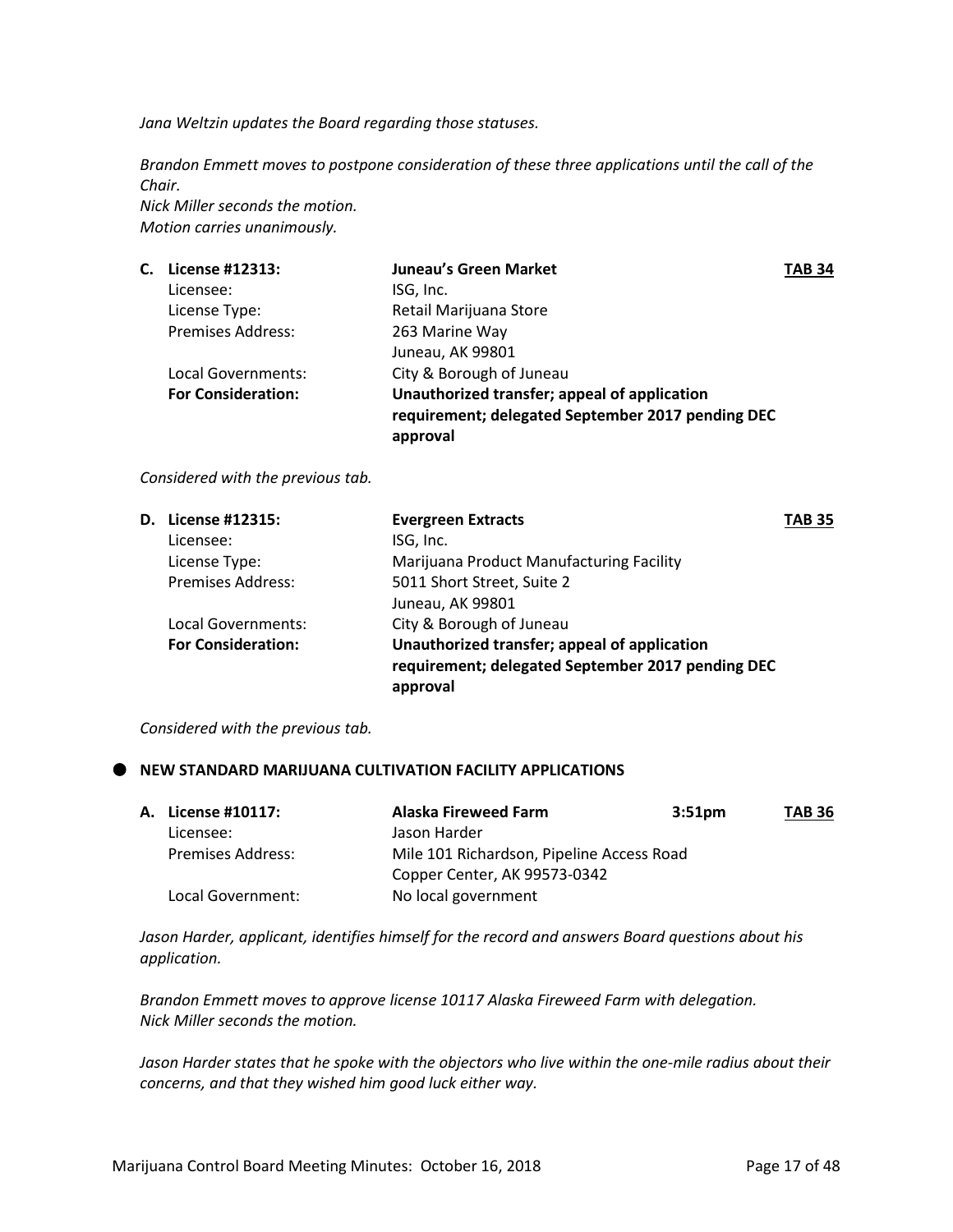*Motion carries unanimously.* 

| <b>B.</b> License #15867: | Ayme's Garden, LLC               | 3:55 <sub>pm</sub> | <b>TAB 37</b> |
|---------------------------|----------------------------------|--------------------|---------------|
| Licensee:                 | Ayme's Garden, LLC               |                    |               |
| <b>Premises Address:</b>  | 9785 Totem Bight Road, Suite 200 |                    |               |
|                           | Ketchikan, AK 99901              |                    |               |
| Local Government:         | Ketchikan Gateway Borough        |                    |               |

*Brandon Emmett moves to approve license #15867 with delegation. Nick Miller seconds the motion.*

*Kanoe Zantua, applicant, identifies himself for the record and answers Board questions about his application.*

*Motion carries unanimously.*

|                           | 420 on Main, LLC   | $4:01$ pm | <b>TAB 38</b>                           |
|---------------------------|--------------------|-----------|-----------------------------------------|
| Licensee:                 | 420 on Main, LLC   |           |                                         |
| <b>Premises Address:</b>  | 3684 Main Street   |           |                                         |
|                           | Homer, AK 99603    |           |                                         |
| Local Government:         | City of Homer      |           |                                         |
| <b>For Consideration:</b> |                    |           |                                         |
|                           | C. License #16446: |           | Conditions pursuant to 3 AAC 306.060(b) |

*Robert Bornt, applicant, identifies himself for the record and answers Board questions about the application.*

*Brandon Emmett moves to approve license #16446 with delegation. Nick Miller seconds the motion. Brandon Emmett clarifies that the approval would also be with the City of Homer's recommended conditions, pursuant to 3 AAC 306.060(b).*

*Motion carries unanimously.*

# **BREAK 4:10pm**

#### **NEW STANDARD MARIJUANA CULTIVATION FACILITY APPLICATIONS**

| D. License #16738: | vanGreen's, LLC          | 4:18 <sub>pm</sub> | <b>TAB 39</b> |
|--------------------|--------------------------|--------------------|---------------|
| Licensee:          | vanGreen's, LLC          |                    |               |
| Premises Address:  | 224 Smith Street #D & #E |                    |               |
|                    | Sitka, AK 99835          |                    |               |
| Local Government:  | City & Borough of Sitka  |                    |               |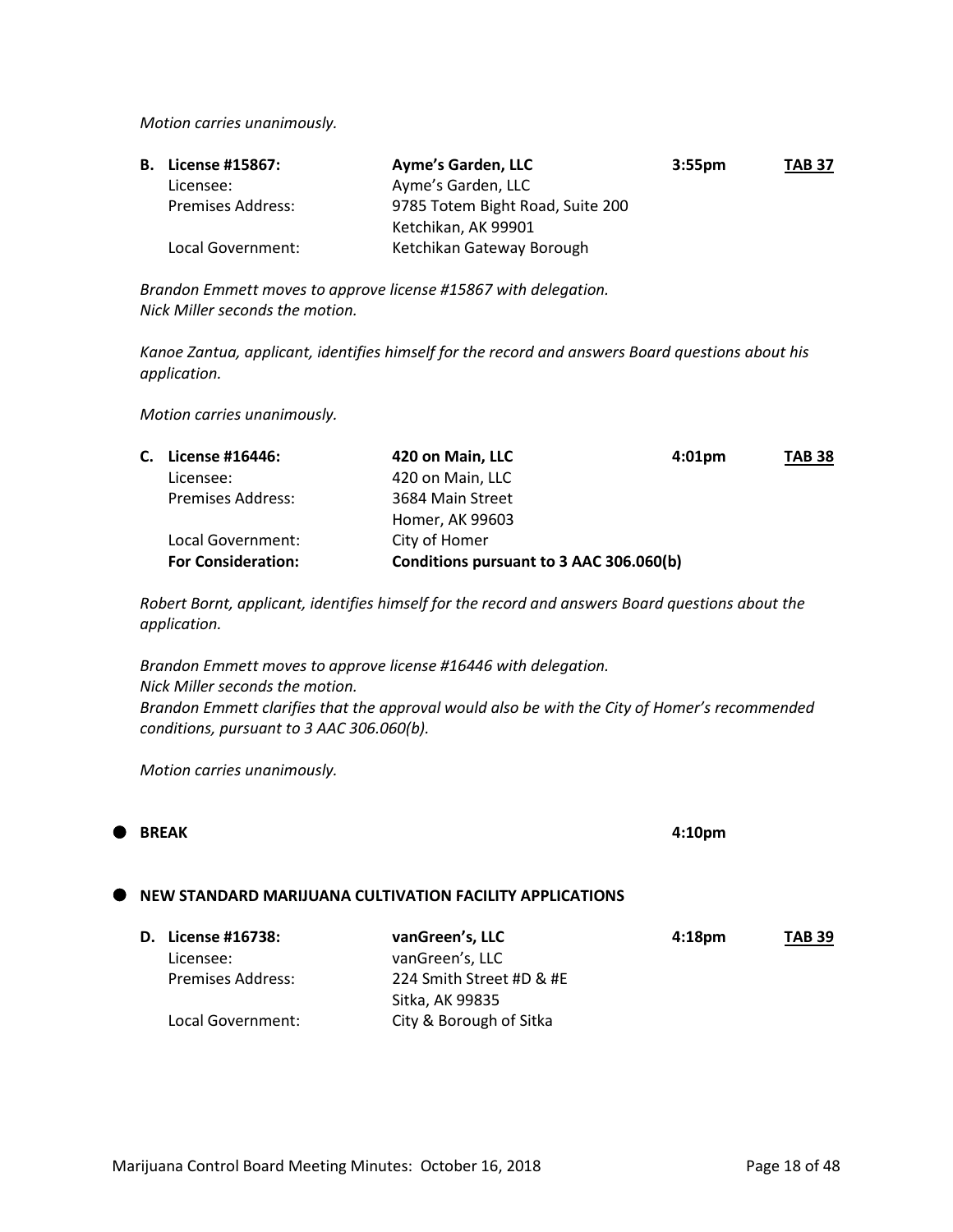*Loren Jones states that he would like to postpone this application until tomorrow because AAG Milks will need some time to review concerns that he raised to her.*

*Loren Jones moves to move this agenda item until first thing tomorrow morning. Brandon Emmett seconds the motion. None opposed, motion carries.*

#### **NEW LIMITED MARIJUANA CULTIVATION FACILITY APPLICATIONS**

| A. License #15015: | The Fire Supply                | 4:19 <sub>pm</sub> | <b>TAB 40</b> |
|--------------------|--------------------------------|--------------------|---------------|
| Licensee:          | The Fire Supply, LLC           |                    |               |
| Premises Address:  | 1705 N Winding Brook Loop, #A3 |                    |               |
|                    | Palmer, AK 99645-7741          |                    |               |
| Local Government:  | Matanuska-Susitna Borough      |                    |               |

*Brandon Emmett moves to approve license #15015 The Fire Supply with delegation. Nick Miller seconds the motion.*

*Jana Weltzin, legal counsel, and applicants Joshua Boots and Nick Holbrook, applicants, identify themselves for the record and answer Board questions about the application.*

*Motion carries unanimously.*

| <b>B.</b> License #16181: | <b>Potter's Harvest, LLC</b> | $4:23 \text{pm}$ | <b>TAB 41</b> |
|---------------------------|------------------------------|------------------|---------------|
| Licensee:                 | Potter's Harvest, LLC        |                  |               |
| Premises Address:         | 4123 S Gon Fishin Drive      |                  |               |
|                           | Wasilla, AK 99687            |                  |               |
| Local Government:         | Matanuska-Susitna Borough    |                  |               |

*Lance Wells, legal counsel, and Jayci Caldwell, applicant, identify themselves for the record and answer Board questions about the application.*

*Brandon Emmett moves to approve license #16181 with delegation. Nick Miller seconds the motion. Motion carries unanimously.*

| C. License #16276:       | Alaskan Dream, LLC        | $4:29$ pm | <b>TAB 42</b> |
|--------------------------|---------------------------|-----------|---------------|
| Licensee:                | Alaskan Dream, LLC        |           |               |
| <b>Premises Address:</b> | 6696 Gonder Road, Unit #1 |           |               |
|                          | Big Lake, AK 99652-1762   |           |               |
| Local Government:        | Matanuska-Susitna Borough |           |               |

*Brandon Emmett moves to approve license #16276 with delegation. Nick Miller seconds the motion.*

*Tim Davis, applicant, and Anthony Olivieri, employee, identify themselves for the record and answer Board questions regarding the application.*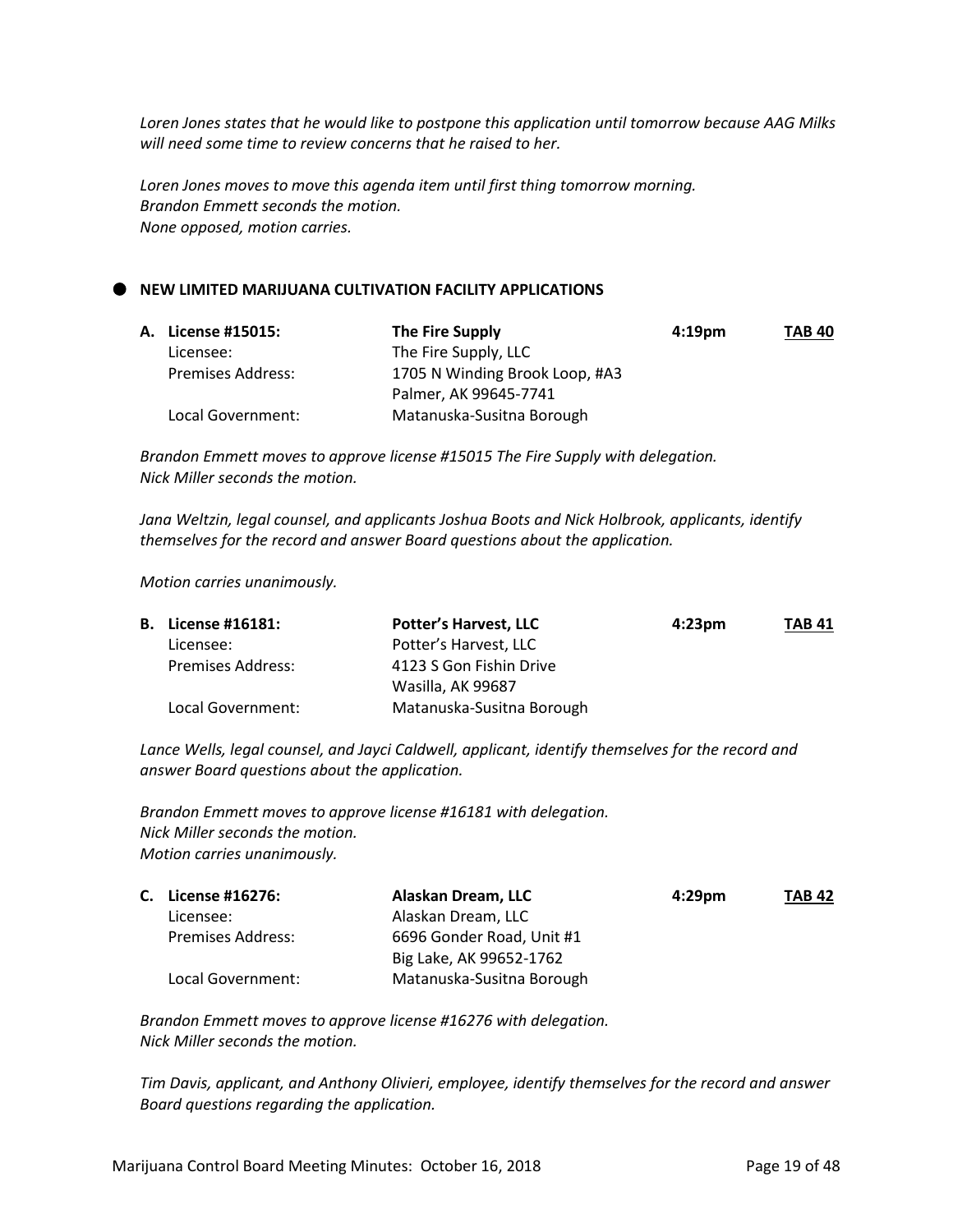*Motion carries, 4-1 (Loren Jones votes No).*

| <b>D.</b> License #16791: | <b>RCJ Legacy, LLC</b>    | 4:37 <sub>pm</sub> | <b>TAB 43</b> |
|---------------------------|---------------------------|--------------------|---------------|
| Licensee:                 | RCJ Legacy, LLC           |                    |               |
| <b>Premises Address:</b>  | 2893 S Big Lake Road #2   |                    |               |
|                           | Big Lake, AK 99652        |                    |               |
| Local Government:         | Matanuska-Susitna Borough |                    |               |

*Brandon Emmett moves to approve license #16791 RJC Legacy, LLC with delegation. Nick Miller seconds the motion.*

*Jolyn Jillson, applicant, identifies herself for the record and answers Board questions about the application.*

*Motion carries unanimously.*

| E. License #16916:       | <b>Dutch Buds Cannabis Co.</b> | $4:41$ pm | <b>TAB 44</b> |
|--------------------------|--------------------------------|-----------|---------------|
| Licensee:                | DBCC, LLC                      |           |               |
| <b>Premises Address:</b> | 4240 S Headvic Court           |           |               |
|                          | Wasilla, AK 99654              |           |               |
| Local Government:        | Matanuska-Susitna Borough      |           |               |

*Brandon Emmett moves to approve license #16916 Dutch Buds Cannabis Co. with delegation. Nick Miller seconds the motion.*

*Mark Bailey, applicant, identifies himself for the record and answers Board questions about the application.*

*Motion carries unanimously.*

#### **NEW RETAIL MARIJUANA STORE APPLICATIONS**

| A. License #10686:       | <b>Turnagain Herb Company</b>    | $4:44 \text{pm}$ | TAB 45 |
|--------------------------|----------------------------------|------------------|--------|
| Licensee:                | <b>AK Provisions Corporation</b> |                  |        |
| <b>Premises Address:</b> | 279 Crow Creek Road              |                  |        |
|                          | Girdwood, AK 99587-9999          |                  |        |
| Local Government:        | Municipality of Anchorage        |                  |        |
|                          |                                  |                  |        |

*Brandon Emmett moves to approve license #10686 with delegation. Brandon Emmett retracts his motion. Brandon Emmett moves to uphold the protest on license #10686 with a 120-day abeyance. Nick Miller seconds the motion.*

*Seth Molen, applicant, identifies himself for the record and answers Board questions about the application.*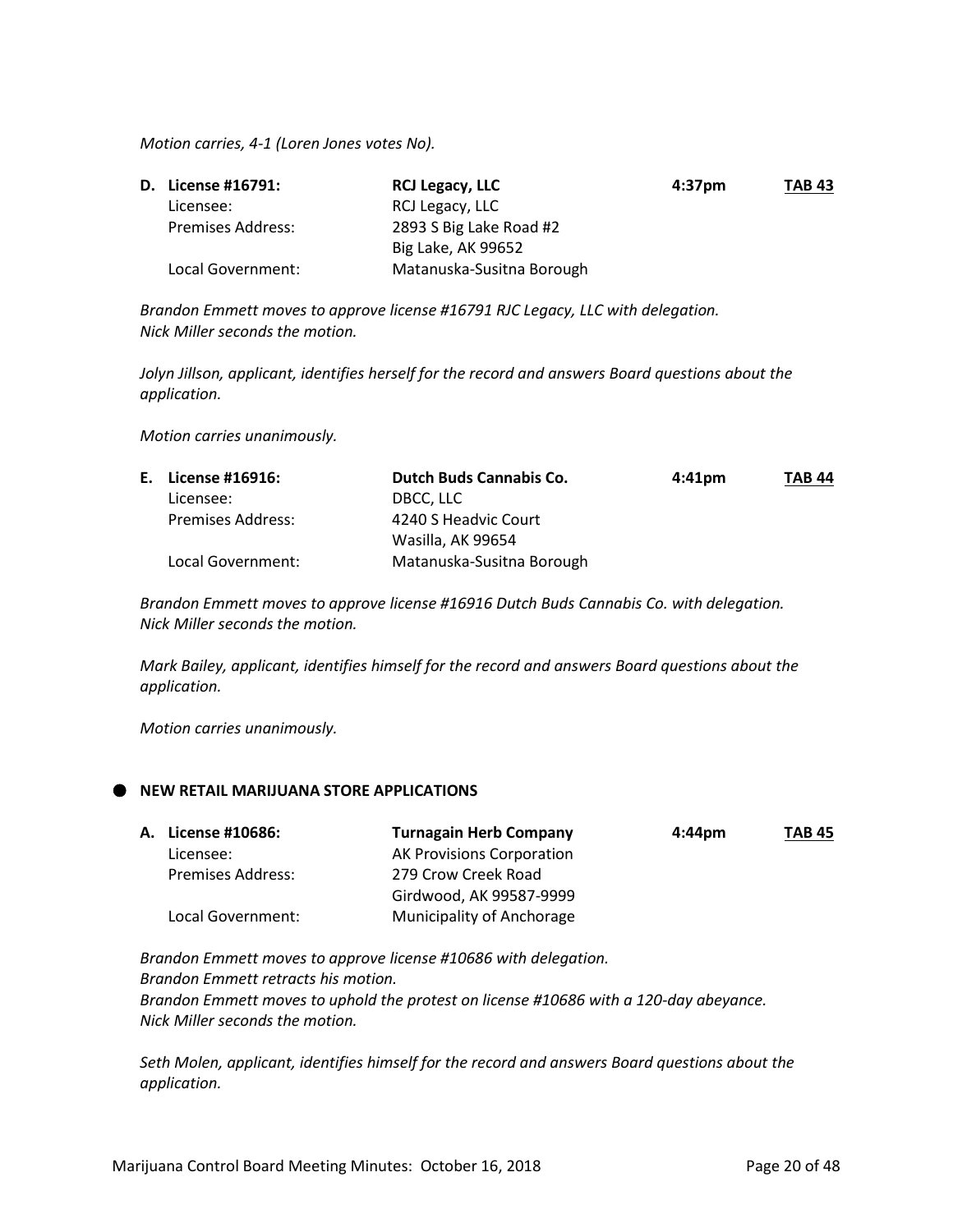*Motion carries unanimously.*

| <b>B.</b> License #13279: | The Mason Jar, LLC         | 4:51 <sub>pm</sub> | <b>TAB 46</b> |
|---------------------------|----------------------------|--------------------|---------------|
| Licensee:                 | The Mason Jar, LLC         |                    |               |
| Premises Address:         | 2771 Sherwood Lane, Unit E |                    |               |
|                           | Juneau, AK 99801           |                    |               |
| Local Government:         | City & Borough of Juneau   |                    |               |

*Brandon Emmett moves to approve license #13279 The Mason Jar, LLC with delegation. Nick Miller seconds the motion.*

*Dennis Lavigne, applicant, identifies himself for the record and answers Board questions about the application.*

*Motion carries unanimously.* 

| С. | License #16529:           | Good Buds, LLC<br>$4:55$ pm             | <b>TAB 47</b> |
|----|---------------------------|-----------------------------------------|---------------|
|    | Licensee:                 | Good Buds, LLC                          |               |
|    | <b>Premises Address:</b>  | 11770 Seward Highway                    |               |
|    |                           | Seward, AK 99664-1463                   |               |
|    | Local Government:         | Kenai Peninsula Borough                 |               |
|    | <b>For Consideration:</b> | Conditions pursuant to 3 AAC 306.060(b) |               |

*Brandon Emmett moves to approve license #16529 Good Buds, LLC with delegation and KPB conditions.*

*Nick Miller seconds the motion.*

*Jared Wallace, applicant, identifies himself for the record and answers Board questions regarding the application.*

*Sarah Oates states that it came to the staff's attention after the application was determined to be complete that this establishment is located in the same building as a liquor license, so at the instruction of staff, the licensee has since added "Suite 2" to this premises address and submitted a revised lease that reflects the change.*

*Erika McConnell recommends that the delegation include the requirement that the applicant submit a revised MJ-02 that shows both stories of the building.*

*Loren Jones states that the delegation needs to include that in the MJ-03, Section 2.1 be completely rewritten to comply with the packaging regulations, and Section 6.1 be clarified regarding exit packaging for deli-style sales.* 

*Motion carries unanimously.*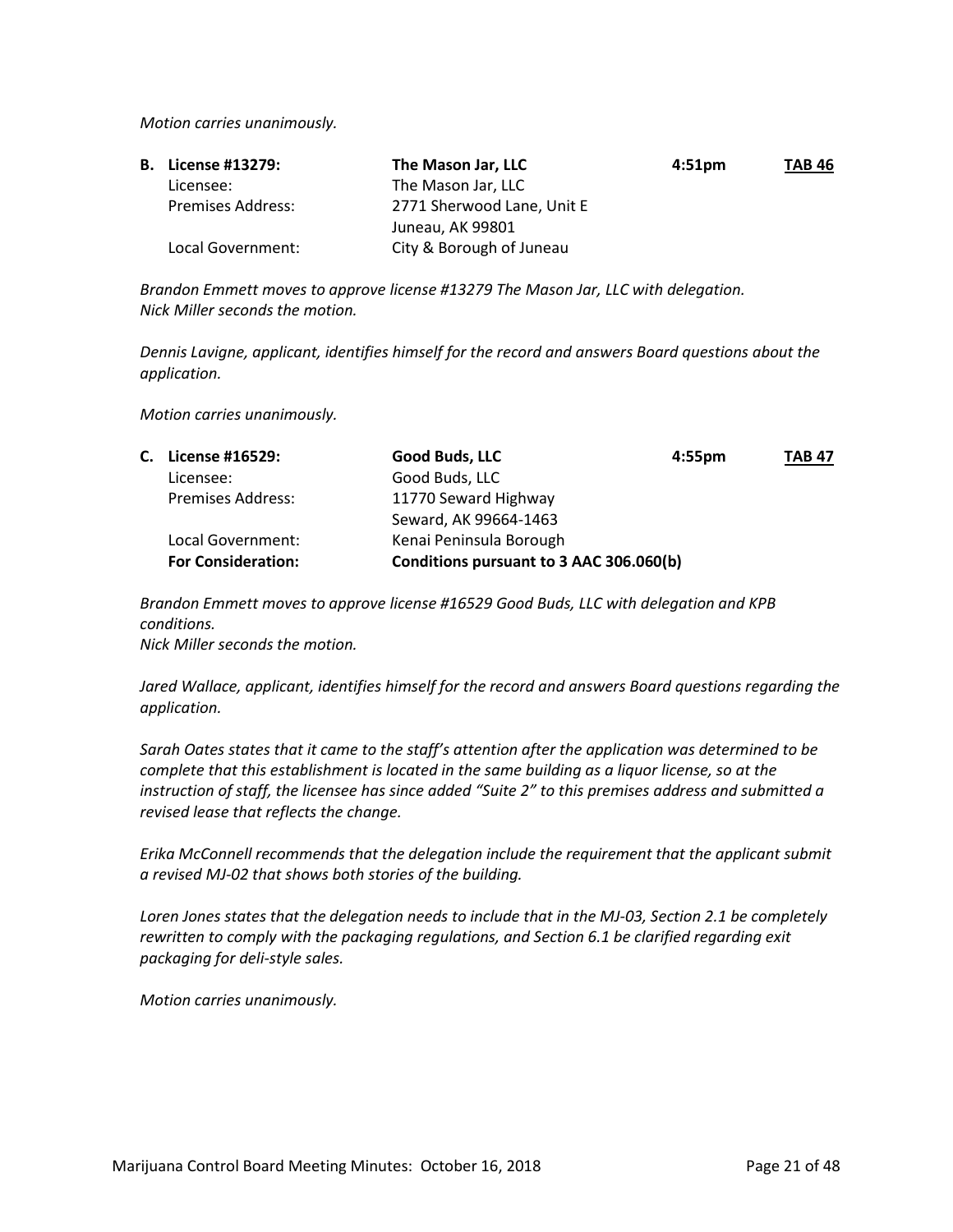#### **NEW STANDARD MARIJUANA CULTIVATION FACILITY APPLICATIONS**

| D. License #16738:       | vanGreen's, LLC          | 5:10 <sub>pm</sub> | <b>TAB 39</b> |
|--------------------------|--------------------------|--------------------|---------------|
| Licensee:                | vanGreen's, LLC          |                    |               |
| <b>Premises Address:</b> | 224 Smith Street #D & #E |                    |               |
|                          | Sitka, AK 99835          |                    |               |
| Local Government:        | City & Borough of Sitka  |                    |               |

*Harriet Milks states that she has had time to review Mr. Jones's concerns regarding this application, and that perhaps the Board could consider the application now since the applicant is in the room.*

*Brandon Emmett moves to approve license #16738 vanGreen's LLC with delegation. Nick Miller seconds the motion.*

*Eric vanVeen, applicant, identifies himself for the record and answers questions regarding the application.*

*Loren Jones asks Mr. vanVeen about a news article in which he stated that he had given Aaron Bean money for the Green Leaf licenses (#10066 and 10067), but that Mr. Bean had never added Mr. vanVeen to the license.*

*Eric vanVeen describes the situation that occurred between Mr. Bean and himself. Erika McConnell states that Mr. vanVeen is not listed on the Green Leaf licenses. Eric vanVeen states that he is not involved in the lawsuits against Mr. Bean.*

*Brandon Emmett states that he received a voicemail from Aaron Bean that was kind of patchy, but stating that there was an application that was going to come before the Board who had trashed his grow. He asks whether this is regarding Mr. vanVeen, and if so, whether the allegation is true.*

*Eric vanVeen states that Mr. Bean is probably referring to him, but that the claims are not true.*

*Jeff Ankerfelt states that he has received two emails from Mr. Bean within the last twelve hours, but that he has not opened them. He adds that as the Chief of Police for the City & Borough of Sitka, he has heard about the lawsuits and regards them as civil matters.*

*Harriet Milks states that the reason why Mr. Ankerfelt has not opened the emails is because that would be ex parte contact, which is not helpful to anyone.*

*Motion carries, 4-1 (Loren Jones votes No).*

#### **RECESSED UNTIL 9:00AM ON OCTOBER 16, 2018 5:21pm**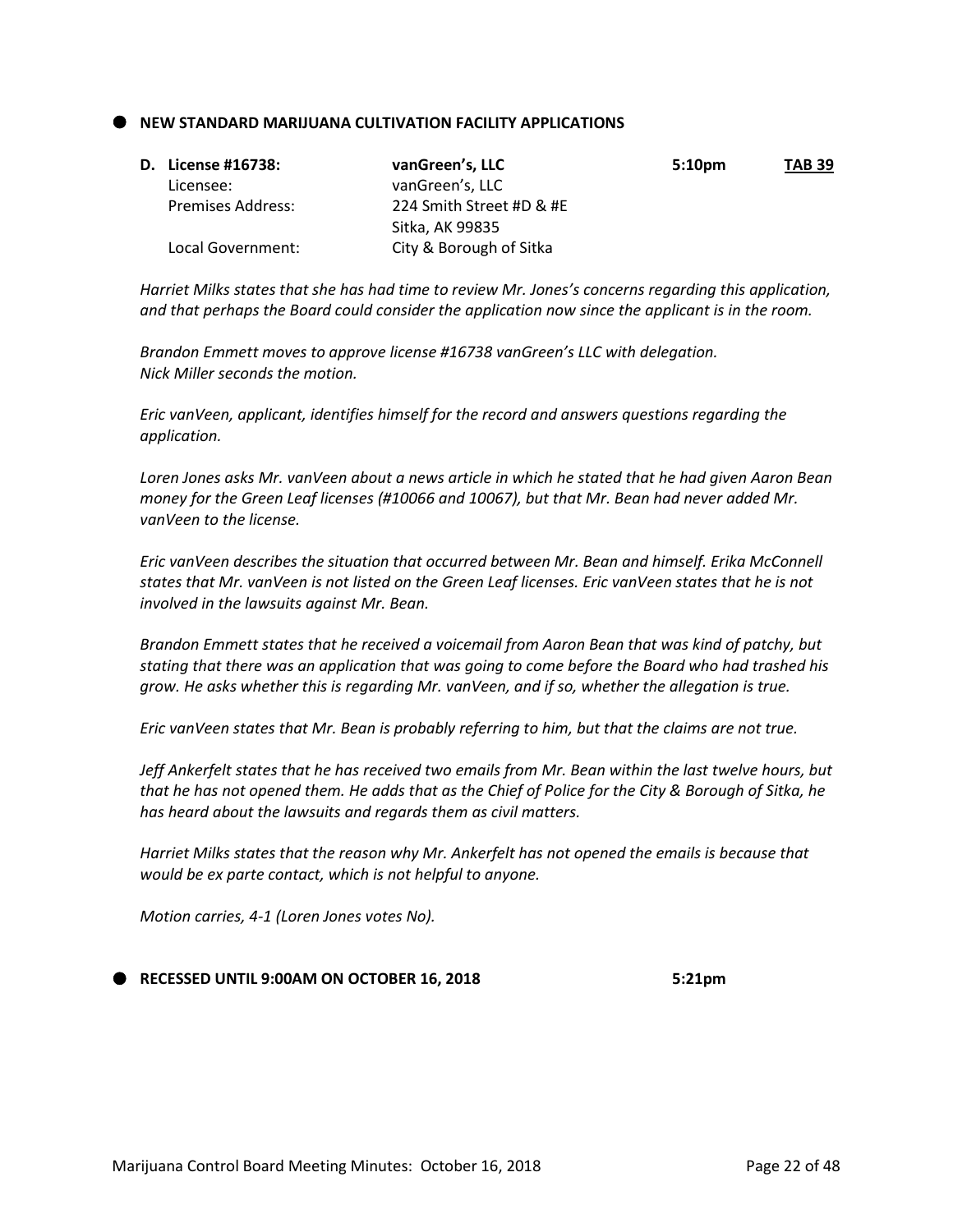# **Marijuana Control Board Meeting Minutes October 17, 2018 Third Judicial District 145 Main Street Loop Kenai, Alaska Call-in Number: 1-800-315-6338, code 69176#**

#### **ADMINISTRATION 9:00am**

#### **A. Call to Order**

**B. Roll Call**

#### **Board Members Present:**

Mark Springer, Chair, Rural Member Brandon Emmett, Vice Chair, Industry Member Loren Jones, Public Health Member Nick Miller, Industry Member Jeff Ankerfelt, Public Safety Member

#### **Staff Members Present:**

Erika McConnell, Director Sarah Oates, Program Coordinator Mikal Milton, Records & Licensing Supervisor

#### **Legal Counsel Present:**

Harriet Milks, Assistant Attorney General

#### **NEW MARIJUANA PRODUCT MANUFACTURING FACILITY APPLICATIONS**

| A. License #13839:        | <b>Frontier Manufacturing</b> | 9:01am | <b>TAB 48</b> |
|---------------------------|-------------------------------|--------|---------------|
| Licensee:                 | Sunnybrook Group, LLC         |        |               |
| <b>Premises Address:</b>  | 38436 S Malaspina Loop        |        |               |
|                           | Talkeetna, AK 99676           |        |               |
| Local Government:         | Matanuska-Susitna Borough     |        |               |
| <b>For Consideration:</b> | <b>Objection received</b>     |        |               |

*Brandon Emmett moves to approve license #13839 Frontier Manufacturing with delegation. Nick Miller seconds the motion.*

*Wayne Allen and Sibyl Atkins, applicants, identify themselves for the record and answer Board questions about the application.*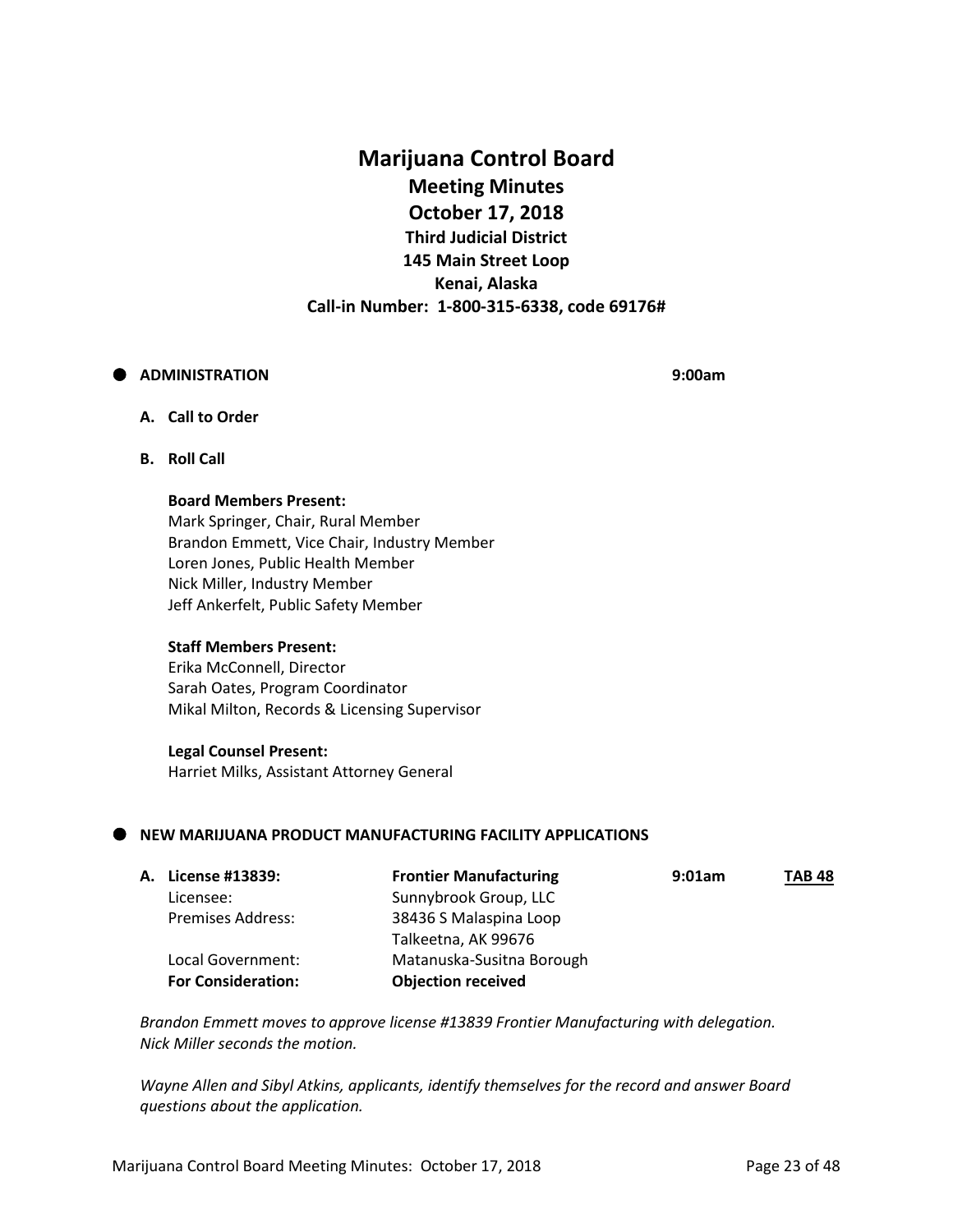*Brandon Emmett moves to approve the base products Cannabis Butter, Cannabis Cream, Cannabis Oil, and Cannabis Tincture, all of which are intended to be used in-house. Nick Miller seconds the motion. Motion carries, 4-1 (Loren Jones votes No).*

*Brandon Emmett moves to approve the products Vanilla Cannabis Caramels, Mocha Cannabis Caramels, PB Cannabis Cocoa Crispie Bites, Milk Chocolate Cannabis Bonbons, Chocolate Chip Cannabis Cookie Bites, Shortbread Cannabis Cookie Bites, Cannabis Brownie Bites, and Blueberry Cream Cannabis Mini Muffins. Nick Miller seconds the motion.*

*Motion carries, 4-1 (Loren Jones votes No).*

*Brandon Emmett moves to approve products labeled Frontier Wake-n-Bake Creamer and Frontier Cannabis Tincture. Nick Miller seconds the motion. Motion carries, 4-1 (Loren Jones votes No).*

*Brandon Emmett moves to approve the product Frontier Canna-Capsules. Nick Miller seconds the motion. Motion carries, 4-1 (Loren Jones votes No).*

*Brandon Emmett moves to approve the product Frontier Ganja Gummies. Nick Miller seconds the motion. Mark Springer states that he doesn't like either the name – specifically the use of the word "gummies" – or the color. He adds that in his view, the duller (the color), the better. Motion carries, 3-2 (Loren Jones and Mark Springer vote No).*

*Motion to approve the license application with delegation carries, 3-2 (Loren Jones and Mark Springer vote No).* 

## **NEW LICENSE APPLICATIONS FOR RELATED APPLICANTS**

| A. License #15788:       | <b>Scorpion Grass</b>            | 9:40am | <b>TAB 49</b> |
|--------------------------|----------------------------------|--------|---------------|
| Licensee:                | L & J Ventures, Inc.             |        |               |
| License Type:            | Retail Marijuana Store           |        |               |
| <b>Premises Address:</b> | 266 S McCallister Drive, Suite 1 |        |               |
|                          | Wasilla, AK 99654                |        |               |
| Local Government:        | Matanuska-Susitna Borough        |        |               |

*Jana Weltzin, legal counsel, and applicants Lisa and James Hacker identify themselves for the record and answer Board questions about the application.*

*Brandon Emmett moves to approve license #15788 Scorpion Grass with delegation. Nick Miller seconds the motion. Motion carries unanimously.*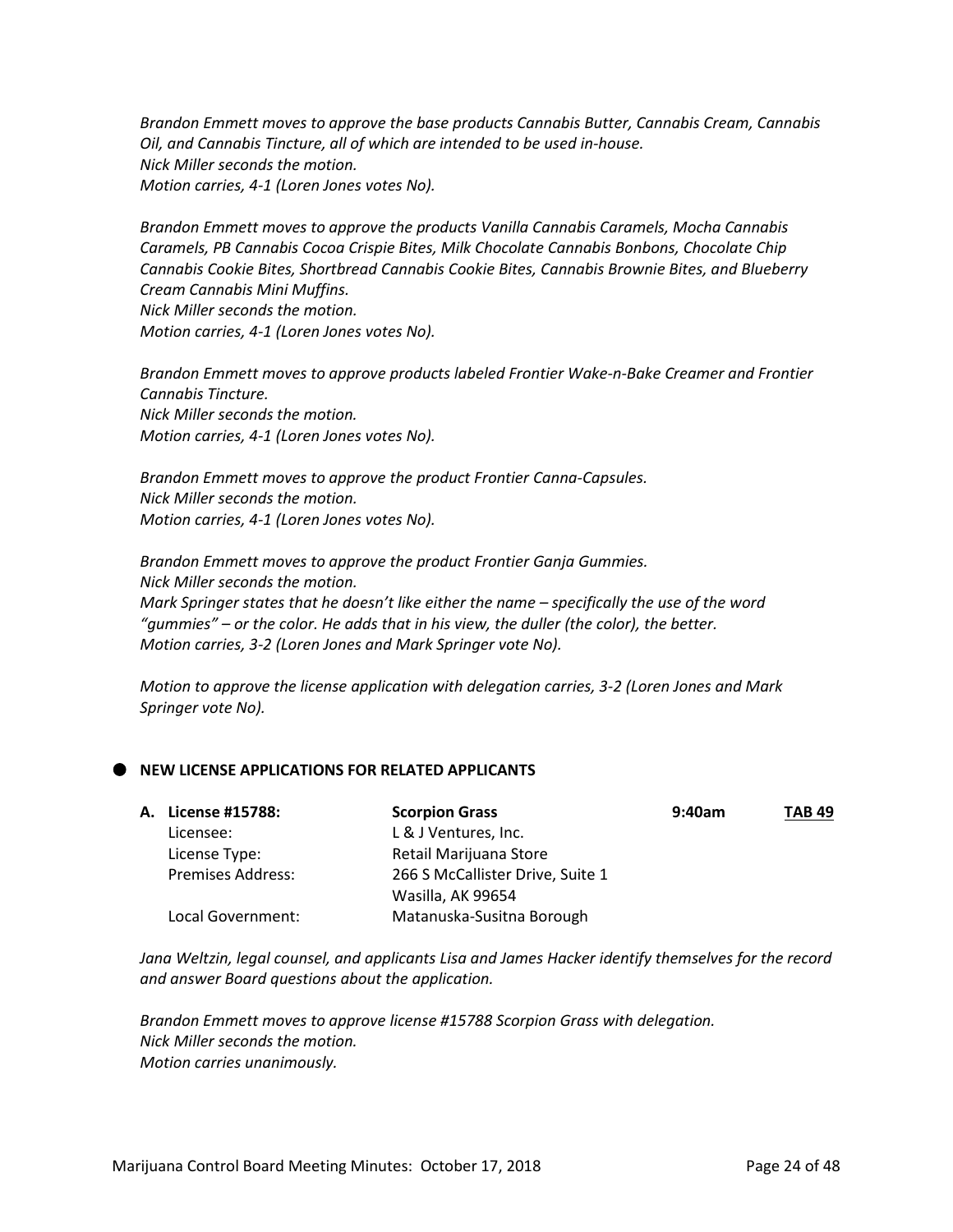| <b>B.</b> License #15789: | <b>Scorpion Grass</b>                          | $9:46$ am | <b>TAB 50</b> |
|---------------------------|------------------------------------------------|-----------|---------------|
| Licensee:                 | L & J Ventures, Inc.                           |           |               |
| License Type:             | <b>Standard Marijuana Cultivation Facility</b> |           |               |
| <b>Premises Address:</b>  | 266 S McCallister Drive, Suite 2               |           |               |
|                           | Wasilla, AK 99654                              |           |               |
| Local Government:         | Matanuska-Susitna Borough                      |           |               |

*Brandon Emmett moves to approve license #15789 Scorpion Grass – the standard marijuana cultivation facility – with delegation. Nick Miller seconds the motion.*

*Jana Weltzin states that she made a mistake on the MJ-04 – it will actually be on septic, and not city sewer, so she will correct that and get it to the staff.*

*Motion carries unanimously.* 

| C. License #15790:       | <b>Scorpion Grass</b>                    | $9:49$ am | <b>TAB 51</b> |
|--------------------------|------------------------------------------|-----------|---------------|
| Licensee:                | L & J Ventures, Inc.                     |           |               |
| License Type:            | Marijuana Product Manufacturing Facility |           |               |
| <b>Premises Address:</b> | 266 S McCallister Drive, Suite 3         |           |               |
|                          | Wasilla, AK 99654                        |           |               |
| Local Government:        | Matanuska-Susitna Borough                |           |               |

*Brandon Emmett moves to approve license #15790 Scorpion Grass with delegation. Nick Miller seconds the motion.*

*Brandon Emmett begins motion to approve products named Scorpion Grass Wax, Scorpion Grass Shatter, Scorpion Grass CO2 Oil, Scorpion Grass Rosin, Scorpion Grass Live Resin, Scorpion Grass Budder, Kief, ends motion. Brandon Emmett amends his motion to approve everything except the Vape Pen. Nick Miller seconds the motion. Motion carries unanimously.*

*Brandon Emmett moves to approve the Scorpion Grass Vape Pen. Nick Miller seconds the motion. Loren Jones and Mark Springer request that the delegation include that the production procedures for this product be clarified. Motion carries, 4-1 (Loren Jones votes No).*

*Motion to approve the license application with delegation carries unanimously.* 

| <b>D.</b> License #15814: | <b>Tanana Herb Company, LLC</b> | 9:55am | <b>TAB 52</b> |
|---------------------------|---------------------------------|--------|---------------|
| Licensee:                 | Tanana Herb Company, LLC        |        |               |
| License Type:             | Retail Marijuana Store          |        |               |
| <b>Premises Address:</b>  | 1200 Well Street                |        |               |
|                           | Fairbanks, AK 99701-2835        |        |               |
| Local Government:         | City of Fairbanks               |        |               |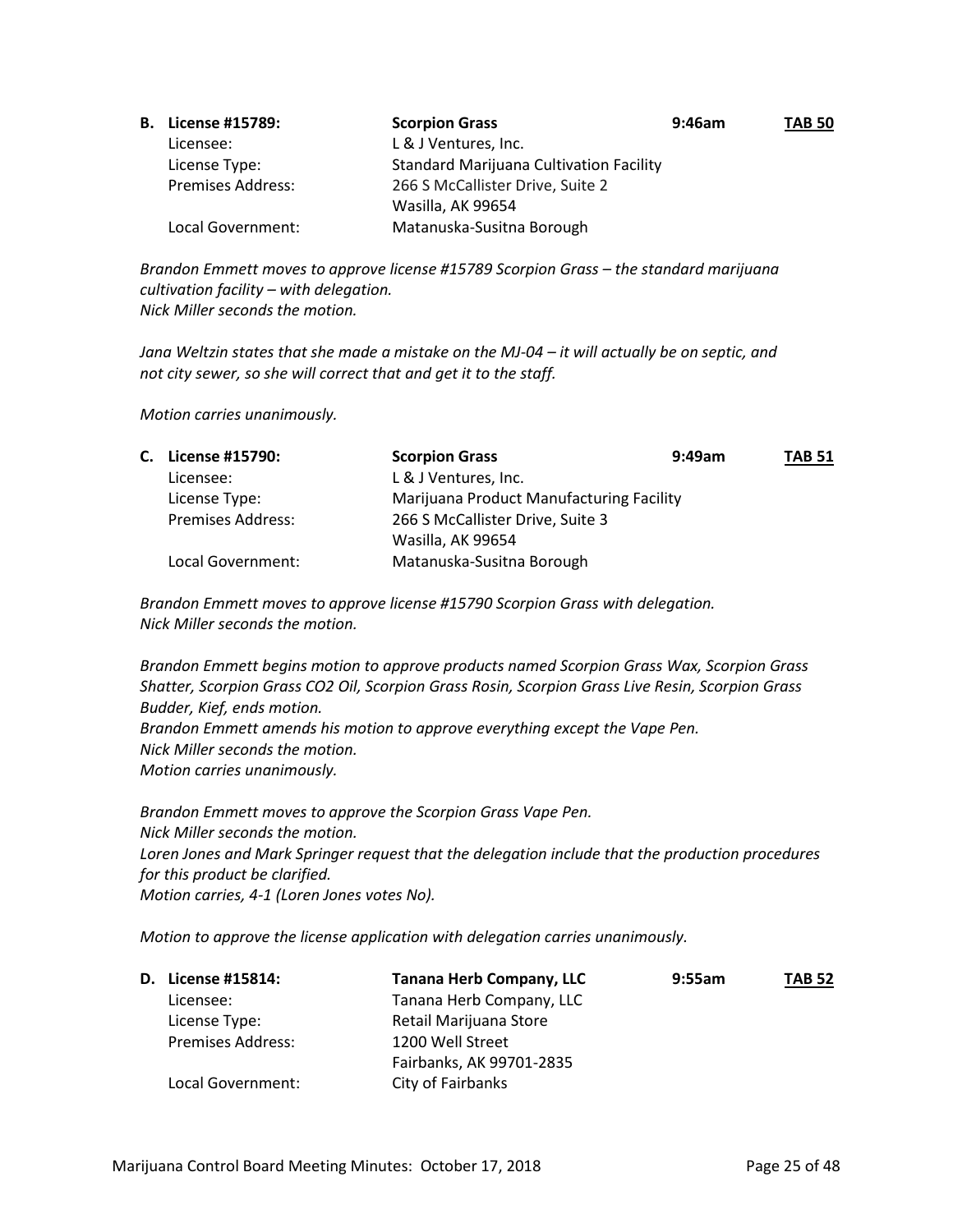*Brandon Emmett moves to approve license #15814 Tanana Herb Company, LLC with delegation. Nick Miller seconds the motion.*

*Leslea Nunley, applicant, identifies herself for the record and answers Board questions about the application.*

*Loren Jones states that the delegation needs to include that the waste disposal section of the operating plan be revised, as marijuana waste may not be moved to another license's premises for disposal.*

*Motion carries unanimously.* 

| E. License #16091:       | <b>Tanana Herb Company, LLC</b>              | 10:04am | <b>TAB 53</b> |
|--------------------------|----------------------------------------------|---------|---------------|
| Licensee:                | Tanana Herb Company, LLC                     |         |               |
| License Type:            | Marijuana Concentrate Manufacturing Facility |         |               |
| <b>Premises Address:</b> | 1200 Well Street                             |         |               |
|                          | Fairbanks, AK 99701-2835                     |         |               |
| Local Government:        | City of Fairbanks                            |         |               |

*Brandon Emmett moves to approve (license #16091) with delegation. Nick Miller seconds the motion.*

*Brandon Emmett moves to approve the product named Rosin. Nick Miller seconds the motion. Motion carries unanimously.*

*Motion to approve the license application with delegation carries unanimously.* 

## **NEW MARIJUANA PRODUCTS**

| A. License #13424:       | <b>Midnight Sun Manufacturing, LLC</b>       | 10:09am | <b>TAB 54</b> |
|--------------------------|----------------------------------------------|---------|---------------|
| Licensee:                | Midnight Sun Manufacturing, LLC              |         |               |
| License Type:            | Marijuana Concentrate Manufacturing Facility |         |               |
| <b>Premises Address:</b> | 28011 Old Parks Highway                      |         |               |
|                          | Willow, AK 99688                             |         |               |
| Local Government:        | Matanuska-Susitna Borough                    |         |               |

*Jana Weltzin, legal counsel, Phil Schneider, licensee, and Leif Abel, consultant, identify themselves for the record and answer Board questions about the proposed product.*

*Brandon Emmett moves to approve the product (Cannabis Concentrate Pre-Rolls). Nick Miller seconds the motion.*

*Jana Weltzin states that because the flower and the concentrate would have already been tested separately, both testing results of those would be provided on the label, as well as a total THC number, rather than sending the pre-roll itself back for additional testing.*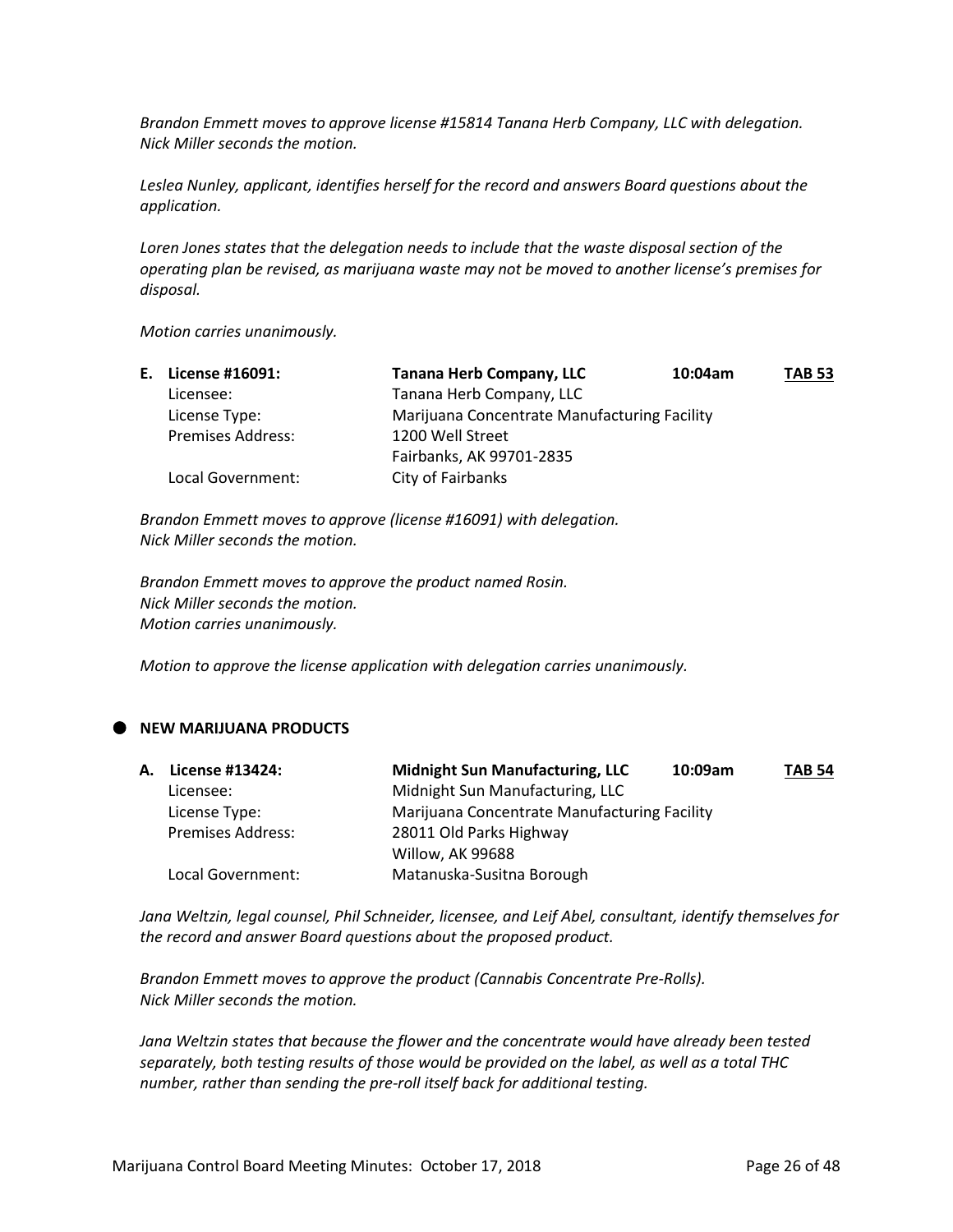*Erika McConnell states that she thinks that additional testing would be required under 3 AAC 306.550.*

*Brandon Emmett states that he would be supportive of the proposal by the applicant regarding testing. He adds that this issue may need to be addressed in the Testing Working Group.*

*Loren Jones states that for this product, and this product only, the end product would not need to be retested, but that this process would be referred to the Testing Committee for consideration. He adds that the record needs to be clear that this is not a precedent for anything else. The remaining Board members agree.*

*Motion carries unanimously.* 

#### **BREAK 10:24am**

#### **OWNERSHIP TRANSFER APPLICATIONS**

| A. License #10293:       | <b>AK Fuzzy Budz</b>                           | 10:36am | <b>TAB 55</b> |
|--------------------------|------------------------------------------------|---------|---------------|
| Licensee:                | AKGLD, LLC                                     |         |               |
| License Type:            | <b>Standard Marijuana Cultivation Facility</b> |         |               |
| <b>Premises Address:</b> | 2612 Eagle Street                              |         |               |
|                          | Anchorage, AK 99503                            |         |               |
| Local Government:        | Municipality of Anchorage                      |         |               |
| Transferor:              | AKGLD, LLC (controlling interest)              |         |               |
|                          | DBA AK Fuzzy Budz                              |         |               |

*Jana Weltzin, legal counsel, and Jamie Millhouse, licensee, identify themselves for the record and answer Board questions about the application.*

*Brandon Emmett moves to approve the ownership transfer application for license #10293. Nick Miller seconds the motion. Motion carries unanimously.*

*Brandon Emmett moves to delegate authority to the director on the action taken on license #10293. Nick Miller seconds the motion. Motion carries unanimously.*

| В. | License #10864:          | <b>AK Fuzzy Budz</b>              | 10:42am | <b>TAB 56</b> |
|----|--------------------------|-----------------------------------|---------|---------------|
|    | Licensee:                | AKGLD, LLC                        |         |               |
|    | License Type:            | Retail Marijuana Store            |         |               |
|    | <b>Premises Address:</b> | 2612 Eagle Street                 |         |               |
|    |                          | Anchorage, AK 99503               |         |               |
|    | Local Government:        | Municipality of Anchorage         |         |               |
|    | Transferor:              | AKGLD, LLC (controlling interest) |         |               |
|    |                          | DBA AK Fuzzy Budz                 |         |               |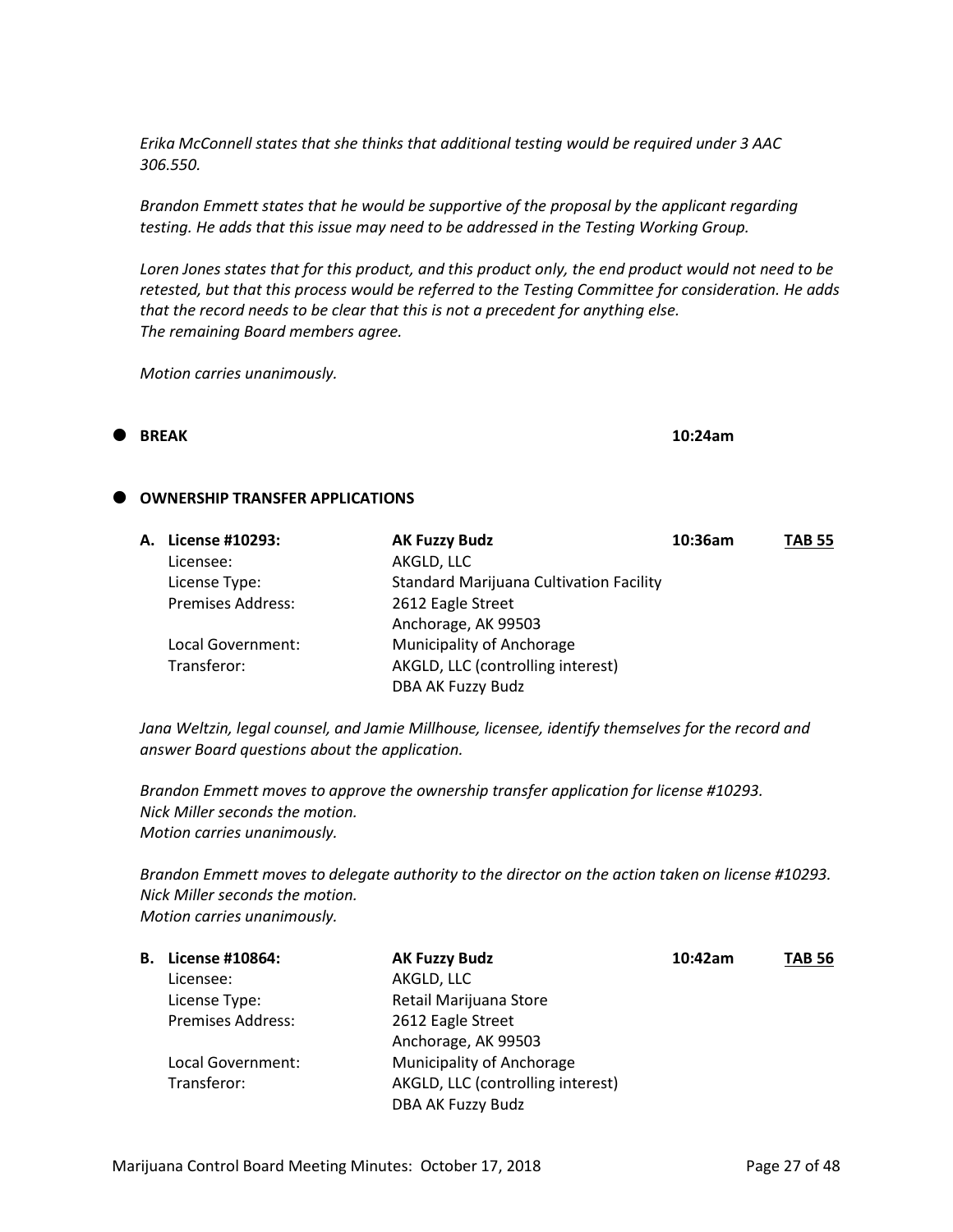*Brandon Emmett moves to approve (the ownership transfer of license #10864) with delegation. Nick Miller seconds the motion. Motion carries unanimously.*

| С. | License #10933:          | <b>Alaska's Green Light District</b> | 10:43am | TAB 57 |
|----|--------------------------|--------------------------------------|---------|--------|
|    | Licensee:                | AKGLD, LLC                           |         |        |
|    | License Type:            | Retail Marijuana Store               |         |        |
|    | <b>Premises Address:</b> | 405 E Northern Lights Boulevard      |         |        |
|    |                          | Anchorage, AK 99503                  |         |        |
|    | Local Government:        | Municipality of Anchorage            |         |        |
|    | Transferor:              | AKGLD, LLC (controlling interest)    |         |        |
|    |                          | DBA Alaska's Green Light District    |         |        |

*Brandon Emmett moves to approve (the ownership transfer of license #10933) with delegation. Nick Miller seconds the motion. Motion carries unanimously.*

| D. License #10747:       | <b>Great Northern Cannabis</b>                 | 10:44am | <b>TAB 58</b> |
|--------------------------|------------------------------------------------|---------|---------------|
| Licensee:                | Great Northern Cultivation, Inc.               |         |               |
| License Type:            | <b>Standard Marijuana Cultivation Facility</b> |         |               |
| <b>Premises Address:</b> | 2341 Cinnabar Loop                             |         |               |
|                          | Anchorage, AK 99507-3150                       |         |               |
| Local Government:        | Municipality of Anchorage                      |         |               |
| Transferor:              | Great Northern Cannabis, Inc.                  |         |               |
|                          | DBA Great Northern Cannabis, Inc.              |         |               |

*Jason Brandeis, legal counsel, identifies himself for the record and answers Board questions about the application.*

*Brandon Emmett moves to approve the ownership transfer application of license #10747 Great Northern Cannabis with delegation. Nick Miller seconds the motion. Motion carries unanimously.*

| E. License #11966:       | <b>Great Northern Cannabis</b>     | 10:51am | <b>TAB 59</b> |
|--------------------------|------------------------------------|---------|---------------|
| Licensee:                | Great Northern Retail Stores, Inc. |         |               |
| License Type:            | Retail Marijuana Store             |         |               |
| <b>Premises Address:</b> | 541 W 4 <sup>th</sup> Avenue       |         |               |
|                          | Anchorage, AK 99501-2211           |         |               |
| Local Government:        | Municipality of Anchorage          |         |               |
| Transferor:              | Great Northern Cannabis, Inc.      |         |               |
|                          | <b>DBA Great Northern Cannabis</b> |         |               |
|                          |                                    |         |               |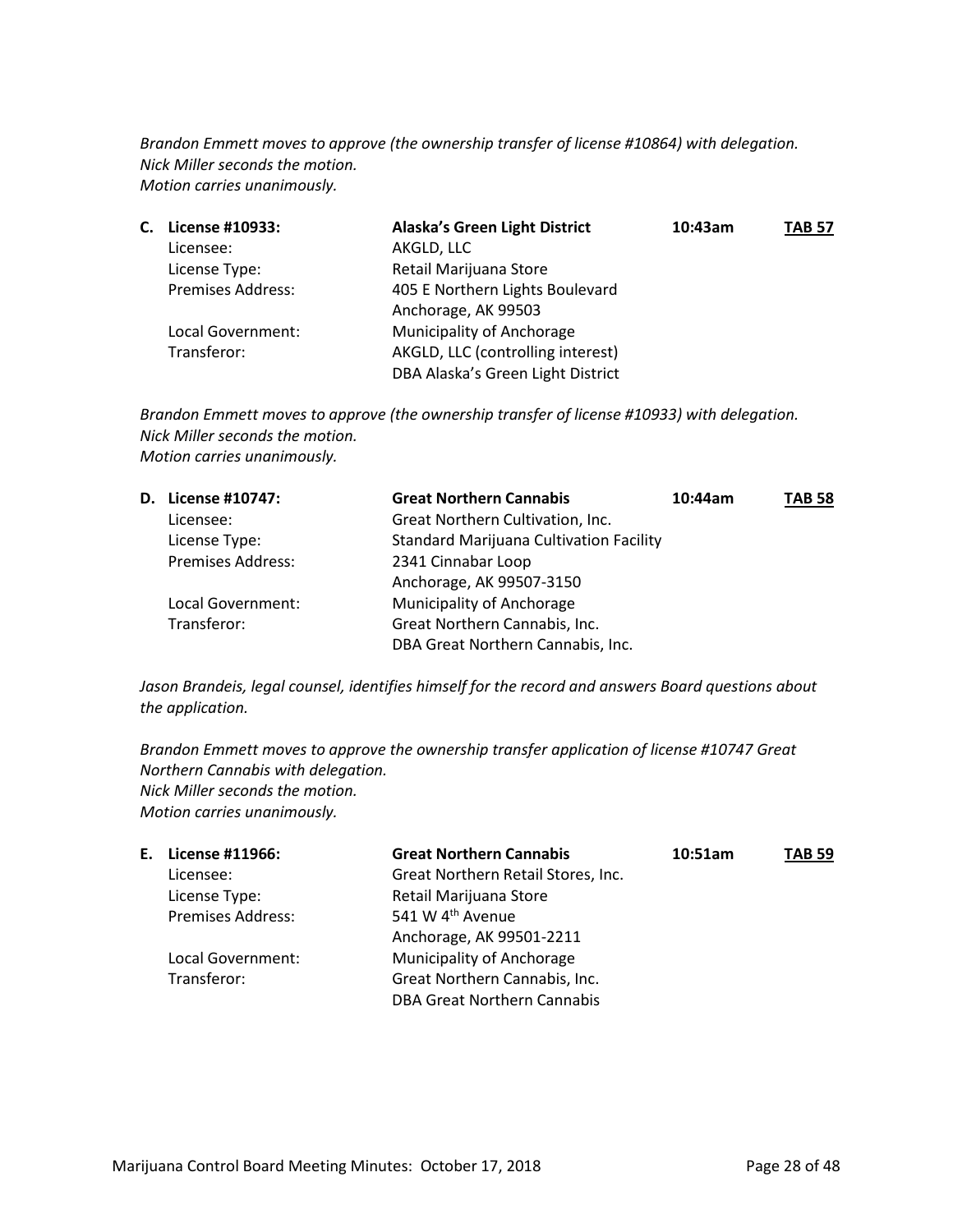*Brandon Emmett moves to approve the ownership transfer application of license #11966, Great Northern Cannabis with delegation. Nick Miller seconds the motion. Motion carries unanimously.*

| <b>F.</b> License #12612: | <b>Absolem's Garden</b>                      | 10:53am | <b>TAB 60</b> |
|---------------------------|----------------------------------------------|---------|---------------|
| Licensee:                 | Absolem's Garden, LLC                        |         |               |
| License Type:             | Limited Marijuana Cultivation Facility       |         |               |
| <b>Premises Address:</b>  | 13247 East Wycoff Drive                      |         |               |
|                           | Palmer, AK 99645                             |         |               |
| Local Government:         | Matanuska-Susitna Borough                    |         |               |
| Transferor:               | Absolem's Garden, LLC (controlling interest) |         |               |
|                           | DBA Absolem's Garden                         |         |               |

*Brandon Emmett moves to approve the ownership transfer application for license #12612 Absolem's Garden with delegation. Nick Miller seconds the motion.*

*Lorrie Moffitt, licensee, identifies herself for the record and answers Board questions about the application.*

*Motion carries unanimously.*

## **LICENSE RENEWAL APPLICATIONS**

#### **A. Delinquent in the Payment of Taxes Due**

| 1. License #10147:       | <b>Permafrost Distributors</b>         | 10:56am | <b>TAB 61</b> |
|--------------------------|----------------------------------------|---------|---------------|
| Licensee:                | Chase R Griffith                       |         |               |
| License Type:            | Limited Marijuana Cultivation Facility |         |               |
| <b>Premises Address:</b> | 54200 Leonard Drive                    |         |               |
|                          | Nikiski, AK 99611                      |         |               |
| Local Government:        | Kenai Peninsula Borough                |         |               |

*Chase Griffith, licensee, identifies himself for the record and answers Board questions about the delinquency.*

*Brandon Emmett moves to deny the renewal (of license #10147) with a 30-day abeyance period – if the Department of Revenue informs staff that the licensee is no longer delinquent within the 30-day abeyance period, the license would be renewed; otherwise, at the end of the 30-day period, the license would be expired. Nick Miller seconds the motion. Motion carries unanimously.*

| 2. License #11519: | <b>Permafrost Distributors</b>         | 11:02am | <b>TAB 62</b> |
|--------------------|----------------------------------------|---------|---------------|
| Licensee:          | Chase R Griffith                       |         |               |
| License Type:      | Limited Marijuana Cultivation Facility |         |               |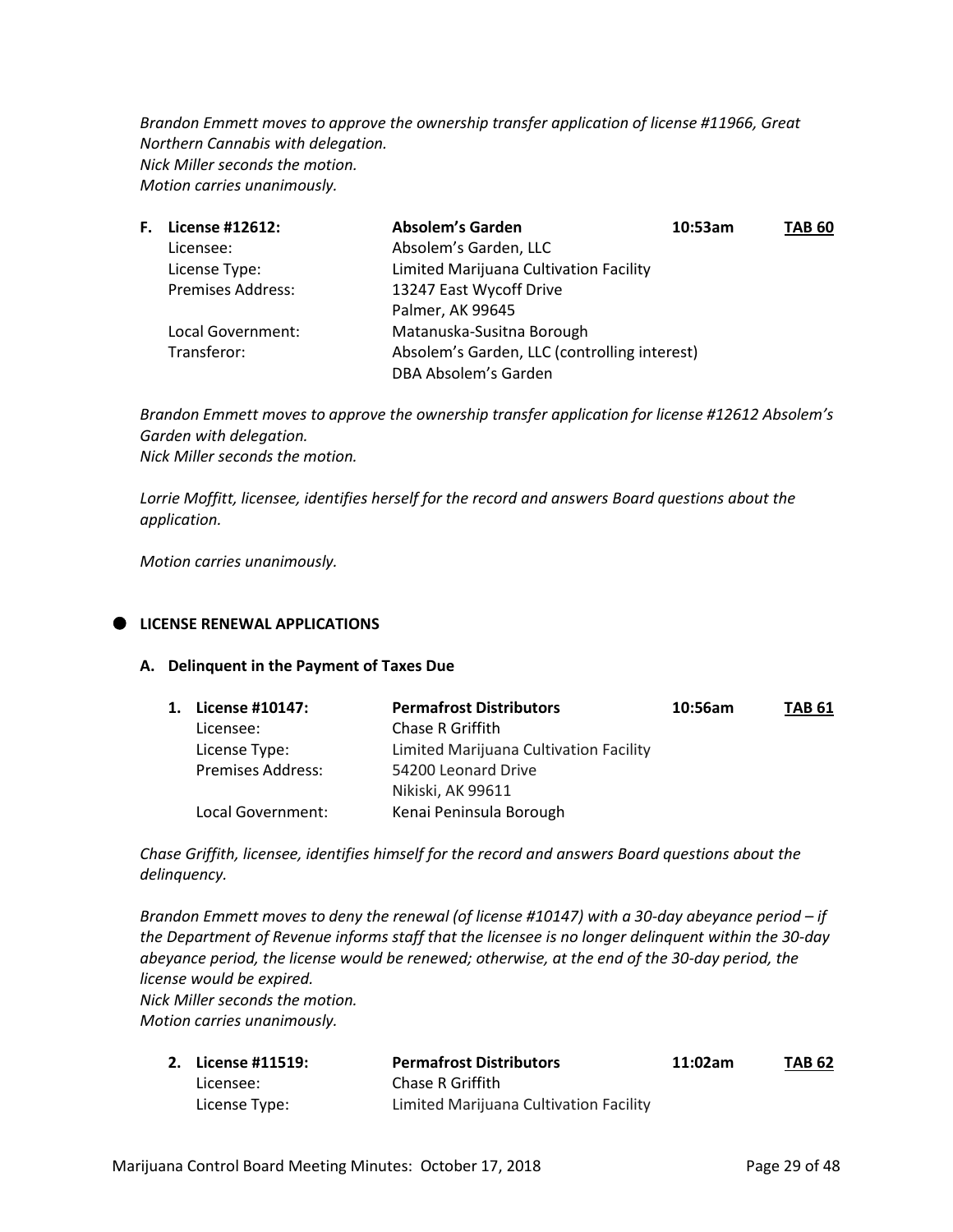| <b>Premises Address:</b> | 32630 June Drive        |
|--------------------------|-------------------------|
|                          | Sterling, AK 99672      |
| Local Government:        | Kenai Peninsula Borough |

*Brandon Emmett moves to deny the renewal of license #11519 with a 30-day abeyance period, pending communication from the Department of Revenue. Nick Miller seconds the motion. Motion carries unanimously.*

| 3. License #10286:       | <b>Arctic Greenery, LLC</b>                    | 11:03am | <b>TAB 63</b> |
|--------------------------|------------------------------------------------|---------|---------------|
| Licensee:                | Arctic Greenery, LLC                           |         |               |
| License Type:            | <b>Standard Marijuana Cultivation Facility</b> |         |               |
| <b>Premises Address:</b> | 1725 Richardson Highway, Suite 104             |         |               |
|                          | North Pole, AK 99705                           |         |               |
| Local Government:        | <b>Fairbanks North Star Borough</b>            |         |               |

*Licensee is not present at the meeting.*

*Brandon Emmett moves to deny the license renewal application for license #10286 Arctic Greenery, LLC with a 30-day abeyance, pending communication from the Department of Revenue. Nick Miller seconds the motion. Motion carries unanimously.*

#### **B. Miscellaneous Issues**

| 3. License #11138:        | Fat Tops, LLC                                                 | 11:05am | TAB 66 |
|---------------------------|---------------------------------------------------------------|---------|--------|
| Licensee:                 | Fat Tops, LLC                                                 |         |        |
| License Type:             | <b>Standard Marijuana Cultivation Facility</b>                |         |        |
| <b>Premises Address:</b>  | 36380 Murray Lane                                             |         |        |
|                           | Soldotna, AK 99669                                            |         |        |
| Local Governments:        | Kenai Peninsula Borough                                       |         |        |
| <b>For Consideration:</b> | Licensee does not have current lease; objection received from |         |        |
| landlord                  |                                                               |         |        |

*Erika McConnell hands out a document to the Board members that was provided to her at the meeting yesterday. She states that the licensee and landlord are currently involved in court proceedings.* 

*Harriet Milks states that the due process rights for the parties involved require the Board to essentially stand down until the courts have determined who has property rights.*

*Brandon Emmett moves that in the matter of license numbers 11138 and 11140 that the consideration be tabled until the December meeting in order to let both the court proceedings and the AMCO investigation to continue. Nick Miller seconds the motion. No persons are present to provide testimony. Motion carries unanimously.*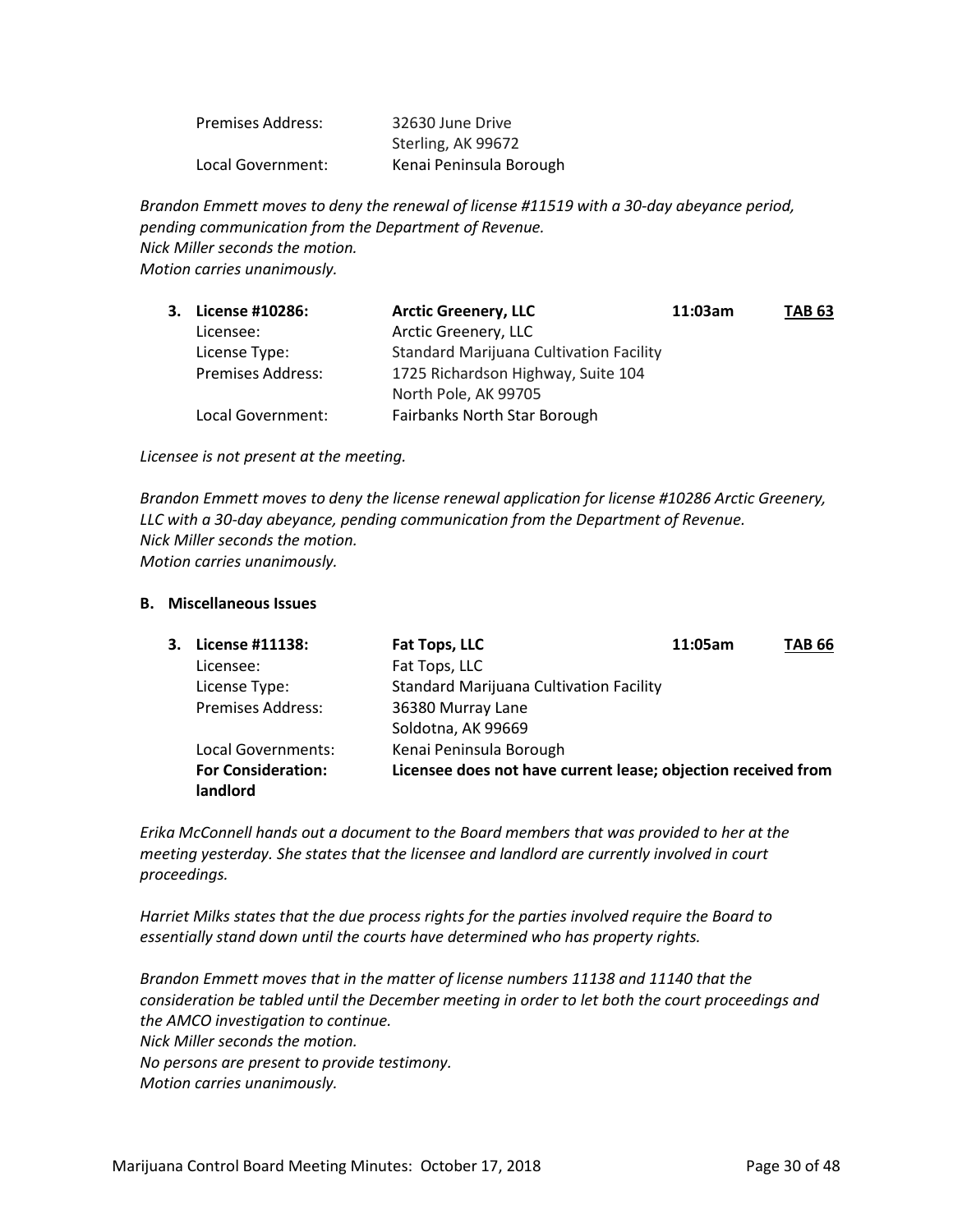| 4. | License #11140:           | Fat Tops, LLC                               | <b>TAB 66</b> |
|----|---------------------------|---------------------------------------------|---------------|
|    | Licensee:                 | Fat Tops, LLC                               |               |
|    | License Type:             | Retail Marijuana Store                      |               |
|    | <b>Premises Address:</b>  | 36380 Murray Lane                           |               |
|    |                           | Soldotna, AK 99669                          |               |
|    | Local Governments:        | Kenai Peninsula Borough                     |               |
|    | <b>For Consideration:</b> | Licensee does not have current lease;       |               |
|    |                           | objection received from landlord; notice of |               |
|    |                           | violation received                          |               |

*Action taken with previous tab – tabled until the December meeting.*

#### **C. Notices of Violation Received**

| 1. License #10050:       | <b>Rainforest Farms, LLC</b> | 11:11am | <b>TAB 67</b> |
|--------------------------|------------------------------|---------|---------------|
| Licensee:                | Rainforest Farms, LLC        |         |               |
| License Type:            | Retail Marijuana Store       |         |               |
| <b>Premises Address:</b> | 216 2 <sup>nd</sup> Street   |         |               |
|                          | Juneau, AK 99801             |         |               |
| Local Government:        | City & Borough of Juneau     |         |               |

*Brandon Emmett moves to approve the renewal application for license #10050 Rainforest Farms, LLC.*

*Nick Miller seconds the motion. Motion carries unanimously.*

| 2. License #10174:       | Parallel 64, LLC                               | 11:14am | <b>TAB 68</b> |
|--------------------------|------------------------------------------------|---------|---------------|
| Licensee:                | Parallel 64, LLC                               |         |               |
| License Type:            | <b>Standard Marijuana Cultivation Facility</b> |         |               |
| <b>Premises Address:</b> | 2128 N Post Road                               |         |               |
|                          | Anchorage, AK 99504                            |         |               |
| Local Government:        | Municipality of Anchorage                      |         |               |

*Brandon Emmett moves to approve the renewal application for license #10174 Parallel 64, LLC. Nick Miller seconds the motion. Motion carries unanimously.*

| 3. License #10901:       | The High Expedition Company | 11:16am | <b>TAB 69</b> |
|--------------------------|-----------------------------|---------|---------------|
| Licensee:                | The High Expedition Company |         |               |
| License Type:            | Retail Marijuana Store      |         |               |
| <b>Premises Address:</b> | 13465 E Main Street         |         |               |
|                          | Talkeetna, AK 99676         |         |               |
| Local Government:        | Matanuska-Susitna Borough   |         |               |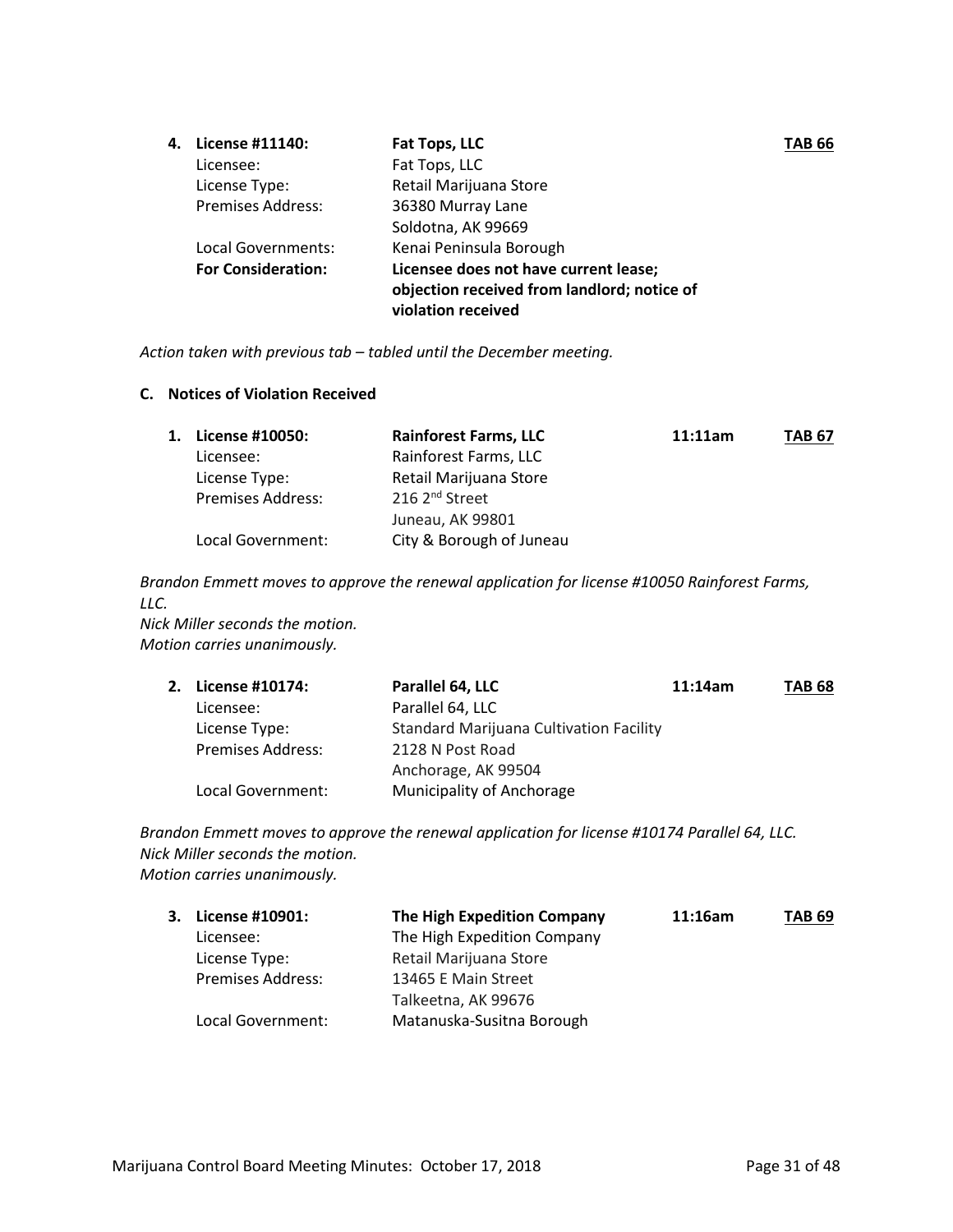*Jana Weltzin, legal counsel, identifies herself for the record and states that Joe is on the phone if the Board has any questions.*

*Brandon Emmett moves to approve the renewal application for license #10901 High Expedition Company. Nick Miller seconds the motion. Motion carries unanimously.*

| 4. | License #11234:          | <b>DKW Farms, LLC</b>                          | 11:18am | <b>TAB 70</b> |
|----|--------------------------|------------------------------------------------|---------|---------------|
|    | Licensee:                | DKW Farms, LLC                                 |         |               |
|    | License Type:            | <b>Standard Marijuana Cultivation Facility</b> |         |               |
|    | <b>Premises Address:</b> | 4269 Richardson Highway                        |         |               |
|    |                          | Valdez, AK 99686                               |         |               |
|    | Local Government:        | City of Valdez                                 |         |               |

*Brandon Emmett moves to approve the renewal application for license #11234 DKW Farms, LLC. Nick Miller seconds the motion. Motion carries unanimously.*

| 5. | License #11927:          | <b>Green Life Supply, LLC</b> | 11:19am | <b>TAB 71</b> |
|----|--------------------------|-------------------------------|---------|---------------|
|    | Licensee:                | Green Life Supply, LLC        |         |               |
|    | License Type:            | Retail Marijuana Store        |         |               |
|    | <b>Premises Address:</b> | 511 30 <sup>th</sup> Avenue   |         |               |
|    |                          | Fairbanks, AK 99701           |         |               |
|    | Local Government:        | City of Fairbanks             |         |               |
|    |                          |                               |         |               |

*Brandon Emmett moves to approve the license renewal for license #11927 Green Life Supply, LLC. Nick Miller seconds the motion. Motion carries unanimously.*

| 6. License #12328:       | <b>Aurora Blaze, LLC</b>                       | 11:20am | <b>TAB 72</b> |
|--------------------------|------------------------------------------------|---------|---------------|
| Licensee:                | Aurora Blaze, LLC                              |         |               |
| License Type:            | <b>Standard Marijuana Cultivation Facility</b> |         |               |
| <b>Premises Address:</b> | 2693 Arla Street                               |         |               |
|                          | Fairbanks, AK 99709                            |         |               |
| Local Government:        | Fairbanks North Star Borough                   |         |               |

*Brandon Emmett moves to approve the license renewal application for license #12328 Aurora Blaze, LLC. Nick Miller seconds the motion.*

*Motion carries unanimously.*

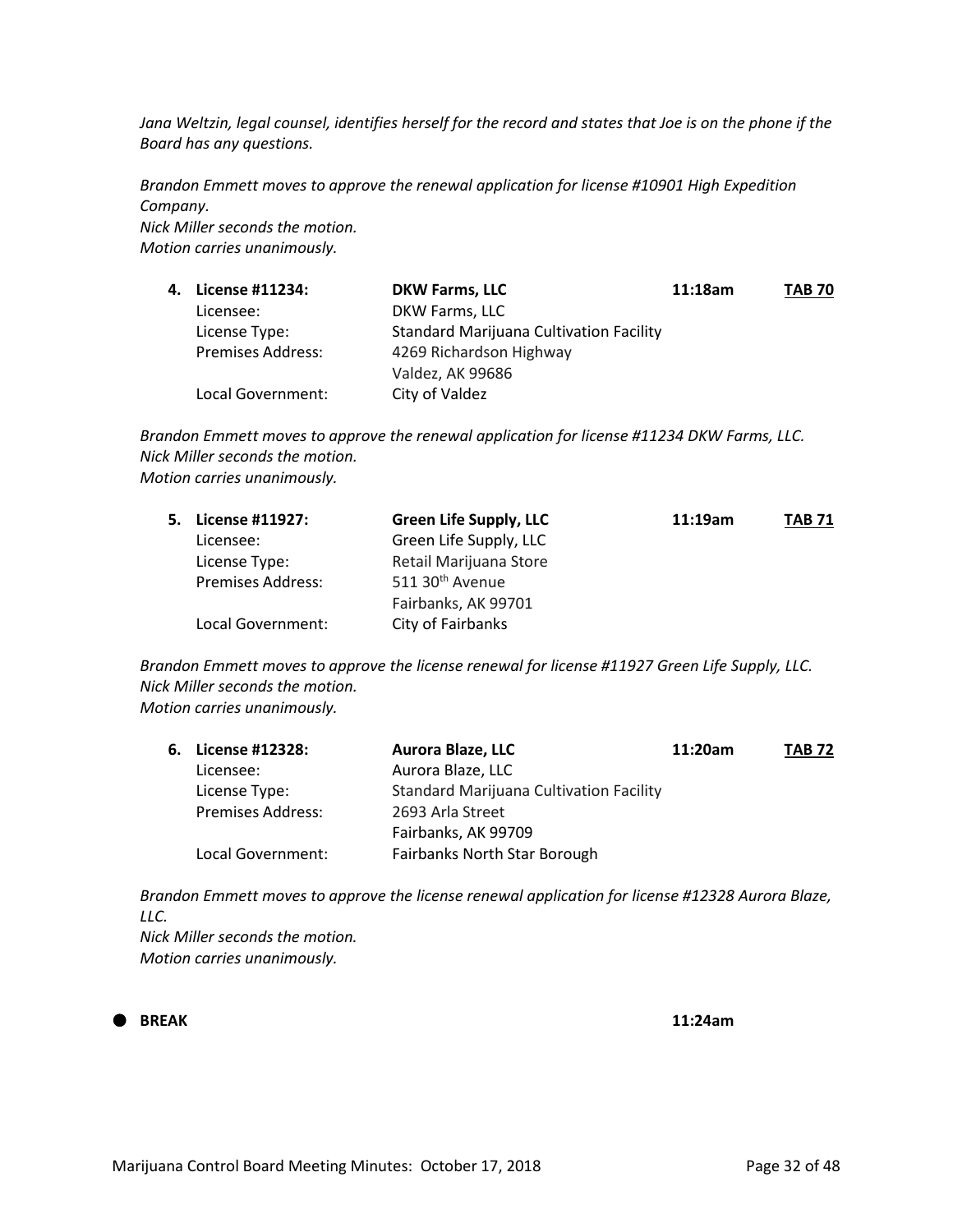#### **OPERATING PLAN CHANGES**

| A. License #10299:       | R.C. Tinderbox, LLC                            | 11:30am | <b>TAB 73</b> |
|--------------------------|------------------------------------------------|---------|---------------|
| Licensee:                | R.C. Tinderbox, LLC                            |         |               |
| License Type:            | <b>Standard Marijuana Cultivation Facility</b> |         |               |
| <b>Premises Address:</b> | 7801 King Street                               |         |               |
|                          | Anchorage, AK 99518                            |         |               |
| Local Government:        | Municipality of Anchorage                      |         |               |

*Jana Weltzin, legal counsel, and Rick Euscher, licensee, identify themselves for the record and answer Board questions about the requested changes.*

*Brandon Emmett moves to approve the operating plan changes for license #10299 R.C. Tinderbox, LLC. Nick Miller states that he has to recuse himself from voting and discussion. Jeff Ankerfelt seconds the motion. Motion carries 4-0.*

*Nick Miller rejoins the meeting.*

| <b>B.</b> License #10322: | <b>Babylon Company, LLC</b>                  | 11:33am | <b>TAB 74</b> |
|---------------------------|----------------------------------------------|---------|---------------|
| Licensee:                 | Babylon Company, LLC                         |         |               |
| License Type:             | Marijuana Concentrate Manufacturing Facility |         |               |
| <b>Premises Address:</b>  | 6820 Rosewood Street #9                      |         |               |
|                           | Anchorage, AK 99518                          |         |               |
| Local Government:         | Municipality of Anchorage                    |         |               |

*Dave DeLuca, licensee, identifies himself for the record and answers Board questions about the requested changes.*

*Brandon Emmett moves to approve the operating plan change for license #10322 Babylon Company, LLC.*

*Nick Miller seconds the motion.*

*Brandon Emmett states that the Board should consider whether adding the cartridge would just be adding packaging, or if it's considered a new product.*

*Sarah Oates states that this would need to be a Board determination – the concentrate itself is already an approved product, and the licensee is arguing that this change would just be a packaging change – similarly to how the Board has determined that retail stores and cultivation facilities can make pre-rolls because that is just considered packaging.*

*Mark Springer requests that Brandon Emmett recuse himself because of his financial interest in this topic.*

*Brandon Emmett recuses himself from discussion and voting.*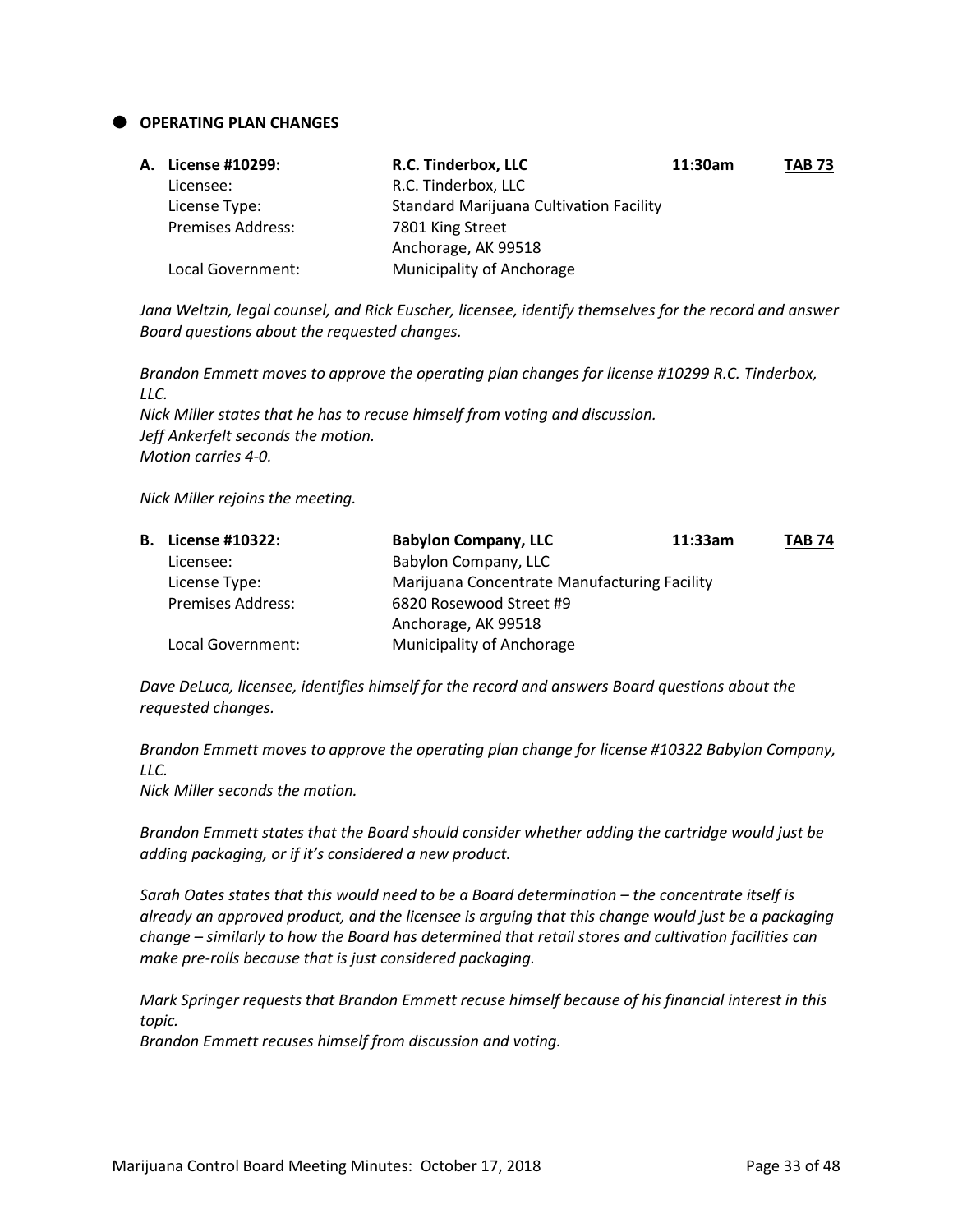*Mark Springer states that he thinks there's a big different between a pre-roll and a vape cartridge for a number of reasons.*

*Loren Jones states that this is a marijuana concentrate manufacturing facility, and the Board does not usually approve products (for concentrate manufacturers). He asks whether this manufacturer would need to obtain a marijuana product manufacturing license. Erika McConnell states that she will need to do some research on this for consistency.*

*Jeff Ankerfelt moves to postpone this matter this until the December meeting. Nick Miller seconds the motion. Motion to postpone carries unanimously.*

*Brandon Emmett rejoins the meeting.*

| C. License #11605:       | <b>Stoned Salmon Farms</b>                     | 11:42am | <b>TAB 75</b> |
|--------------------------|------------------------------------------------|---------|---------------|
| Licensee:                | Always Redeye, LLC                             |         |               |
| License Type:            | <b>Standard Marijuana Cultivation Facility</b> |         |               |
| <b>Premises Address:</b> | 2005 Anka Street                               |         |               |
|                          | Juneau, AK 99801                               |         |               |
| Local Government:        | City & Borough of Juneau                       |         |               |

*Brandon Emmett moves to approve the operating plan changes for license #11605 with delegation pending review from DEC, and giving the director the authority to remove from the applicant's requested list those chemicals and fertilizers determined by DEC not to meet the criteria for use on marijuana.*

*Nick Miller seconds the motion.*

*Casey Wilkins, licensee, identifies herself for the record and states that she has already heard back from DEC and will need to remove some products.*

*Motion carries unanimously.*



#### **LICENSE RENEWAL APPLICATIONS**

#### **B. Miscellaneous Issues**

| 1. | License #10066:          | Green Leaf                                     | 1:00 <sub>pm</sub> | <b>TAB 64</b> |
|----|--------------------------|------------------------------------------------|--------------------|---------------|
|    | Licensee:                | Green Leaf, Inc.                               |                    |               |
|    | License Type:            | <b>Standard Marijuana Cultivation Facility</b> |                    |               |
|    | <b>Premises Address:</b> | 4614 Halibut Point Road, C-2, C-3, C-4         |                    |               |
|    |                          | Sitka, AK 99835                                |                    |               |
|    | Local Government:        | City & Borough of Sitka                        |                    |               |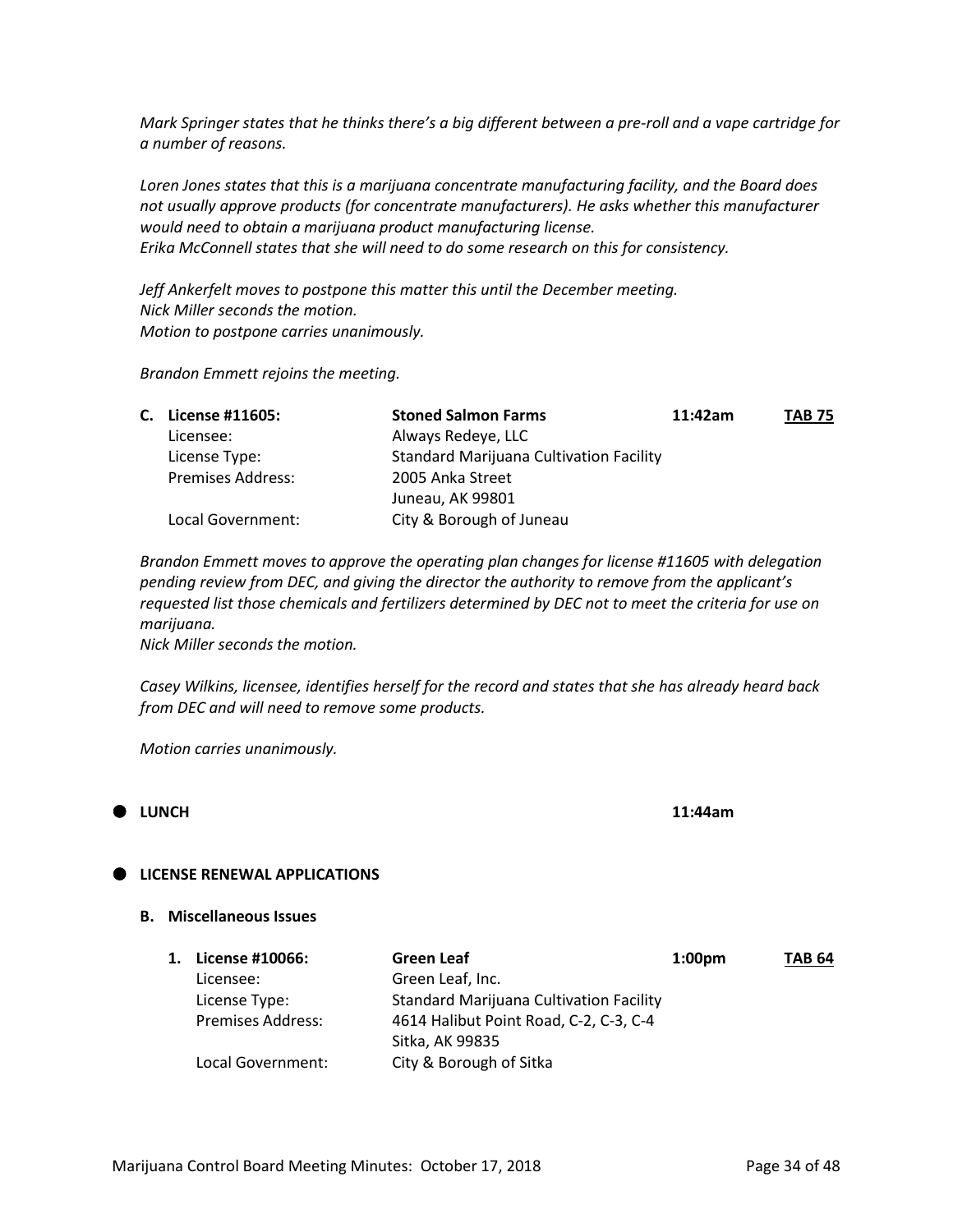#### **For Consideration: Renewal lacking lease with board-required language; delinquent in the payment of taxes due; notice of violation received**

*Mark Springer states that he is given to understand that the individuals related to this matter are in court.* 

*Erika McConnell states that she believes that they are out of court but that Jana Weltzin may be able to provide additional information.*

*Jana Weltzin states that they are no longer in court but that she is not handling the litigation portion of this matter.*

*Erika McConnell states that on Monday, Aaron Bean requested that consideration of the renewal applications for 10066 and 10067 take place in executive session, which would be authorized under AS 44.62.310(c)(2) which she reads for the record.*

*Jana Weltzin states that executive session may not be necessary but that she leaves the determination to the applicant.*

*An unidentified man states that it is his preference to conduct the discussion of this matter as privately as possible due to the ongoing litigation. Jana Weltzin asks that the same action taken with Fat Tops be taken, and that the application be tabled until the matters of litigation are settled.* 

*Erika McConnell states that these renewals have not been deemed complete because they have not provided a lease that contains the required language. She says that the landlord has filed an objection and that she agrees with postponement regarding license due to the pending civil litigation. She states that a temporary license has been issued.* 

*Sarah Oates states that the AMCO office has heard from Department of Revenue that Mr. Bean is current on his payment plan for taxes.* 

*Brandon Emmett moves to table the discussion of license number 10066 and 10067 until December. Nick Miller seconds the motion.*

*Erika McConnell references Ms. Nelson being present and that she is part owner of the property but not an individual who is currently in litigation. Mark Springer states that Ms. Nelson will be heard.* 

*Harriet Milks suggests that the chair ask Ms. Nelson if her testimony will have content that could prejudice people against the individual who has an application before the board.* 

*Valarie Nelson asks if the board would like to question her or if she can state why she is present. She promises to attempt to not say anything that would disparage Mr. Beans reputation. Brandon Emmett moves to go into executive session to hear from Valarie Nelson.*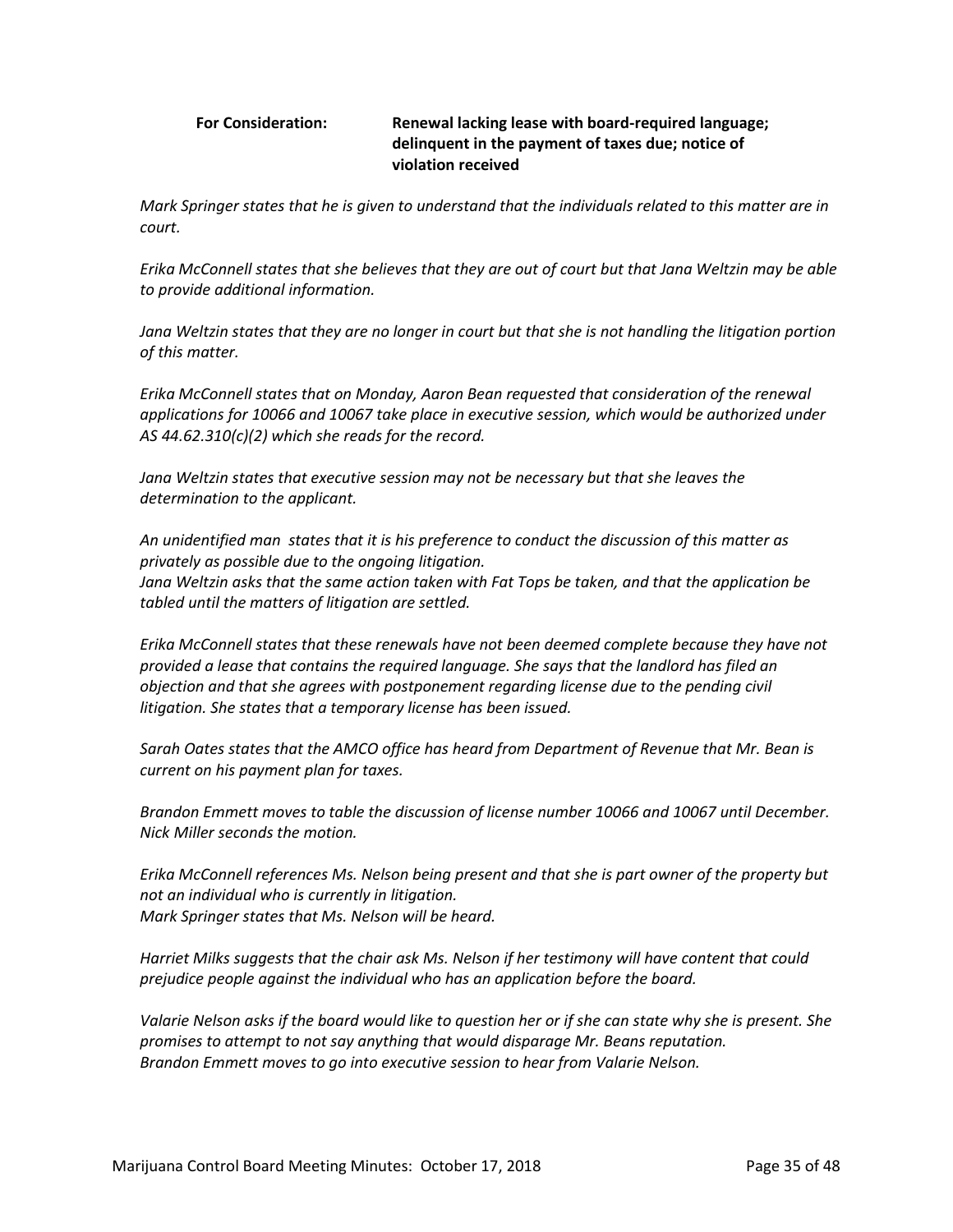*Nick Miller seconds the motion. Mark Springer states that Ms. Milks and the director would also remain.*

*Harriet Milks asks if Ms. Nelson's testimony that would be heard in executive session would be information that the board would not act on at this time, and asks the board to clarify if the testimony to be heard would need to be re-stated in December, and if so if it would be appropriate to hear Ms. Nelson at the later consideration of this matter.* 

*Mark Springer explains to Ms. Nelson that the applications have been issued temporary licenses pending renewals which may not be deemed complete due to the matter under litigation and that it is not necessarily in the best interest of the state to take action at this time.* 

*Mark Springer asks the board to finalize the motion to table the applications to December. All in favor. None opposed. Motion to table the discussion until December carries unanimously.*

*Mark Springer asks Ms. Nelson to provide a basic idea of what she would like to speak to the board about.* 

*Harriet Milks states that Ms. Nelson should explain only why her testimony should be heard now, rather than in December and that if the board is not hearing from Mr. Bean they may want to wait to hear her testimony in December so that it can be heard in proximity with the other testimony.*

*Mark Springer states that it is very unlikely that anything that the Board could hear in executive session would be a basis on which the Board could act and asks Ms. Nelson to consider the value of testifying at this time, particularly because there is no further action on these licenses for consideration at this time.*

*Valarie Nelson states that she has spent a substantial amount of money and time to deliver her materials to the appropriate channels. She says that it is pretty obvious that there have been some*  ex parte communications and that she believes that Mr. Emmett saw her photographing him getting *in a vehicle with Mr. Bean's attorney (Jana Weltzin) yesterday and that is why he does not want her to testify. She goes on to state that she has vital information and is a property owner with her husband Conner Nelson and not a party to the litigation.* 

*Brandon Emmett states that if the board is going to continue to hear this testimony they must go into executive session or table the matter to December.* 

*Harriet Milks says that it is clear to her that Ms. Nelson is clearly a party of interest in the matter at*  hand and she can provide her documents to AMCO staff to be included in the board packet for *December for the board to hear from everyone in executive session.* 

*Mark Springer states that he agrees and since the Board is not going to be considering the renewal applications at this time, Ms. Nelson's testimony would make more sense to be heard in December and that her protest be provided to the Director so that it could be concluded so that it would be in closer proximity to the boards consideration of the matter. He states that he understands that it is a financial burden on Ms. Nelson but that there are times when the board must table a matter and*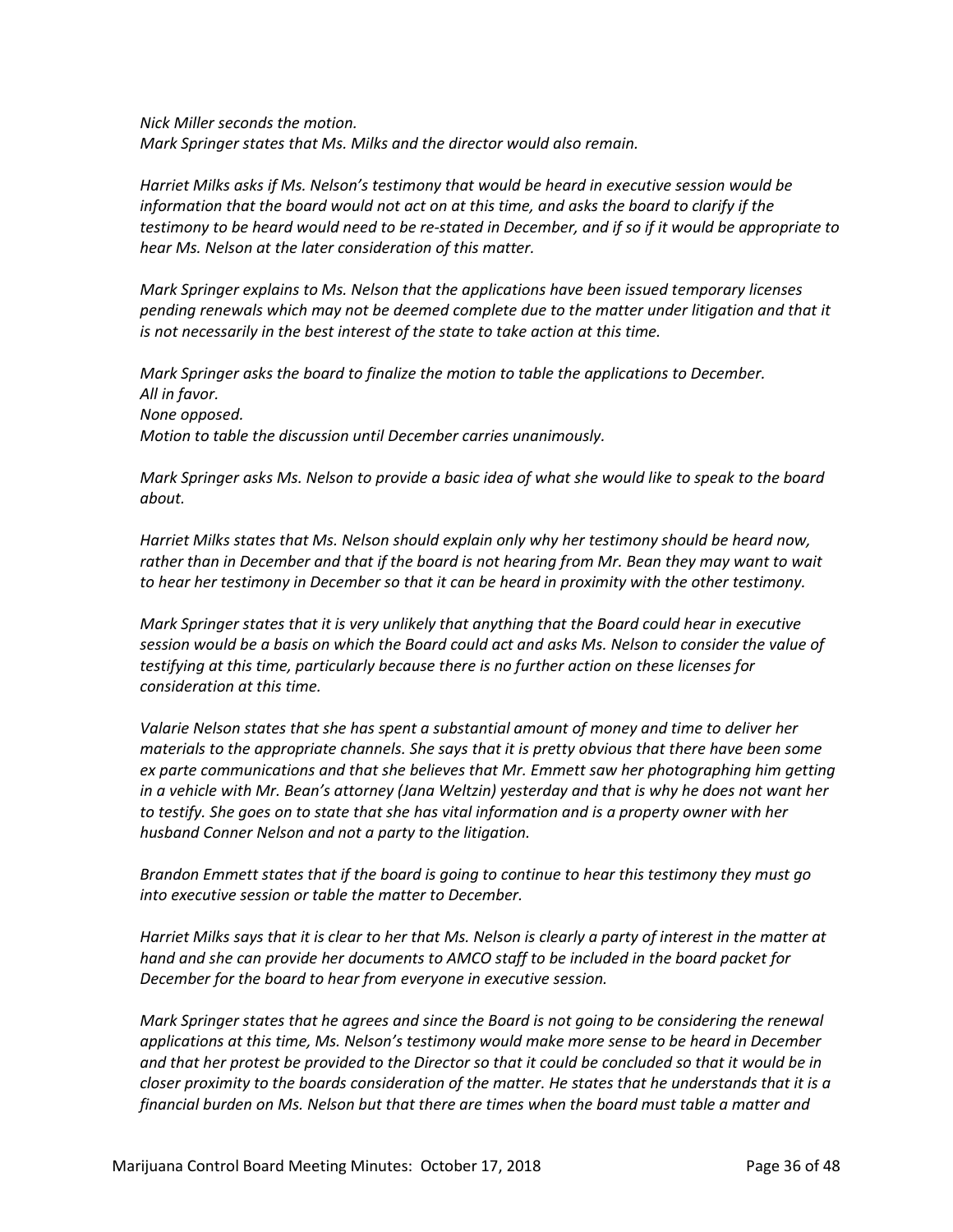*that the board was not avoiding hearing her but it doesn't make sense to hear something at this time regarding a matter that would be considered in December.* 

*Sarah Oates states that the objection to the applications was submitted on October 9th but that the objection was not included in the board packet because it was not received by close of business on September 28 so she instructed the Nelson's attorneys to provide the documents to the board and that the documents would not need to be resubmitted to be included in the December packets.* 

*Mark Springer confirms that the above information makes sense to Ms. Nelson.* 

*Valarie Nelson confirms that it does make sense and asks if the board is finished with her at this time.* 

*Mark Springer clarifies that her concerns will be considered in December.* 

*Valarie Nelson states that she has a financial interest in the matter as a property owner and that she will be back in December when this matter is considered.* 

*Brandon Emmett withdraws his motion for executive session.* 

| 2. License #10067:        | <b>Green Leaf</b>                                  | <b>TAB 65</b> |
|---------------------------|----------------------------------------------------|---------------|
| Licensee:                 | Green Leaf, Inc.                                   |               |
| License Type:             | Retail Marijuana Store                             |               |
| <b>Premises Address:</b>  | 4612 Halibut Point Road                            |               |
|                           | Sitka, AK 99835                                    |               |
| Local Government:         | City & Borough of Sitka                            |               |
| <b>For Consideration:</b> | Renewal lacking lease with board-required language |               |

*Action taken with previous tab – tabled until the December meeting.*

## **OPERATING PLAN CHANGES**

| <b>D.</b> License #12254: | <b>Lady Gray Gourmet Medibles</b>        | $1:16$ pm | <b>TAB 76</b> |
|---------------------------|------------------------------------------|-----------|---------------|
| Licensee:                 | Lady Gray, LLC                           |           |               |
| License Type:             | Marijuana Product Manufacturing Facility |           |               |
| <b>Premises Address:</b>  | 36322 Pine Street, Suite 1               |           |               |
|                           | Soldotna, AK 99669                       |           |               |
| Local Government:         | Kenai Peninsula Borough                  |           |               |

*Jana Weltzin, legal counsel, and Tasha Grossl, licensee, identify themselves for the record.* 

*Erika McConnell provides an overview of the application regarding the temporarily approved products and those that did not receive temporary approval.* 

*Jana Weltzin provides an overview of the application regarding the temporarily approved products and those that did not receive temporary approval.*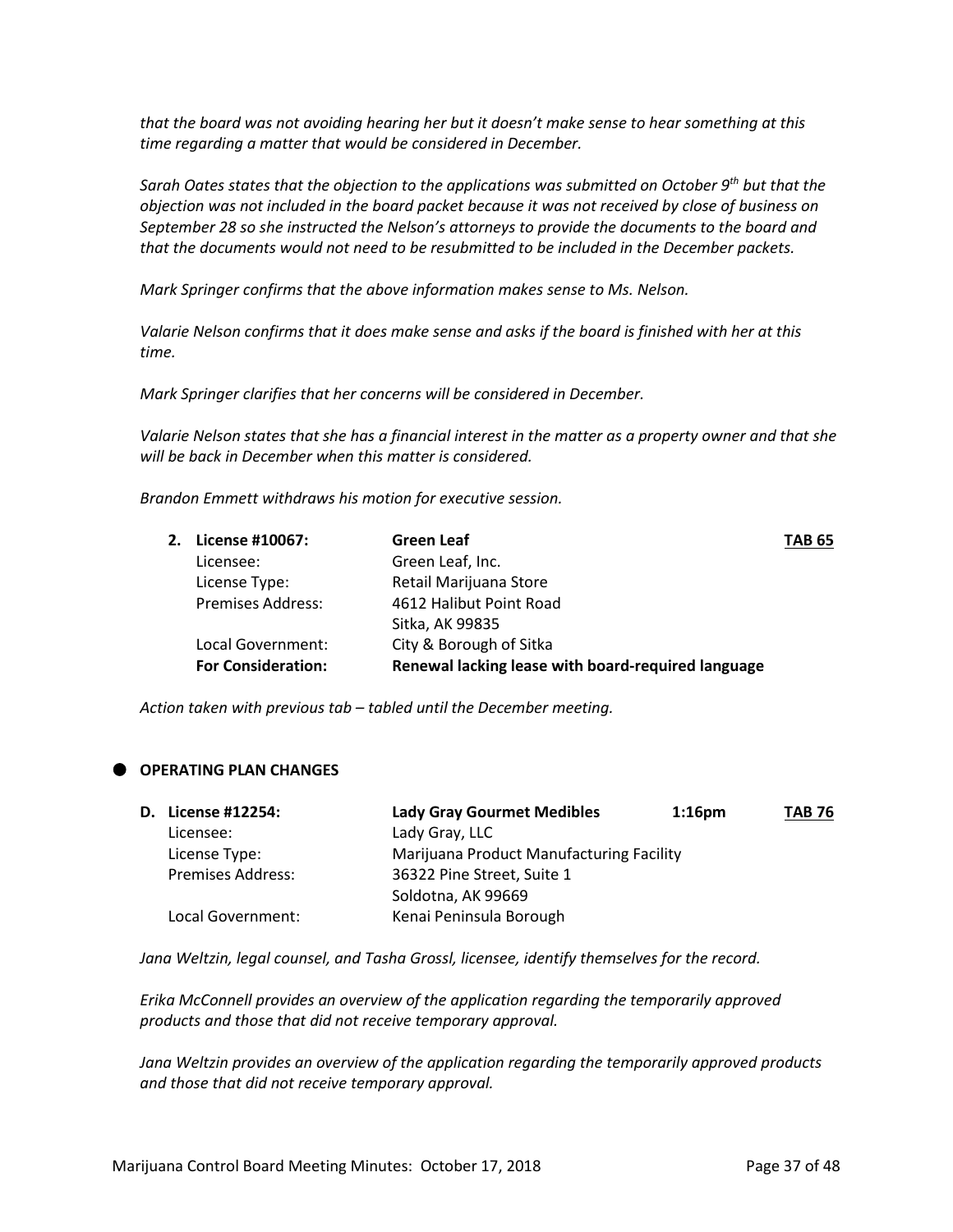*She states based upon action taken by the Board at the last meeting, she has removed the CBD option from all sections of the operating plan as shown in the board packet.* 

*Brandon Emmett moves to approve, excluding Almond Joyfuls, as referenced in the letter to the licensee, (the changes to) Kief, Banana Chocolate Chip Mini Muffins, Banana Chocolate Chip Walnut Muffins, Blueberry Dream Muffins, Mocha Walnut Muffins, RAWlicious Brownie, Rosin, Cannabis Caps, Cannabis Coconut Oil, and Cannabis Butter.*

*Brandon Emmett amends his motion to not include Cannabis Caps, Cannabis Coconut Oil, Cannabis Butter, and Rosin.*

*Nick Miller seconds the motion. Motion carries unanimously.*

*Brandon Emmett moves to approve (the changes to) the product Rosin. Nick Miller seconds the motion. Motion carries unanimously*

*Brandon Emmett moves to approve (the changes to) Cannabis Caps. Nick Miller seconds the motion. Motion carries unanimously.*

*Brandon Emmett moves to approve (the changes to) Cannabis Coconut Oil and Cannabis Butter. Nick Miller seconds the motion. Motion carries unanimously.*

*Erika McConnell states that many of the changes that are requested to the products for which temporary approval was not granted are the same as the changes that were just approved for the other products. She states that the concern that the staff has regarding these products is that the licensee is requesting that these be changed to umbrella categories of different products, versus individual products. She says that the proposed products are separate products and not one product with minor variations.* 

*Tasha Grossl states that some products have been approved by the Board that say "or comparable ingredients", that she finds the ingredients that she is proposing are similar/comparable ingredients and that this is just an effort to not bog everyone down with getting everything approved.*

*Jana Weltzin states that she researched the FDA flavoring guide and that the colorings and flavorings are usually labeled more generally and that this application is only taking it a step further so that these items can become more streamlined. She says that the items that they are attempting to get umbrella approval for only have one ingredient swapped out and different packaging but are otherwise the same. She states that the applicant has a good working relationship with DEC as well.* 

*Sarah Oates states that she believes that enforcement and the full staff have concerns regarding enforceability for product approvals. If each individual product is not approved it could make it much more difficult to determine if a product is approved or not. She states that if the board is planning on allowing umbrella categories, they first open a regulations project because the regulations state that the board must approve each individual product. She further states that if a project is opened, that*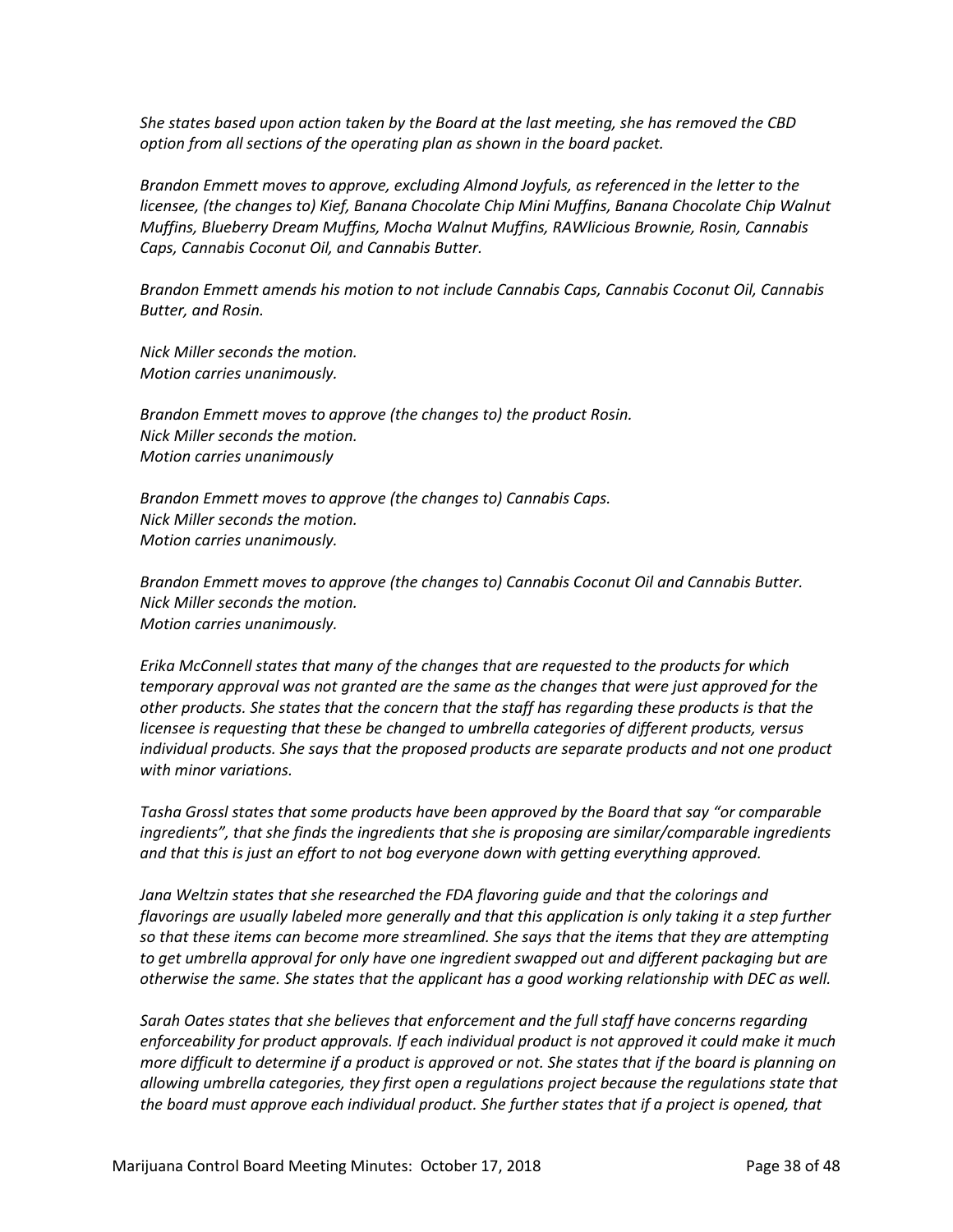*the board may want to be very specific regarding the umbrella category parameters so as to avoid opening Pandora's Box.* 

Jana Weltzin states that Sarah Oates' comments are well received and that the intent of the *application is to provide clear parameters for their requested categories and that the information for each variation would be sent to DEC and Enforcement before moving forward.* 

*Brandon Emmett states that if there was a product that said "may contain tree nuts" that he would be okay with doing that but that he agrees on the need for clarification regarding what would and would not be approved.*

*Jana Weltzin states that she agrees with Sarah Oates' idea of amending the form to allow for the identification of sub-categories and that her client (applicant) would be okay with waiting until December to consider these categories if the product packaging was approved now.* 

*Mark Springer discusses the Elation product with Jana Weltzin and states that he would be okay with approving this product. He further states that the umbrella product concept that gives manufacturers leeway to customize product as they wish makes business sense but also presents a regulatory conundrum and merits further consideration.*

*Brandon Emmett moves to approve (the changes to) the product Elation. Nick Miller seconds the motion. Motion carries, 4-1 (Loren Jones votes No).*

*Brandon Emmett moves to approve (the changes to Lady Gray's) Tincture. Nick Miller seconds the motion.*

*Brandon Emmett states that the only difference that will occur is the scent or taste and that the ingredients list will reflect the same items and that all of the products will look the same.* 

*Mark Springer states that the Board and staff should consider the idea of assigning numbers to all approved products.*

*Erika McConnell states that she would be interested in exploring this matter regarding assigning product numbers.* 

*Motion to approve Lady Gray's Tincture carries, 4-1 (Loren Jones votes No).*

*Jana Weltzin states that her client is okay with not moving forward with the umbrella categories idea at this time, but she would like for the other changes to be approved.*

*Erika McConnell suggests that she could sit down with Ms. Weltzin and her client to temporarily approve those changes that were similar to the ones already approved and, then bring everything back in December.*

*Mark Springer states that he would like to open a regulation project to address the umbrella products issue, and to start assigning numbers to approved products.*

*Sarah Oates request a motion and vote.*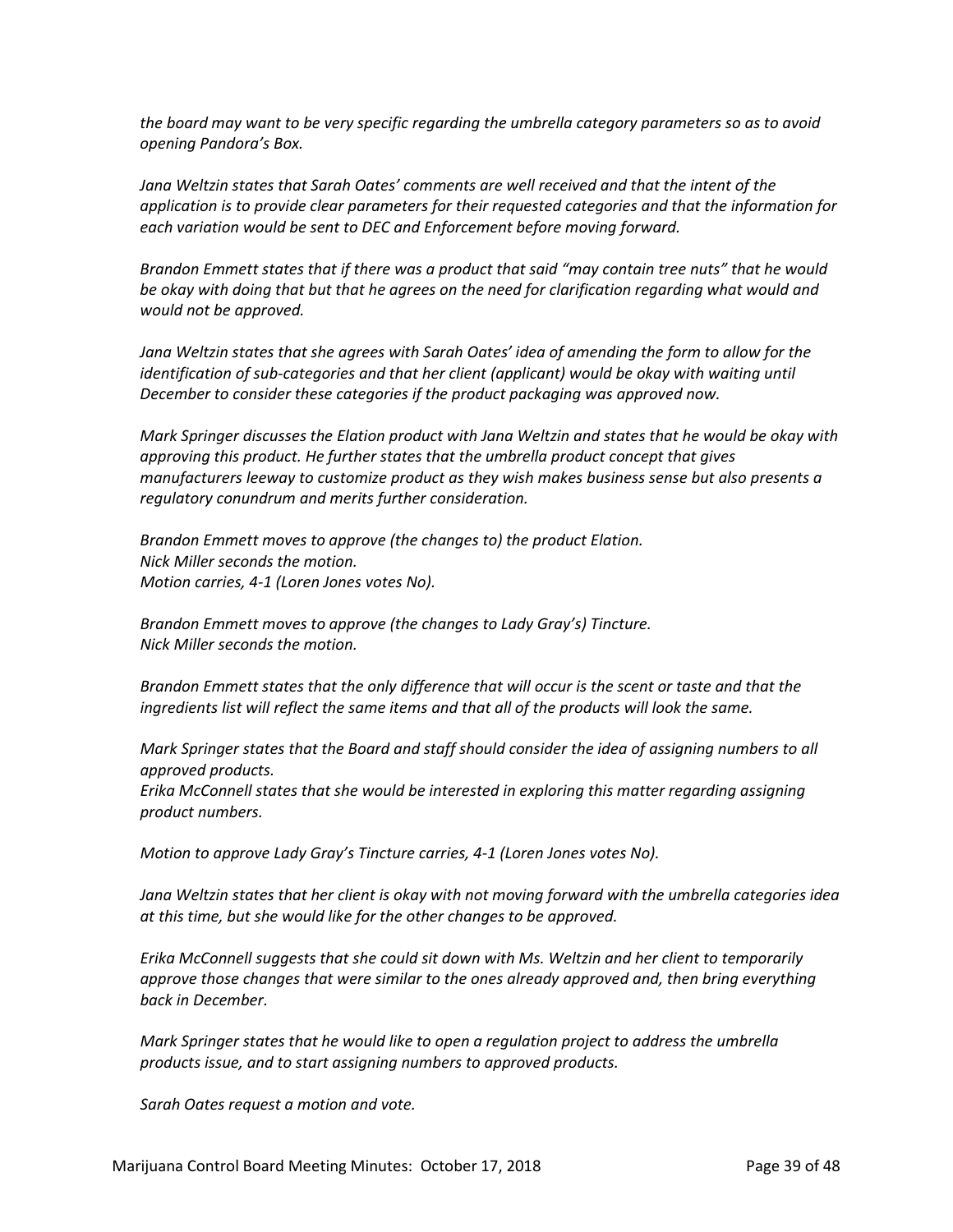*Brandon Emmett moves to open a regulations project to have staff address the possibility and potential for an umbrella products category. Nick Miller seconds the motion. Motion carries unanimously.*

| Е. | License #12768:          | <b>Secret Garden Cannabis</b>          | 1:54 <sub>pm</sub> | TAB 77 |
|----|--------------------------|----------------------------------------|--------------------|--------|
|    | Licensee:                | Axion Enterprises, LLC                 |                    |        |
|    | License Type:            | Retail Marijuana Store                 |                    |        |
|    | <b>Premises Address:</b> | 726 E 15 <sup>th</sup> Avenue, Suite 1 |                    |        |
|    |                          | Anchorage, AK 99501                    |                    |        |
|    | Local Government:        | Municipality of Anchorage              |                    |        |

*Brandon Emmett moves to approve the operating plan changes to license #12768 Secret Garden Cannabis retail marijuana store.*

*Jana Weltzin, legal counsel, and James Thornton, licensee, identify themselves for the record, provide a summary of the requested changes, and answer Board questions about the requests.*

*Nick Miller seconds the motion. Motion carries unanimously.*

| <b>F.</b> License #12769: | <b>Secret Garden Cannabis</b>            | $1:59$ pm | <b>TAB 78</b> |
|---------------------------|------------------------------------------|-----------|---------------|
| Licensee:                 | Axion Enterprises, LLC                   |           |               |
| License Type:             | Marijuana Product Manufacturing Facility |           |               |
| <b>Premises Address:</b>  | 726 E 15 <sup>th</sup> Avenue, Suite 2   |           |               |
|                           | Anchorage, AK 99501                      |           |               |
| Local Government:         | Municipality of Anchorage                |           |               |

*Brandon Emmett moves to approve the operating plan changes to license #12769 Secret Garden Cannabis marijuana product manufacturing facility.*

*Nick Miller seconds the motion.*

*Brandon Emmett retroactively amends his first motion (to the retail store) and amends this motion to include that the approvals are with delegation.*

*Erika McConnell states that there is nothing in the regulations that gives a local government a protest right to operating plan changes.*

*Motion carries unanimously.*

| G. License #12770:       | <b>Secret Garden Cannabis</b>                  | $2:04 \text{pm}$ | <b>TAB 79</b> |
|--------------------------|------------------------------------------------|------------------|---------------|
| Licensee:                | Axion Enterprises, LLC                         |                  |               |
| License Type:            | <b>Standard Marijuana Cultivation Facility</b> |                  |               |
| <b>Premises Address:</b> | 726 E 15 <sup>th</sup> Avenue, Suite 3         |                  |               |
|                          | Anchorage, AK 99501                            |                  |               |
| Local Government:        | Municipality of Anchorage                      |                  |               |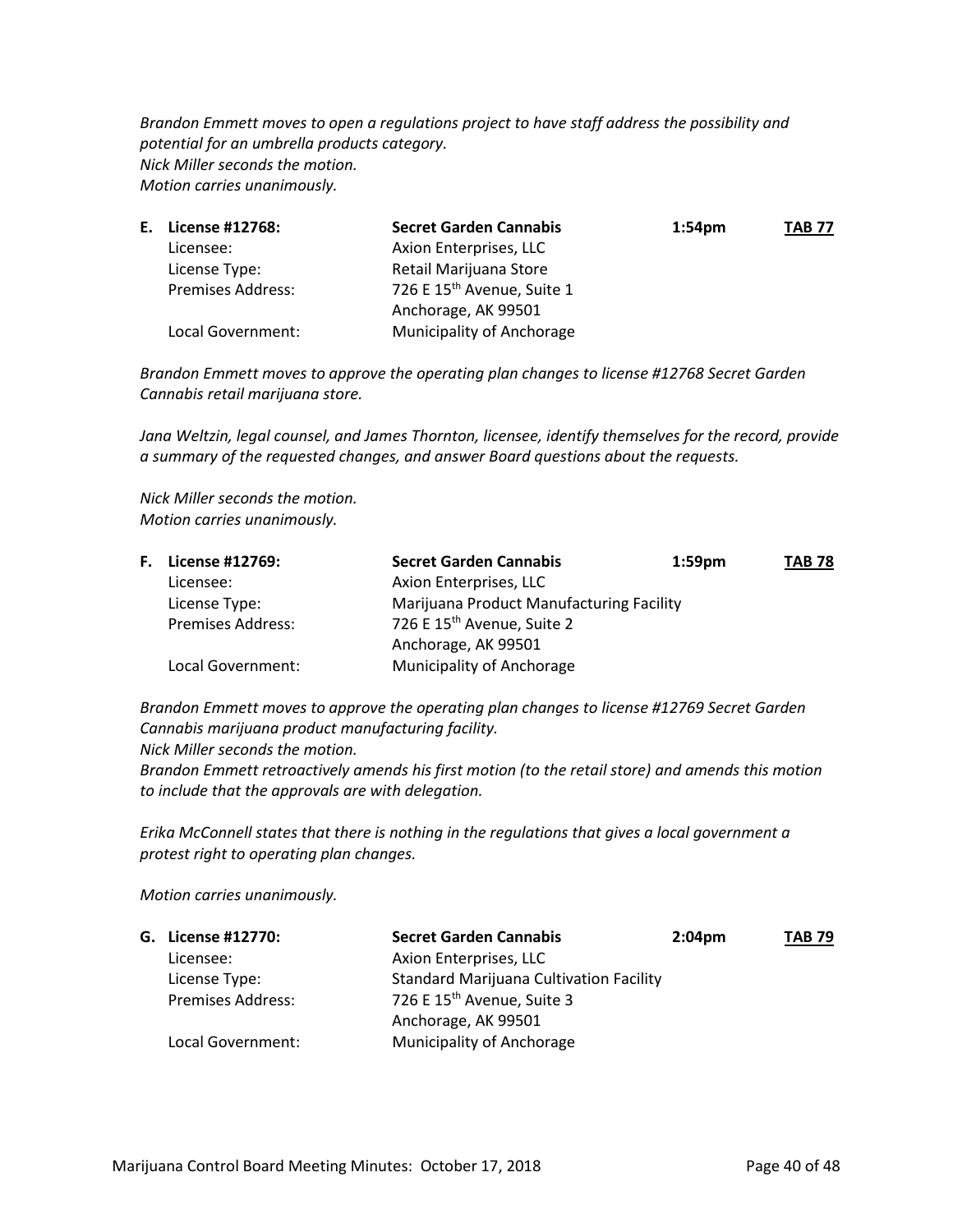*Brandon Emmett moves to approve the operating plan changes to license #12770 Secret Garden Cannabis standard marijuana cultivation facility (with delegation if necessary). Nick Miller seconds the motion.*

*Jana Weltzin states that the licensee is not requesting to add any pesticides, only fertilizers, and that Mr. Thornton checked the DEC list to ensure that his previously-approved pesticides were on that list.*

*Motion carries unanimously.*

| H. License #14432:       | <b>Herban Extracts, LLC</b>              | $2:07$ pm | <b>TAB 80</b> |
|--------------------------|------------------------------------------|-----------|---------------|
| Licensee:                | Herban Extracts, LLC                     |           |               |
| License Type:            | Marijuana Product Manufacturing Facility |           |               |
| <b>Premises Address:</b> | 14927 Kenai Spur Highway                 |           |               |
|                          | Kenai, AK 99611                          |           |               |
| Local Government:        | City of Kenai                            |           |               |

*Brandon Emmett moves to approve the operating plan changes for Herban Extracts, LLC license #14432 with delegation. Nick Miller seconds the motion.*

*Jana Weltzin, legal counsel, and licensees Lisa Coates and Buddy Crowder identify themselves for the record, provide a summary of the requested changes, and answer Board questions about the requests.*

*The Board members agree that a licensee could change the color of packaging without requiring an operating plan change.*

*Jana Weltzin states that a photo of the final packaging would be sent to enforcement.*

*Mark Springer states that the approval is with the consideration that the licensees may be able to get the snowflake back onto the cartridge, at which point they would notify the director. Motion carries unanimously.*

| I. | License #15594:          | <b>Cold Creek Extracts</b>               | $2:21$ pm | <b>TAB 81</b> |
|----|--------------------------|------------------------------------------|-----------|---------------|
|    | Licensee:                | Cold Creek Extracts, LLC                 |           |               |
|    | License Type:            | Marijuana Product Manufacturing Facility |           |               |
|    | <b>Premises Address:</b> | 7801 Schoon Street, Unit L               |           |               |
|    |                          | Anchorage, AK 99518                      |           |               |
|    | Local Government:        | Municipality of Anchorage                |           |               |

*Jason Brandeis, legal counsel, and Cade Inscho, licensee, identify themselves for the record, describe the changes, and answer Board questions about the request.*

*Brandon Emmett moves to approve the operating plan changes to license #15594 Cold Creek Extracts. Nick Miller seconds the motion.*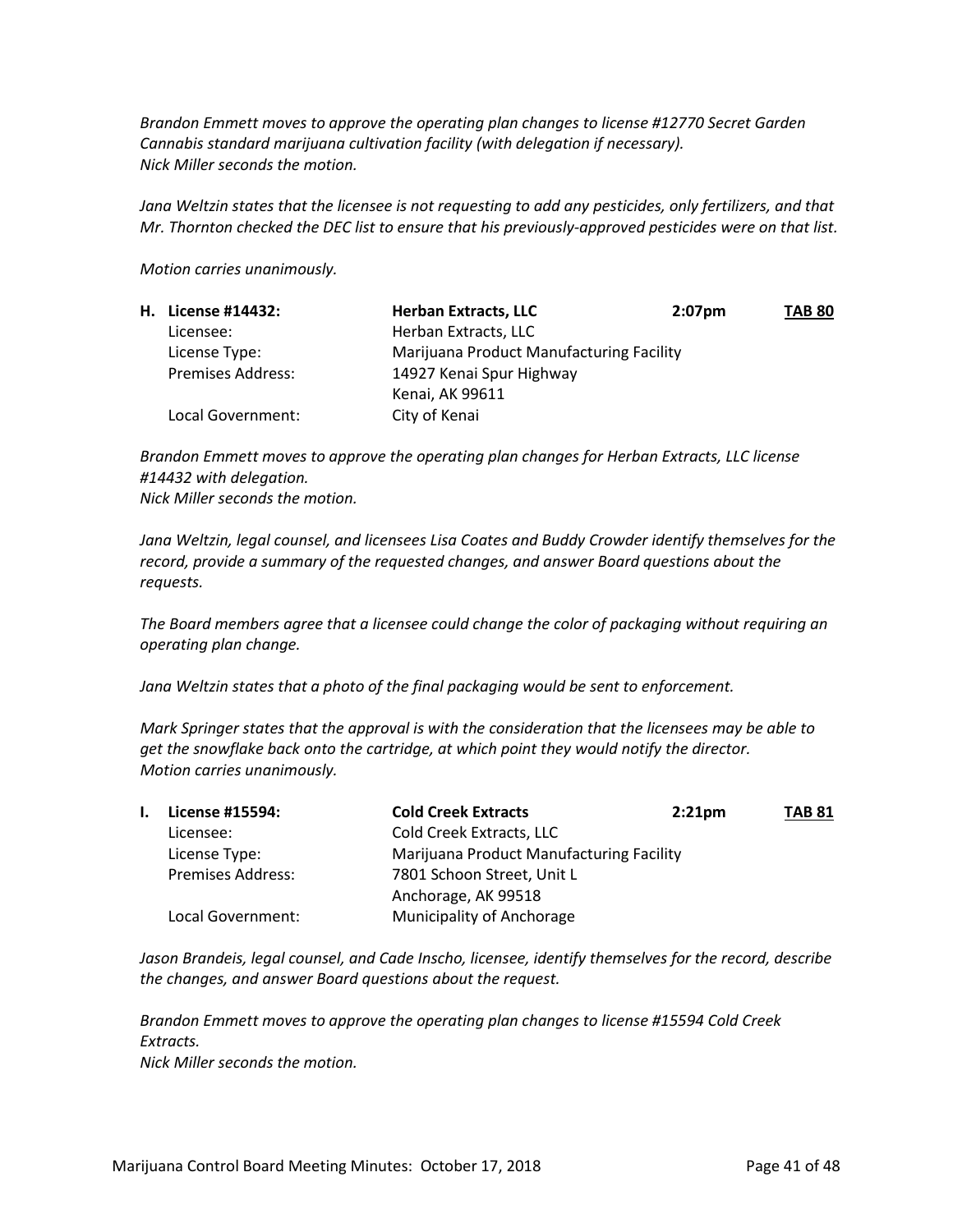*Jason Brandeis asks if there's any way for the licensee to just add another type of packaging instead of completely changing it. He requests that the Board add to the delegation the ability for the licensee to revise the form to add this proposed packaging to the existing approved packaging, versus replacing the existing packaging as requested in the current form.*

*Mark Springer states that he's okay with that, and the other Board members nod in agreement.*

*Loren Jones requests that the delegation include the requirement that the licensee revise the form to clarify that by "plastic bag", the licensee is referring to a childproof Mylar bag.*

*Motion with delegation carries unanimously.* 

**BREAK 2:29pm**

#### **REGULATIONS**

#### **A. Proposed Projects**

| 1. Testing Working Group Recommendations, Set 2 | 2:50 <sub>pm</sub> | <b>TAB 11</b> |
|-------------------------------------------------|--------------------|---------------|
|                                                 |                    |               |

*Brandon Emmett and Sarah Oates provide a summary of the proposed changes for the Board. Sarah Oates states that there was not consensus on this draft – enforcement had concerns about the enforceability of the proposed definitions and preferred definitions from an earlier draft that came before the Board.*

*Loren Jones moves to put (the proposed regulations changes in) Tab 11 out for public comment. Brandon Emmett seconds the motion. Motion carries unanimously.*

*Brandon Emmett states that the Testing Working Group is working on a proposed guidance document that would include parameters for testing facilities, and he plans to bring forward much of the information from that document at a later date to the Board to consider putting into regulation.*

| 2. Staff Recommendations | 2:58pm | <b>TAB 12</b> |
|--------------------------|--------|---------------|
|                          |        |               |

*The Board members discuss the staff's recommendations.*

*Mark Springer states that it should be incumbent upon the Board to establish a record of why a denial of a license has occurred.* 

*Brandon Emmett moves to open a regulations project on items 1-4 in the memorandum per as written. Nick Miller seconds the motion. Motion carries unanimously.*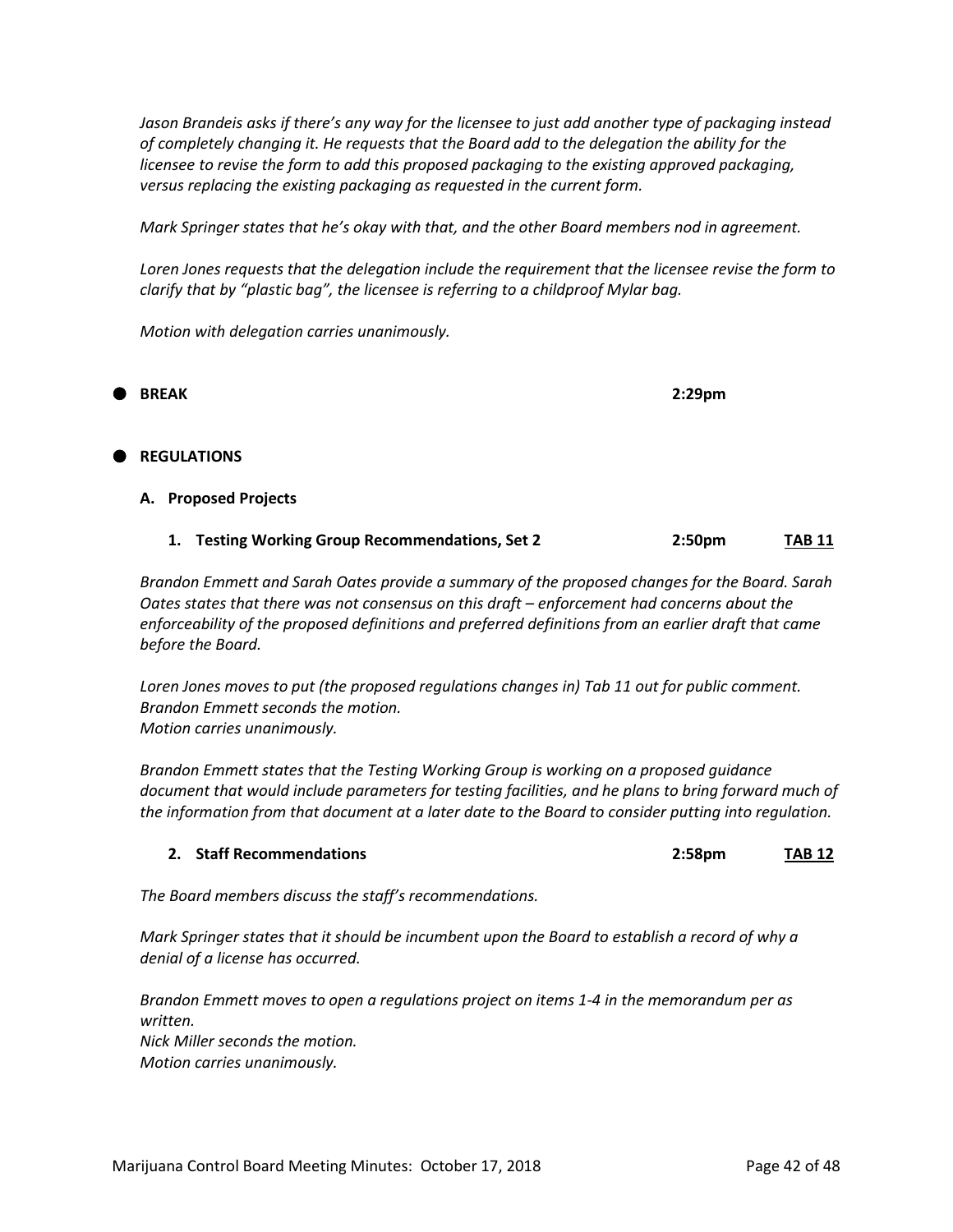#### **3. Board Requests 3:05pm**

#### *No requests.*

#### **B. Drafts for Board Review, Pending Public Comment Opportunity**

|    | 1. Sample Jars<br>Status:<br><b>Potential Board Actions:</b>                                                     | Revised draft for board consideration<br>Amend and/or put out for public comment                                                                        | 3:06pm             | <b>TAB 13</b> |
|----|------------------------------------------------------------------------------------------------------------------|---------------------------------------------------------------------------------------------------------------------------------------------------------|--------------------|---------------|
|    | Nick Miller seconds the motion.<br>Motion carries unanimously.                                                   | Brandon Emmett moves to send the draft out for public comment.                                                                                          |                    |               |
| 2. | <b>Handler Permit Renewal Fee</b><br>Status:<br><b>Potential Board Actions:</b>                                  | Initial draft for board consideration<br>Amend and/or put out for public comment                                                                        | 3:09pm             | <b>TAB 14</b> |
|    | Nick Miller seconds the motion.<br>Motion carries unanimously.                                                   | Brandon Emmett moves to send the draft out for public comment.                                                                                          |                    |               |
| 3. | <b>Follow Approved Operating Plan</b><br>Status:<br><b>Potential Board Actions:</b>                              | Initial draft for board consideration<br>Amend and/or put out for public comment                                                                        | $3:11$ pm          | <b>TAB 15</b> |
|    | Nick Miller seconds the motion.<br>Motion carries unanimously.                                                   | Brandon Emmett moves to send the draft out for public comment.                                                                                          |                    |               |
| 4. | <b>Inspection Parameters</b><br>Status:<br><b>Potential Board Actions:</b><br>Brandon Emmett seconds the motion. | Initial draft for board consideration<br>Amend and/or put out for public comment<br>Jeff Ankerfelt moves to put this out for public comment as written. | 3:12 <sub>pm</sub> | <b>TAB 16</b> |

*Loren Jones asks if this would or could include non-marijuana storage areas that aren't part of the licensed premises. Erika McConnell states that her interpretation of that question is yes.*

*Mark Springer asks whether the draft could be amended to add "equipment and materials".*

*Brandon Emmett states that the Board has put the intent of what "other operations" is on the record enough times that it would include those elements.*

*Motion carries unanimously.*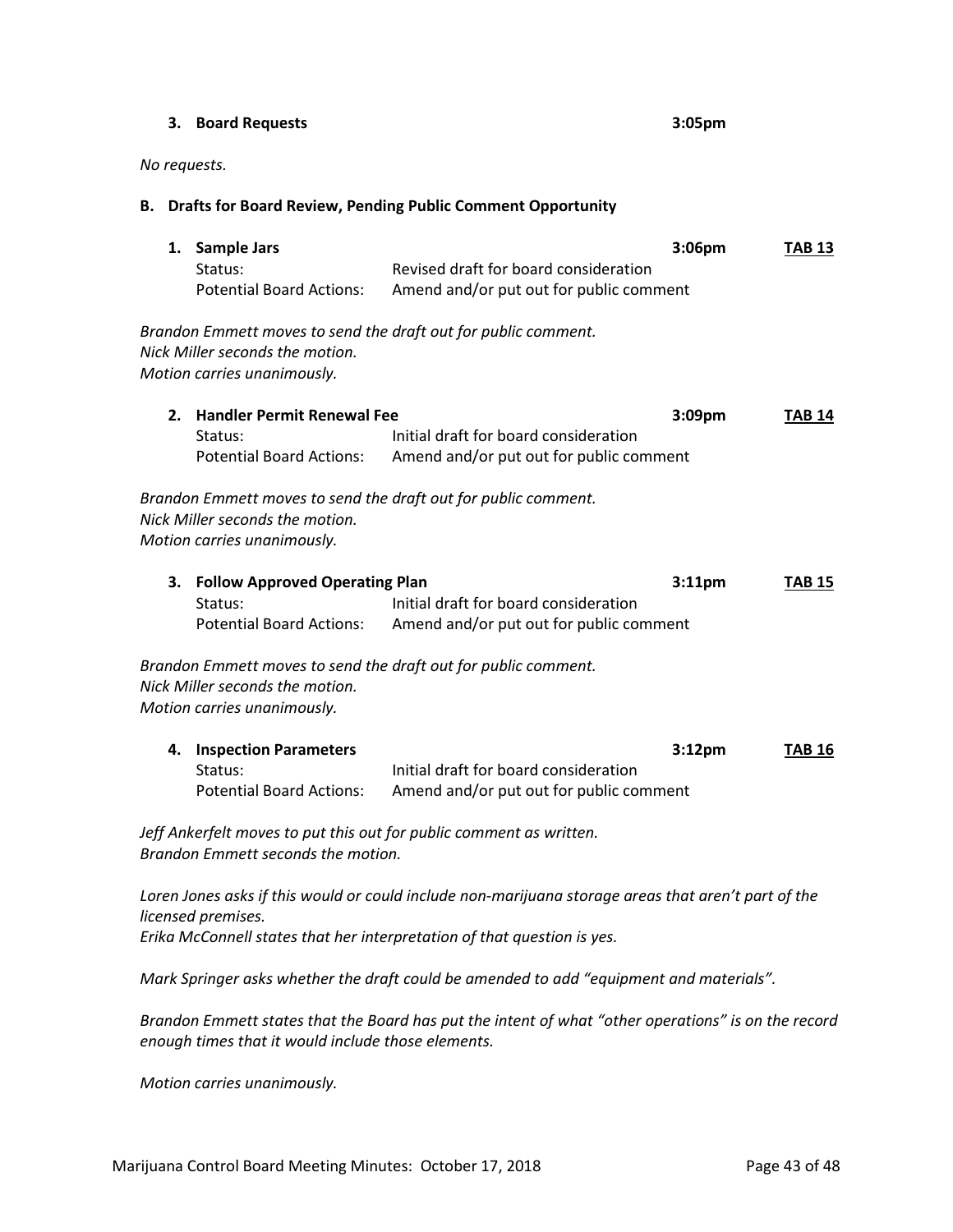#### **C. Public Comments Received**

**1. Extend Video Storage Retention Time 3:19pm TAB 17** Status: Public comment period closed September 7, 2018 Potential Board Actions: Vote to adopt; OR Substantially amend and put out for public comment

*Loren Jones moves to adopt the regulation as written. Jeff Ankerfelt seconds the motion.*

*The Board members discuss public comments received.*

*Motion fails unanimously.*

| 2. Out-of-State Investment in Testing Facilities |                                                    | $3:26$ pm | <b>TAB 18</b> |
|--------------------------------------------------|----------------------------------------------------|-----------|---------------|
| Status:                                          | Public comment period closed September 7, 2018     |           |               |
| <b>Potential Board Actions:</b>                  | Vote to adopt; OR                                  |           |               |
|                                                  | Substantially amend and put out for public comment |           |               |

*Brandon Emmett moves to adopt the regulations project as written. Jeff Ankerfelt seconds the motion.*

*The Board members discuss public comments received.*

*Loren Jones states that the Board should look at whether they should require out-of-state investment to come from someone who has proven experience in a testing facility from another state.*

*Sarah Oates states for the record that the other regulated states are having the same issues with testing as we are in Alaska.*

*Nick Miller states that he has concerns about out-of-state investors coming into Alaska and buying 50% of an existing successful testing facility.*

*Mark Springer states that maybe the Board should look into reciprocal licensing, where a testing facility that is licensed and in good standing in another state could apply to be a part investor here. He states that he would almost be inclined to wait and see what happens with the testing regime before the Board opens the door again.*

*Brandon Emmett withdraws his motion.*

*Loren Jones states that he could work on some language to bring back to the Board in December that reflects his comments.*

*The Board members nod and voice agreement.*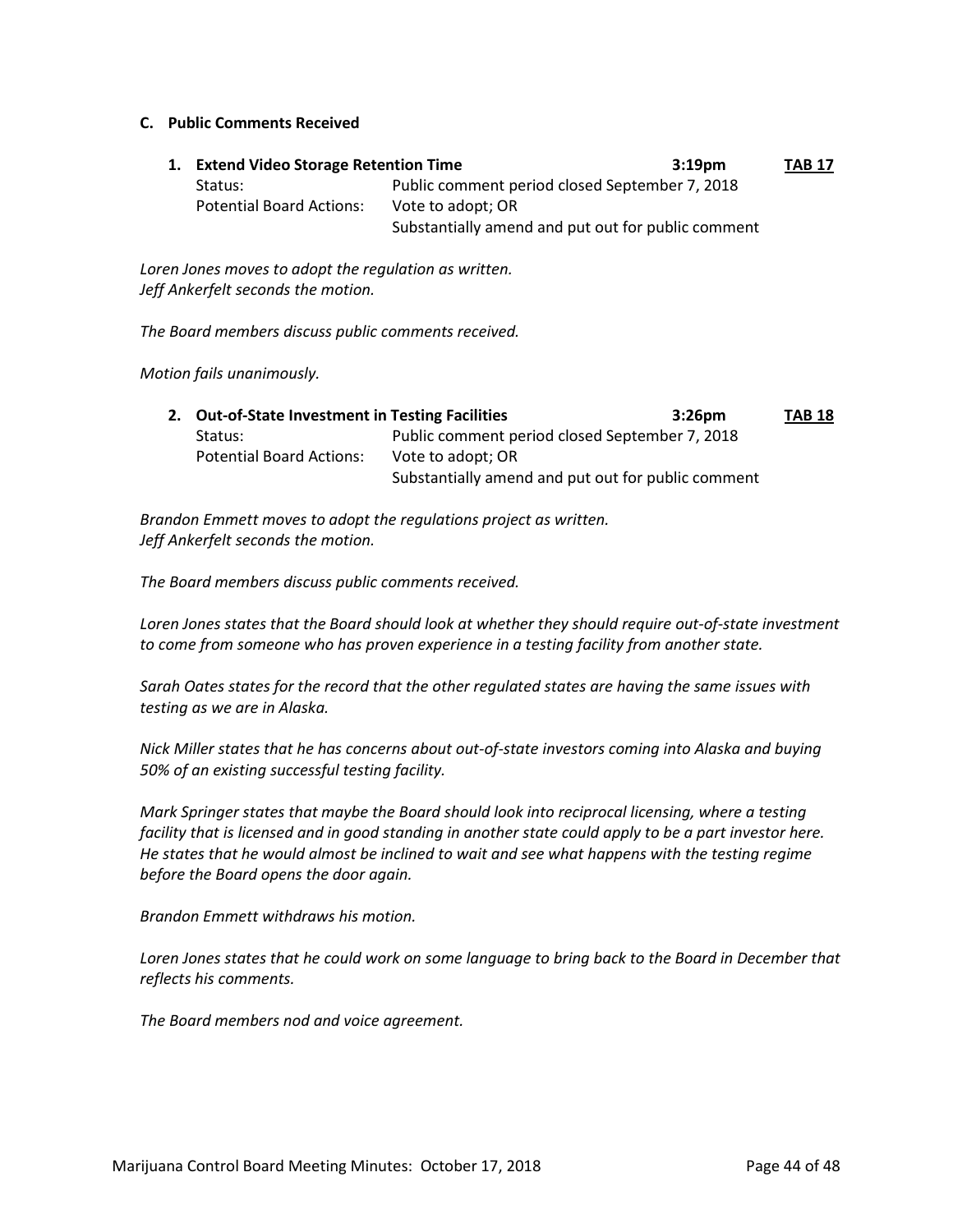| 3. Definition of Residency      | $3:41$ pm                                          | <b>TAB 19</b> |
|---------------------------------|----------------------------------------------------|---------------|
| Status:                         | Public comment period closed September 7, 2018     |               |
| <b>Potential Board Actions:</b> | Vote to adopt; OR                                  |               |
|                                 | Substantially amend and put out for public comment |               |

*Loren Jones moves that the Board vote to adopt. Jeff Ankerfelt seconds the motion.*

*The Board members discuss public comments received.*

#### *Motion carries unanimously.*

| 4. License Conversion           | 3:49pm                                             | <b>TAB 20</b> |
|---------------------------------|----------------------------------------------------|---------------|
| Status:                         | Public comment period closed October 7, 2018       |               |
| <b>Potential Board Actions:</b> | Vote to adopt; OR                                  |               |
|                                 | Substantially amend and put out for public comment |               |

*No public comments received.*

*Loren Jones moves that the Board adopt the license conversation regulations. Brandon Emmett seconds the motion. Motion carries unanimously.*

|                                                                          | 5. Ownership Change Without Licensee Change; License | 3:53 <sub>pm</sub> | <b>TAB 21</b> |
|--------------------------------------------------------------------------|------------------------------------------------------|--------------------|---------------|
| <b>Expiration for Renewal; Wholesale Concentrates to Retail Licensee</b> |                                                      |                    |               |
| Status:                                                                  | Public comment period closed October 7, 2018         |                    |               |
| <b>Potential Board Actions:</b>                                          | Vote to adopt; OR                                    |                    |               |
|                                                                          | Substantially amend and put out for public comment   |                    |               |

*No public comments received.*

*Brandon Emmett moves to adopt ownership change without licensee change. Nick Miller seconds the motion. Brandon Emmett amends his motion to adopt ownership change without licensee change which would amend 3 AAC 306.045 by adding a new subsection (e). No public comments received. Motion carries unanimously.*

*Brandon Emmett moves to adopt the five changes to 3 AAC 306.035 for the regulations project regarding the license expiration for renewal. Nick Miller seconds the motion. Motion carries unanimously.*

*Brandon Emmett states that he will recuse himself from discussion and voting of the last project in this group due to a business interest.*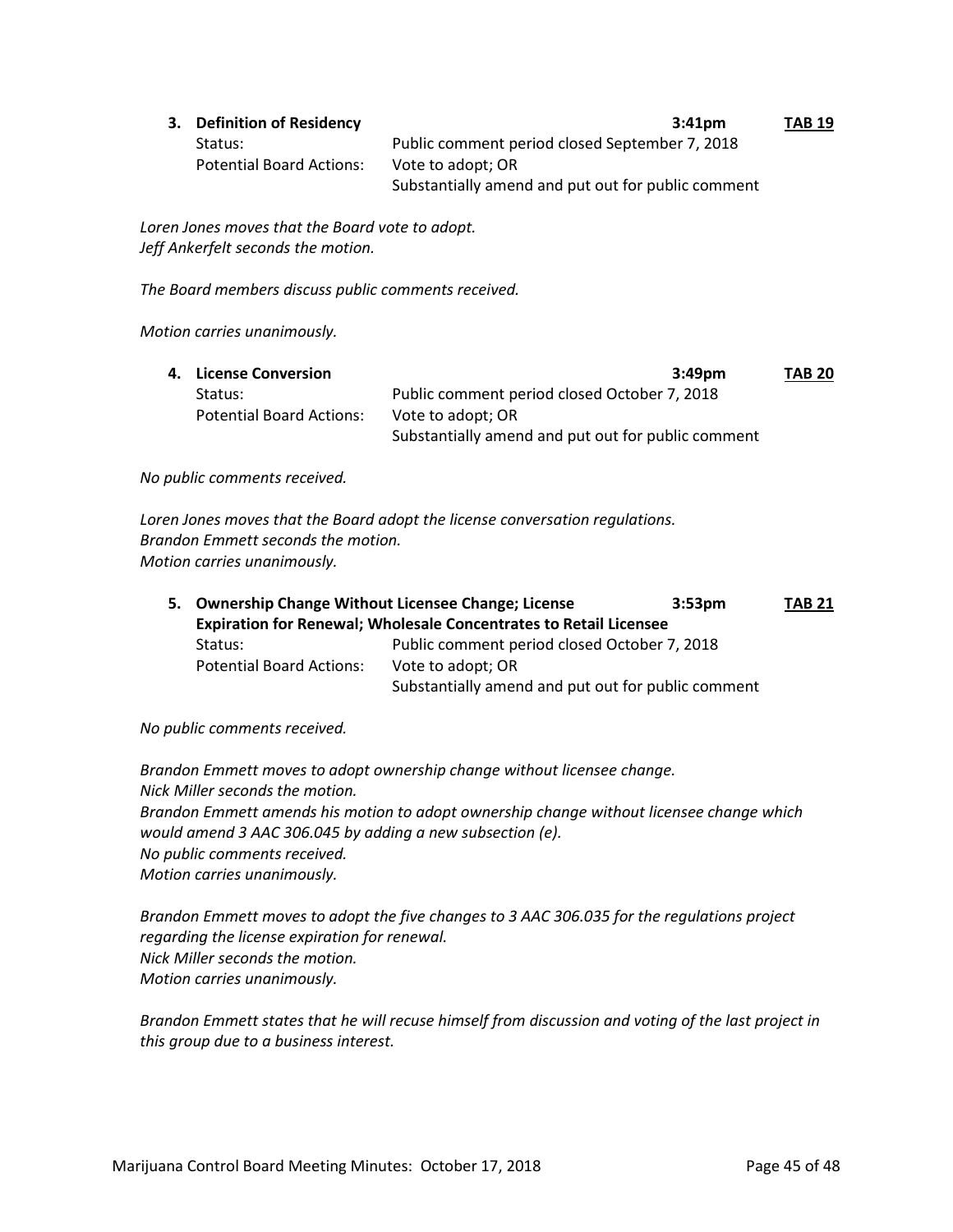*Jeff Ankerfelt moves to adopt the amendment to 3 AAC 306.565(c) for the project regarding wholesale concentrates to retail licensee. Nick Miller seconds the motion.*

*Mark Springer states that this does not allow a retail marijuana store to fill vape pens.*

*Motion carries, 3-1 (Loren Jones votes No).*

*Brandon Emmett rejoins the meeting.*

| 6. Expiration of Public Notice  | 4:08pm                                             | <b>TAB 22</b> |
|---------------------------------|----------------------------------------------------|---------------|
| Status:                         | Public comment period closed October 7, 2018       |               |
| <b>Potential Board Actions:</b> | Vote to adopt; OR                                  |               |
|                                 | Substantially amend and put out for public comment |               |

*No public comments received.*

*Brandon Emmett moves to adopt (the expiration of public notice regulation project). Nick Miller seconds the motion. Motion carries unanimously.*

|  | 7. All Licensees to have Handler Permits; Effective Date<br>of Ownership Change |                                                    | $4:15 \text{pm}$ | <b>TAB 23</b> |
|--|---------------------------------------------------------------------------------|----------------------------------------------------|------------------|---------------|
|  | Status:                                                                         | Public comment period closed October 10, 2018      |                  |               |
|  | <b>Potential Board Actions:</b>                                                 | Vote to adopt; OR                                  |                  |               |
|  |                                                                                 | Substantially amend and put out for public comment |                  |               |

*No public comments received.*

*Loren Jones moves that the Board adopt the regulation changes to sections 3 AAC 306.320, 3 AAC 306.425, 3 AAC 306.530, 3 AAC 306.622, and 3 AAC 306.720. Nick Miller seconds the motion. Motion carries, 3-2 (Brandon Emmett and Nick Miller vote No).*

*Loren Jones moves that the Board adopt the ownership change regulation in 3 AAC 306.040. Brandon Emmett seconds the motion. Motion carries unanimously.*

# **MARIJUANA MAILBOX 4:27pm**

**A.** All correspondence received in th[e marijuana@alaska.gov](mailto:marijuana@alaska.gov) inbox **TAB 82** from July 28 – September 28, 2018

*Mark Springer states that there may be an email in there for the testing committee.*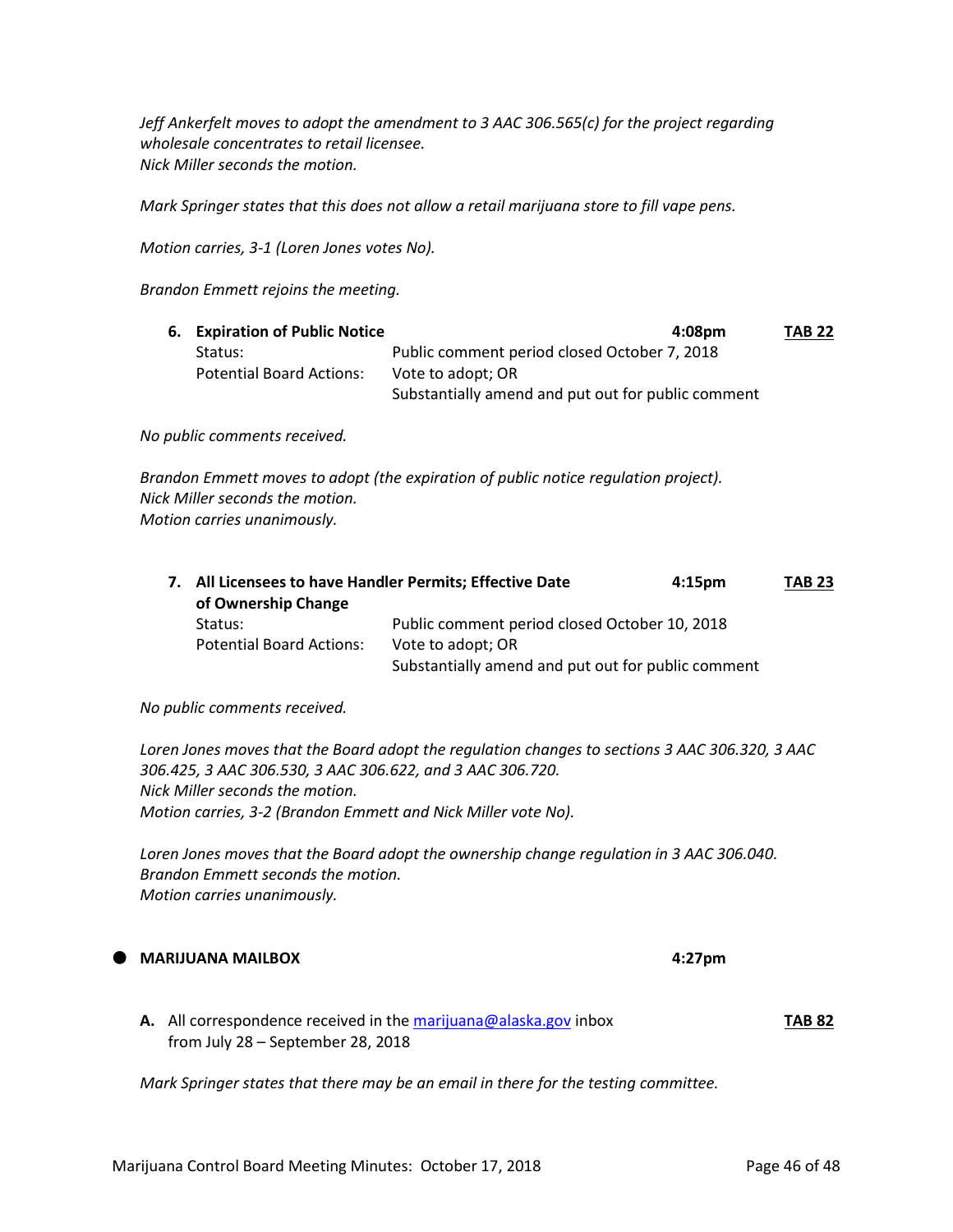Marijuana Control Board Meeting Minutes: October 17, 2018 **Page 47 of 48** Page 47 of 48

*Brandon Emmett states that the email regarding paying for expedited review of an application speaks to the recommendation that the Board consider increasing the fees to fund the office.*

#### **DIRECTOR BRIEFING**

#### **A. Director's Report 4:29pm TAB 2**

*The Board members discuss whether it should consider a regulations project to increase the fees to fund the office.*

*Brandon Emmett moves to open a regulations project to explore raising fees for active and operating licenses. Loren Jones seconds the motion. Motion carries unanimously.*

#### **BOARD COMMENTS 4:34pm**

*Jeff Ankerfelt thanks everyone for the experience the last couple of days.*

*Brandon Emmett thanks the director, staff, Ms. Milks, the other Board members, and the public. He states that if someone is going to have a marijuana event, then that person should pay close attention to the regulations and be sure to follow them.*

*Nick Miller thanks the staff and Harriet and welcomes Mikal Milton.*

*Loren Jones echoes everyone else's comments and apologizes if he delayed things.*

*Mark Springer thanks Governor Walker for appointing him and everyone else to the Board, and he states that he thinks the industry owes the Governor appreciation for allowing the Board to work very independently. He states that Ms. Milks does an ostensible job of representing the Governor's office and working for the Board. He reminds everybody that former Lt. Governor Byron Mallott's signature is on all of the Board's regulations, and that is part of his legacy. He thanks everyone who stuck around, and states that the time frame for getting these licenses issued is pretty decent and not as long as people think. He congratulates Canada for being a nationwide cannabis country.*

#### **NEXT MARIJUANA CONTROL BOARD MEETING 4:42pm**

Agenda deadline for December 20-21 meeting: November 30, 2018

*Mark Springer states that the public hearing for onsite consumption will take place on December 19, and the next Board meeting will be the 20-21 in Anchorage.*